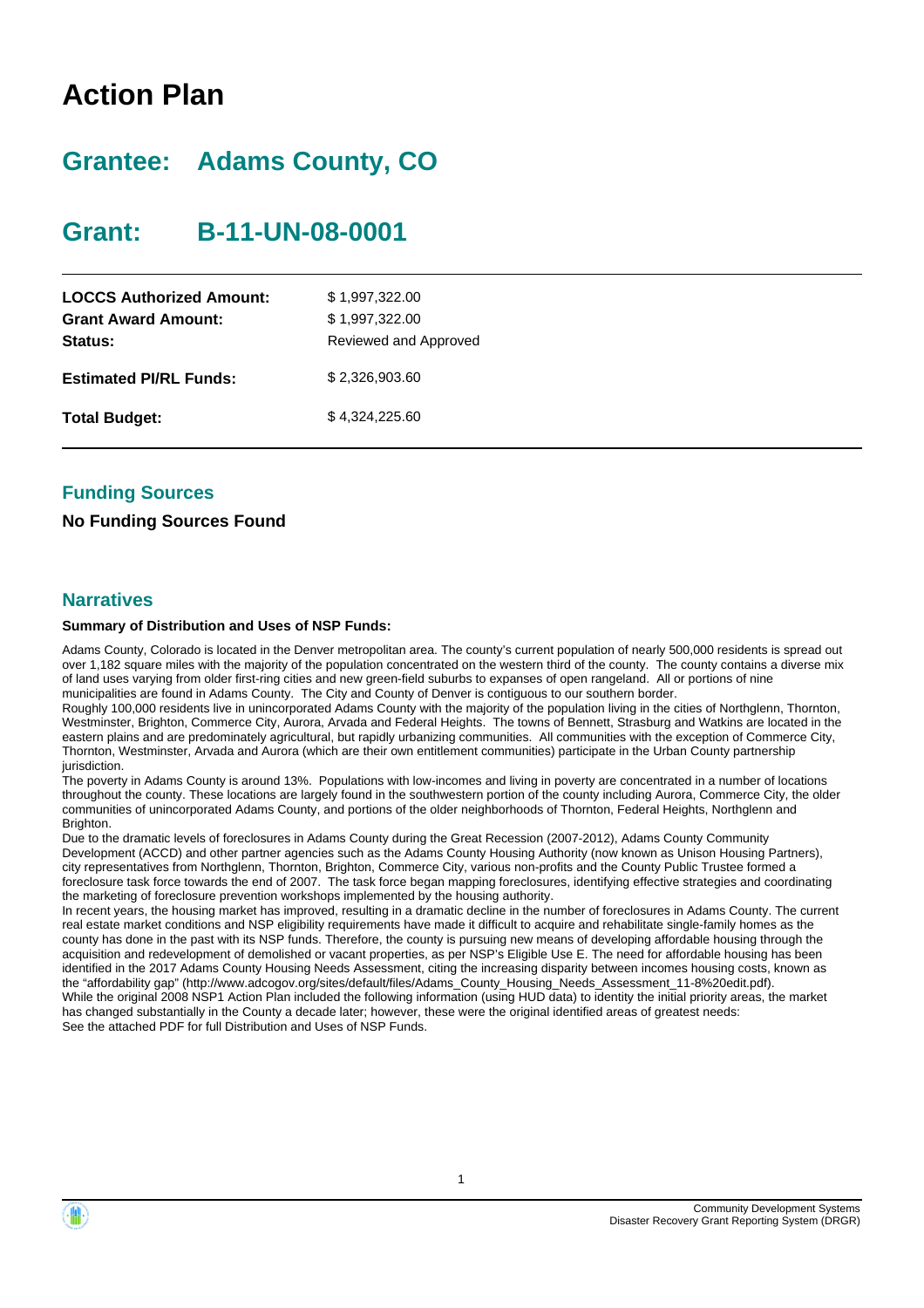### **How Fund Use Addresses Market Conditions:**

Adams County has historically programmed NSP3 funding (2011-present) toward the acquisition and rehabilitation of single-family housing. Since 2017, the ability to acquire, rehabilitate, and resell properties in Adams County has become increasingly difficult. Adams County is therefore shifting its funding to assist in land acquisition for the creation of affordable multi-family housing.

Adams County's primary goal in utilizing NSP funds is to increase housing options in local communities, targeting the national objective of households at or below 50% of the area median income (AMI). As the single-family housing market grows in Adams County, homeownership is not possible for very-low-income households. Adams County is reacting to the market shift by turning its attention with NSP activities to the multi-family housing market. By using NSP funds to help develop multi-family housing, Adams County hopes to create more housing opportunities for very-low income families.

Adams County has prioritized the use of the NSP funds by first targeting the acquisition of foreclosed properties in neighborhoods with the highest concentration of subprime mortgage loans and at the highest risk of additional foreclosures, as confirmed through data provided by HUD and the county's own data on foreclosures. The county will use HUD's NSP3 Mapping Tool

(https://www.hudexchange.info/resource/669/nsp3-mapping-tool/) to determine the NSP needs score for each target area. NSP projects will be in those neighborhoods that meet the criteria above.

The funds will be used in these primary activities, plus administration:

• As a financing mechanism to ensure affordability (soft seconds, interest buy downs, loan guarantees, and/or a loan loss reserve) primarily

- for families buying units that have been rehabilitated through this program;
	- Acquisition/rehabilitation and resale;
	- Acquisition/rehabilitation and resale to those families at or below 50% of AMI;
	- Acquisition/redevelopment of units that would cost more to rehabilitate than the purchase price; • Redevelopment of demolished or vacant properties for new construction of multifamily housing;
	- Administration of the program which will not exceed 10% of the NSP grant and 10% of any program income.
- See the attached PDF for full How Fund Use Addresses Market Conditions.

### **Ensuring Continued Affordability:**

Adams County uses affordability periods set forth in 24 CFR 92.252(a), (c) (e) and (f), and 92.254. NSP-assisted housing must meet the affordability requirements for not less than the applicable period specified as follows, beginning after project completion:

- $$15,000$  per unit and under = 5 years
- $$15-001$  to  $$40,000 = 10$  years
- $\cdot$  \$40,001 and above = 15 years
- New construction  $= 20$  years

### **Definition of Blighted Structure:**

(1) Definition of "blighted structure" in context of state or local law: Adams County and its partnering cities use the State of Colorado's definition of blight as found in the Colorado Revised Statutes 31-25-103.

### **Definition of Affordable Rents:**

Rents that are the lesser of the Housing Choice Voucher (Section 8) Fair Market Rents periodically established by the U.S. Department of Housing and Urban Development, or rents which are 30 percent of adjusted income for households up to 120% of Area Median Income, minus tenant paid utilities.

### **Housing Rehabilitation/New Construction Standards:**

Any entity receiving funds where housing rehabilitation is proposed will be required to verify that they have adopted written Rehabilitation Standards.

All construction projects assisted with NSP funds must meet local codes, rehabilitation standards, ordinances, and zoning ordinances. Additionally, the following requirements apply to housing receiving NSP3 funding for new construction:

- Buildings up to three stories must be designed to meet the standard for Energy Star Qualified New Homes.
- Buildings of mid- or high-rise multifamily housing must be designed to meet American Society of Heating, Refrigeration, and Air-Conditioning Engineers (ASHRAE) Standard 90.1-2004, Appendix G plus 20 percent.

• Water efficient toilets, showers, and faucets must be installed.

• Where relevant, the housing should be improved to mitigate the impact of disasters (e.g., earthquake, hurricane, flooding, fires).

### **Vicinity Hiring:**

The locations of the funded projects/activities were determined through the course of the selection process described above. The locations for each planned activity are areas of greatest need. Vicinity hiring requirements will be compiled with and detailed in conjunction with the Section 3 provisions of procurement materials for each project.

### **Procedures for Preferences for Affordable Rental Dev.:**

Narratives in sections "Summary of Distribution and Uses of NSP Funds" and "How Fund Use Addresses Market Conditions" above detail the procedures for preferences for Adams County's NSP3 funds. All affordable rental development will be reviewed using Adams County's NSP application.

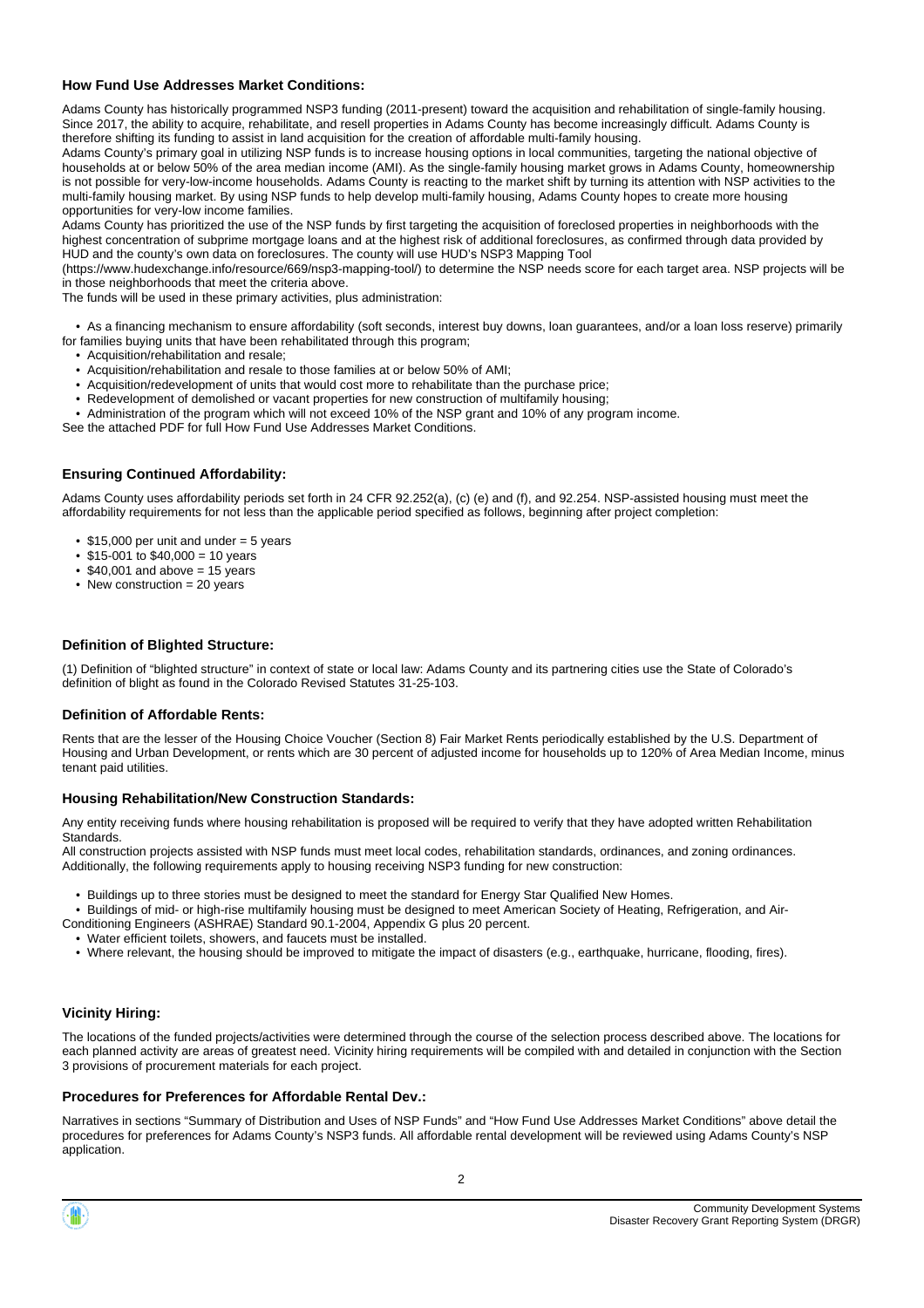### **Grantee Contact Information:**

Community Development Manager 4430 S. Adams County Parkway Brighton, CO 80007 720-523-6851 jgreenland@adcogov.org

## **Project Summary**

| Project #   | <b>Project Title</b>      | <b>Grantee Activity #</b>     | <b>Activity Title</b>         | <b>Grantee Program</b> |
|-------------|---------------------------|-------------------------------|-------------------------------|------------------------|
| 9999        | <b>Restricted Balance</b> | No activities in this project |                               |                        |
| NSP2011.001 | Acquisition & Rehab       | NSP11.01                      | 7985 Downing St               |                        |
|             |                           | NSP11.02                      | 7166 Joan St                  |                        |
|             |                           | NSP11.03                      | 1222 Elder St                 |                        |
|             |                           | <b>NSP11.04</b>               | 7867 Downing St               |                        |
|             |                           | NSP11.05                      | 2480 Valley View              |                        |
|             |                           | NSP11.06                      | 461 Cortez St                 |                        |
|             |                           | NSP11.07                      | 6091 Monaco St                |                        |
|             |                           | <b>NSP11.08</b>               | 8199 Welby Dr #1104           |                        |
|             |                           | NSP11.09                      | 8199 Welby Rd #2904           |                        |
|             |                           | NSP11.10                      | 8352 Tejon St                 |                        |
|             |                           | NSP11.11                      | 8621 Emerson Ct               |                        |
|             |                           | NSP11.12                      | 10343 Sundown Lane            |                        |
|             |                           | NSP11.13                      | 2553 Meadowbrook Dr           |                        |
|             |                           | NSP11.14                      | 7865 York St #3               |                        |
|             |                           | <b>NSP11.15</b>               | 1208 W. 88th Ave              |                        |
|             |                           | <b>NSP11.16</b>               | 8261 Delaware St              |                        |
|             |                           | NSP3 11.18                    | 5410 Beach Ct                 |                        |
|             |                           | NSP3.11.17                    | 2941 W. 81st Ave. Unit A,     |                        |
|             |                           | NSP3.11.19                    | 6411/13 E 78th Way            |                        |
|             |                           | NSP3.11.20                    | 6441 E 78th Way               |                        |
| NSP2011.002 | Admin                     | NSP11.Admin                   | Administration                |                        |
| NSP2011.003 | <b>Acquisition Only</b>   |                               | No activities in this project |                        |
|             |                           |                               |                               |                        |



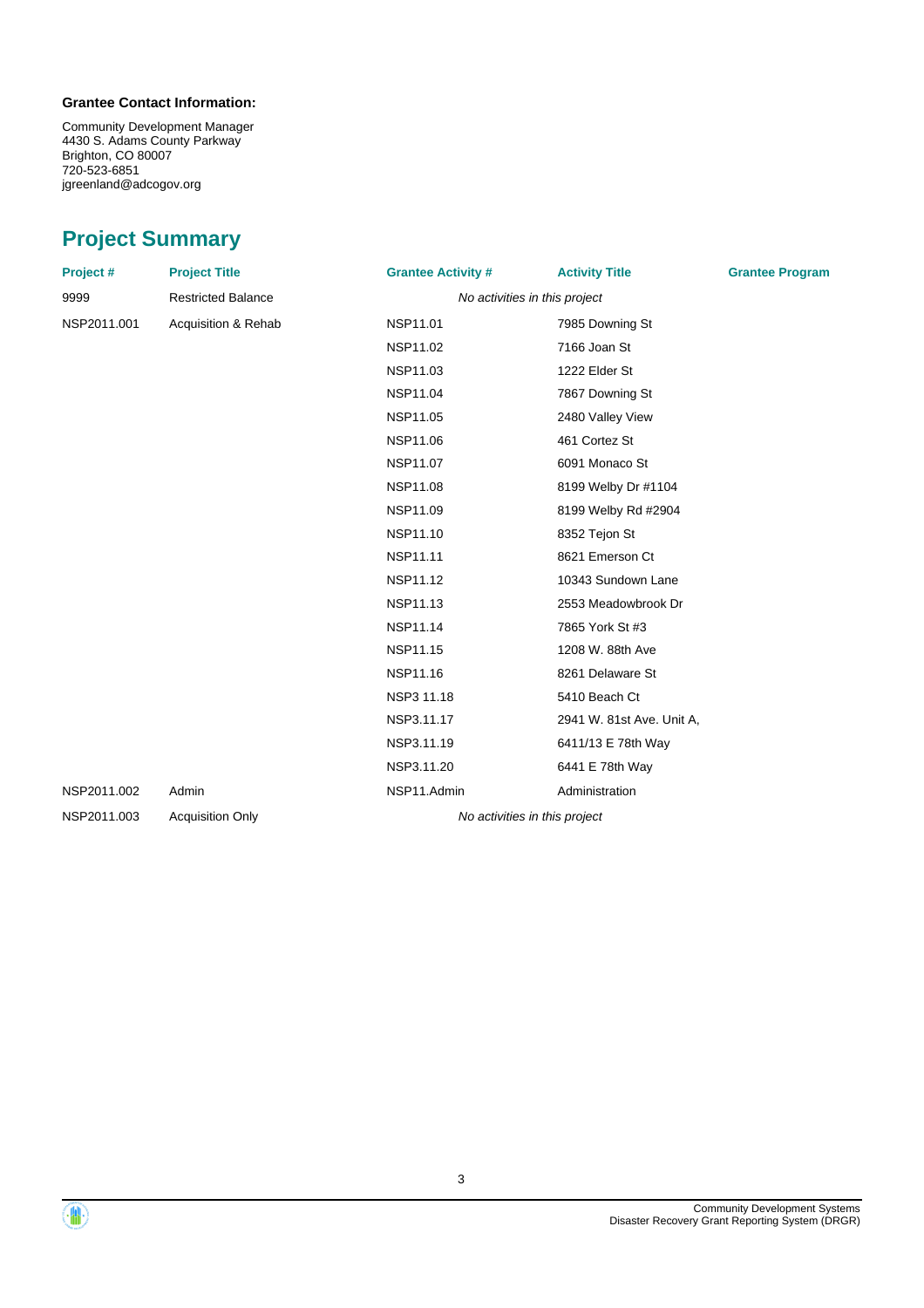## **Activities**

## **Project # / NSP2011.001 / Acquisition & Rehab**

| <b>Grantee Activity Number:</b><br><b>Activity Title:</b>    | <b>NSP11.01</b><br>7985 Downing St |                                         |              |  |
|--------------------------------------------------------------|------------------------------------|-----------------------------------------|--------------|--|
|                                                              |                                    |                                         |              |  |
| <b>Activity Type:</b>                                        |                                    | <b>Activity Status:</b>                 |              |  |
| Rehabilitation/reconstruction of residential structures      |                                    | Completed                               |              |  |
| <b>Project Number:</b>                                       |                                    | <b>Project Title:</b>                   |              |  |
| NSP2011.001                                                  |                                    | Acquisition & Rehab                     |              |  |
| <b>Projected Start Date:</b>                                 |                                    | <b>Projected End Date:</b>              |              |  |
| 11/14/2012                                                   |                                    | 03/16/2014                              |              |  |
| <b>Project Draw Block by HUD:</b>                            |                                    | Project Draw Block Date by HUD:         |              |  |
| Not Blocked                                                  |                                    |                                         |              |  |
| <b>Activity Draw Block by HUD:</b>                           |                                    | <b>Activity Draw Block Date by HUD:</b> |              |  |
| Not Blocked                                                  |                                    |                                         |              |  |
| <b>Block Drawdown By Grantee:</b>                            |                                    | <b>Total Budget:</b>                    | \$198,950.17 |  |
| Not Blocked                                                  |                                    | <b>Most Impacted and</b>                |              |  |
| <b>National Objective:</b>                                   |                                    | <b>Distressed Budget:</b>               | \$0.00       |  |
| LMMI: Low, Moderate and Middle Income National Objective for |                                    | <b>Other Funds:</b>                     | \$0.00       |  |
| NSP Only                                                     |                                    | <b>Total Funds:</b>                     | \$198,950.17 |  |

### **Benefit Report Type:**

| <b>Proposed Beneficiaries</b>       | <b>Total</b> |              | Low | <b>Mod</b> | Low/Mod% |
|-------------------------------------|--------------|--------------|-----|------------|----------|
| # Owner Households                  |              |              |     | 1          | 100.00   |
| # of Households                     | 1            |              |     | 1          | 100.00   |
| <b>Proposed Accomplishments</b>     |              | <b>Total</b> |     |            |          |
| # of Singlefamily Units             |              | 1            |     |            |          |
| # of Housing Units                  |              |              |     |            |          |
| #Sites re-used                      |              |              |     |            |          |
| #Dishwashers replaced               |              |              |     |            |          |
| #Refrigerators replaced             |              |              |     |            |          |
| #Light fixtures (outdoors) replaced |              | 2            |     |            |          |
| #Light Fixtures (indoors) replaced  |              | 3            |     |            |          |
| #Replaced thermostats               |              |              |     |            |          |
| #Additional Attic/Roof Insulation   |              |              |     |            |          |
| #Energy Star Replacement Windows    |              | 2            |     |            |          |
| # of Properties                     |              |              |     |            |          |
|                                     |              |              |     |            |          |



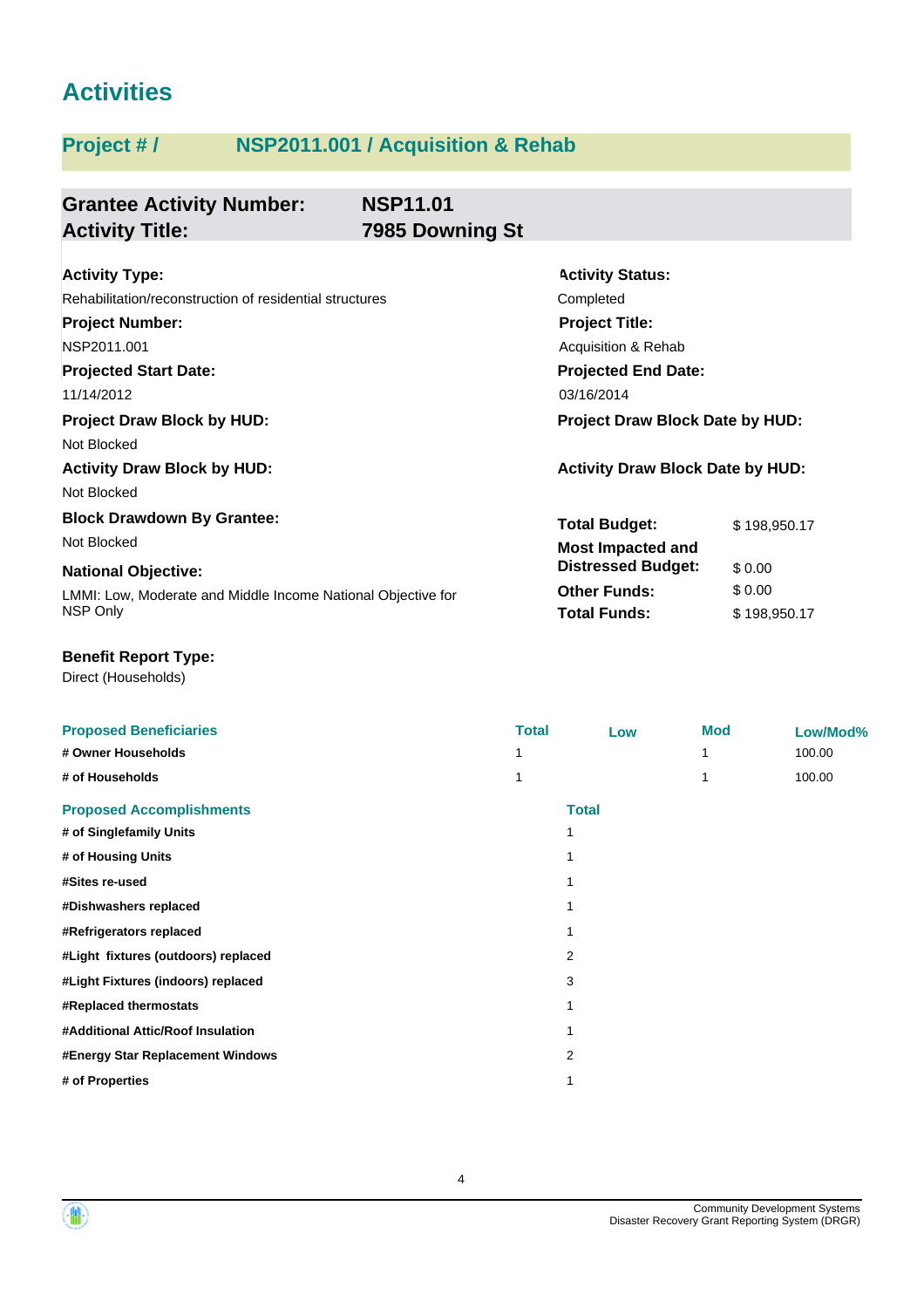### **Proposed budgets for organizations carrying out Activity:**

| <b>Responsible Organization</b>                          | <b>Organization Type</b> | <b>Proposed Budget</b> |
|----------------------------------------------------------|--------------------------|------------------------|
| <b>Adams County Community Development</b>                | Unknown                  | \$ 0.00                |
| Community Resources and Housing Development Corp (CRHDC) | Non-Profit               | \$210,000,00           |

### **Location Description:**

7985 Downing St Denver (unincorporated Adams County), CO 80229

### **Activity Description:**

Acquisition & rehabilitation of single family property ACCD acquire and rehabilitate approximately 7 eligible homes in the areas of greatest need. The homes will be rehabilitated to Adams County rehabilitation standards and sold to eligible homeowners at or below 120% of area median income. ACCD will solicit rehabilitation contractors to carry out the construction work and ensure both vicinity hiring and Section 3 compliance in its solicitation. Adams County Community Development will market the homes to potential clients throughout the metropolitan area through various methods; realtors, newspaper, and its website. Additionally, financing mechanisms will be offered to ensure continued affordability while securing an affordability period on the property. ACCD will utilize the recapture method to ensure long term affordability and the affordability period will correlate to the amount of funding provided to the new homeowner.

| <b>Environmental Assessment:</b> | COMPLETED |  |
|----------------------------------|-----------|--|
| <b>Environmental Reviews:</b>    | None      |  |
| <b>Activity Attributes:</b>      | None      |  |
|                                  |           |  |

**Activity Supporting Documents:** None

5

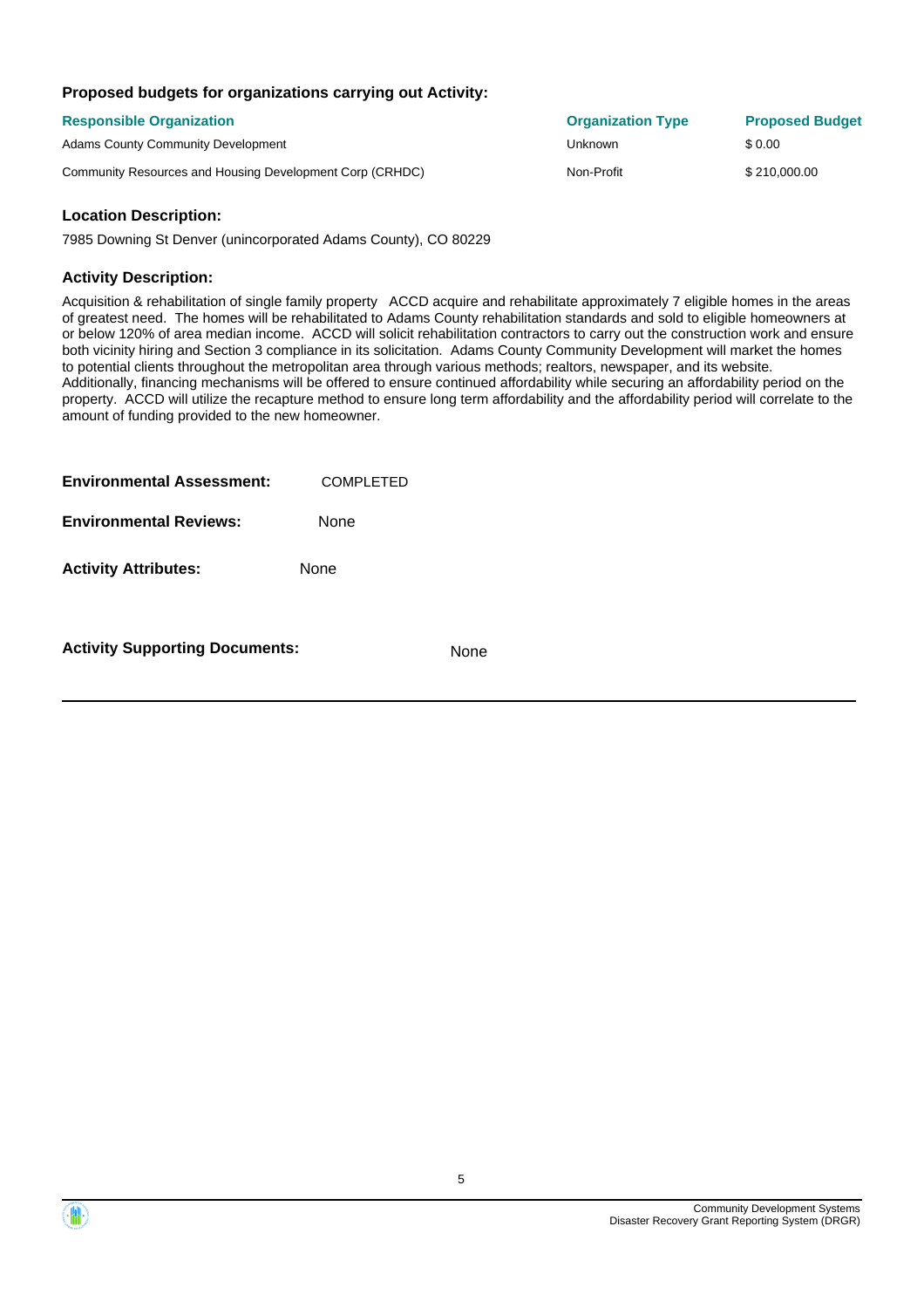**Grantee Activity Number:**

## **Activity Title: 7166 Joan St**

**Activity Status:**

**Project Title:** Acquisition & Rehab

**Projected End Date:**

**Total Budget:** \$ 205,317.25

**Other Funds:** \$ 0.00 **Total Funds:** \$ 205,317.25

**Distressed Budget:** \$ 0.00

| <b>Activity Type:</b> |  |
|-----------------------|--|
|-----------------------|--|

Rehabilitation/reconstruction of residential structures Completed

**Project Number:**

NSP2011.001

**Projected Start Date:**

11/14/2012 03/16/2014

**Project Draw Block by HUD: Project Draw Block Date by HUD:**

Not Blocked

**Activity Draw Block by HUD: Activity Draw Block Date by HUD:**

Not Blocked

**Block Drawdown By Grantee:** Not Blocked **Most Impacted and** 

### **National Objective:**

LMMI: Low, Moderate and Middle Income National Objective for NSP Only

### **Benefit Report Type:**

| <b>Proposed Beneficiaries</b>       | <b>Total</b> | Low          | <b>Mod</b> | Low/Mod% |
|-------------------------------------|--------------|--------------|------------|----------|
| # Owner Households                  |              |              |            | 100.00   |
| # of Households                     |              |              |            | 100.00   |
| <b>Proposed Accomplishments</b>     |              | <b>Total</b> |            |          |
| # of Singlefamily Units             | 1            |              |            |          |
| # of Housing Units                  |              |              |            |          |
| #Sites re-used                      |              |              |            |          |
| #Low flow showerheads               |              |              |            |          |
| #Light fixtures (outdoors) replaced | 2            |              |            |          |
| #Light Fixtures (indoors) replaced  | 3            |              |            |          |
| #Replaced hot water heaters         |              |              |            |          |
| #Replaced thermostats               |              |              |            |          |
| #Additional Attic/Roof Insulation   |              |              |            |          |
| #Energy Star Replacement Windows    | 2            |              |            |          |
| # of Properties                     |              |              |            |          |

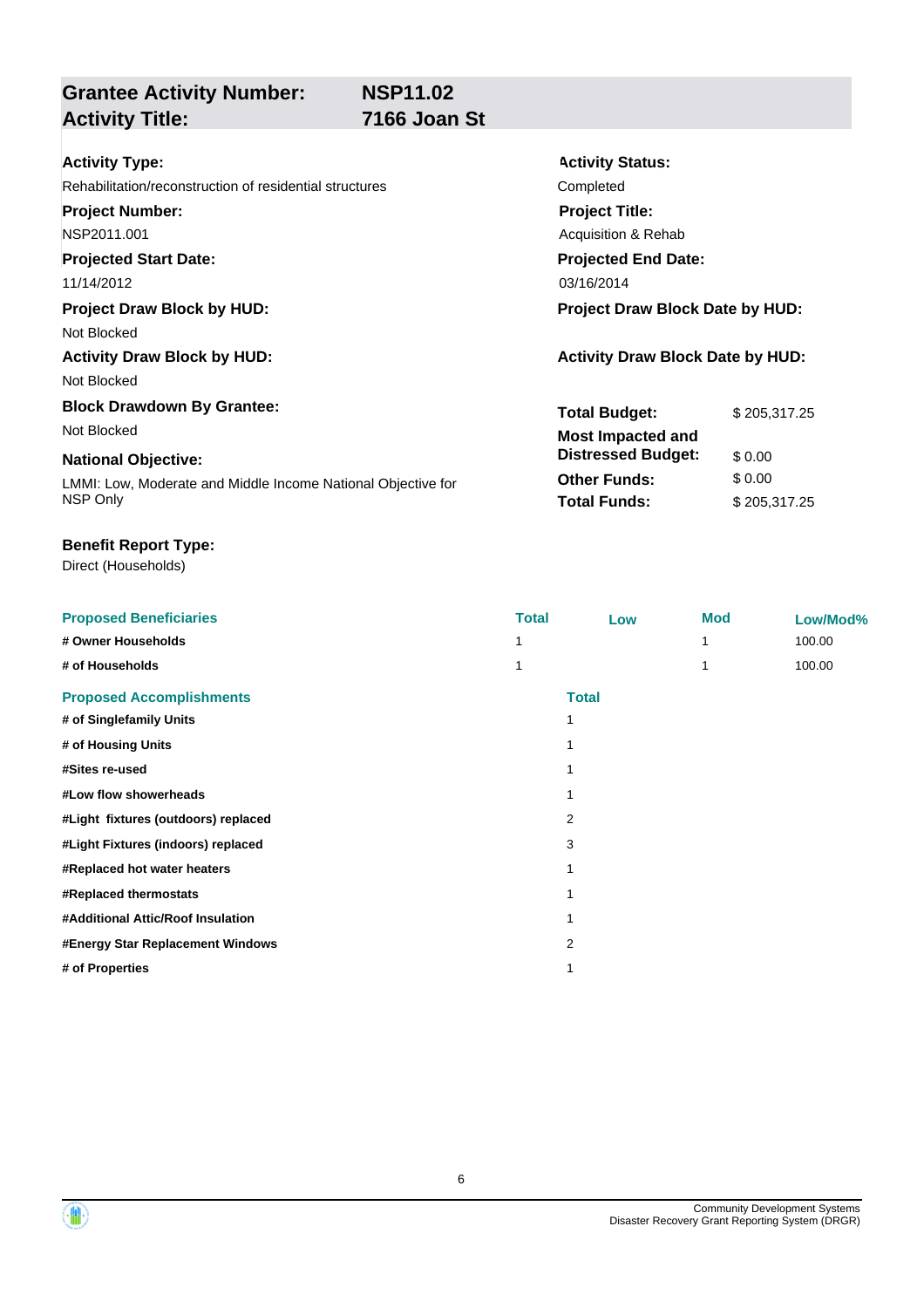### **Proposed budgets for organizations carrying out Activity:**

| <b>Responsible Organization</b>                          | <b>Organization Type</b> | <b>Proposed Budget</b> |
|----------------------------------------------------------|--------------------------|------------------------|
| <b>Adams County Community Development</b>                | Unknown                  | \$0.00                 |
| Community Resources and Housing Development Corp (CRHDC) | Non-Profit               | \$200,000,00           |

### **Location Description:**

7166 Joan St, Denver (Unincorporated Adams County), CO 80221

### **Activity Description:**

Prior to beginning this activity, ACCD will solicit a partner to carry out redevelopment activities under NSP3. This partner will be obtained through a public process and would most likely be a Community Development Agency experienced in acquiring property, building new construction, and marketing to eligible homeowners. One of the Metro-Area Community Development Housing Organizations (CHDO) would be the ideal choice to undertake NSP3 Redevelopment Activities.

Adams County has a great need for homeownership opportunities for households/individuals making at or below 50% of AMI and will use Activity E to provide affordable and efficient housing to potential new homeowners. ACCD will work with its partners to ensure high quality, affordable housing is provided and continue to ensure affordability by a lien on the home and an affordability period.

Acquisition & Rehabilitationof single family property Purchase, rehab and sale to eligible homwbuyer Property acquired, rehabbed and sold to eligible homw buyer. Purchase, rehabilitation, and resale of single family household Acquisition and Rehabilitation of single family housing unit Acquisition, Rehab and resale of single family housing unit. Acquisition, rehab and resale of single family housing unit.

| <b>Environmental Assessment:</b> | <b>COMPLETED</b> |
|----------------------------------|------------------|
| <b>Environmental Reviews:</b>    | None             |
| <b>Activity Attributes:</b>      | None             |
|                                  |                  |

**Activity Supporting Documents:** None

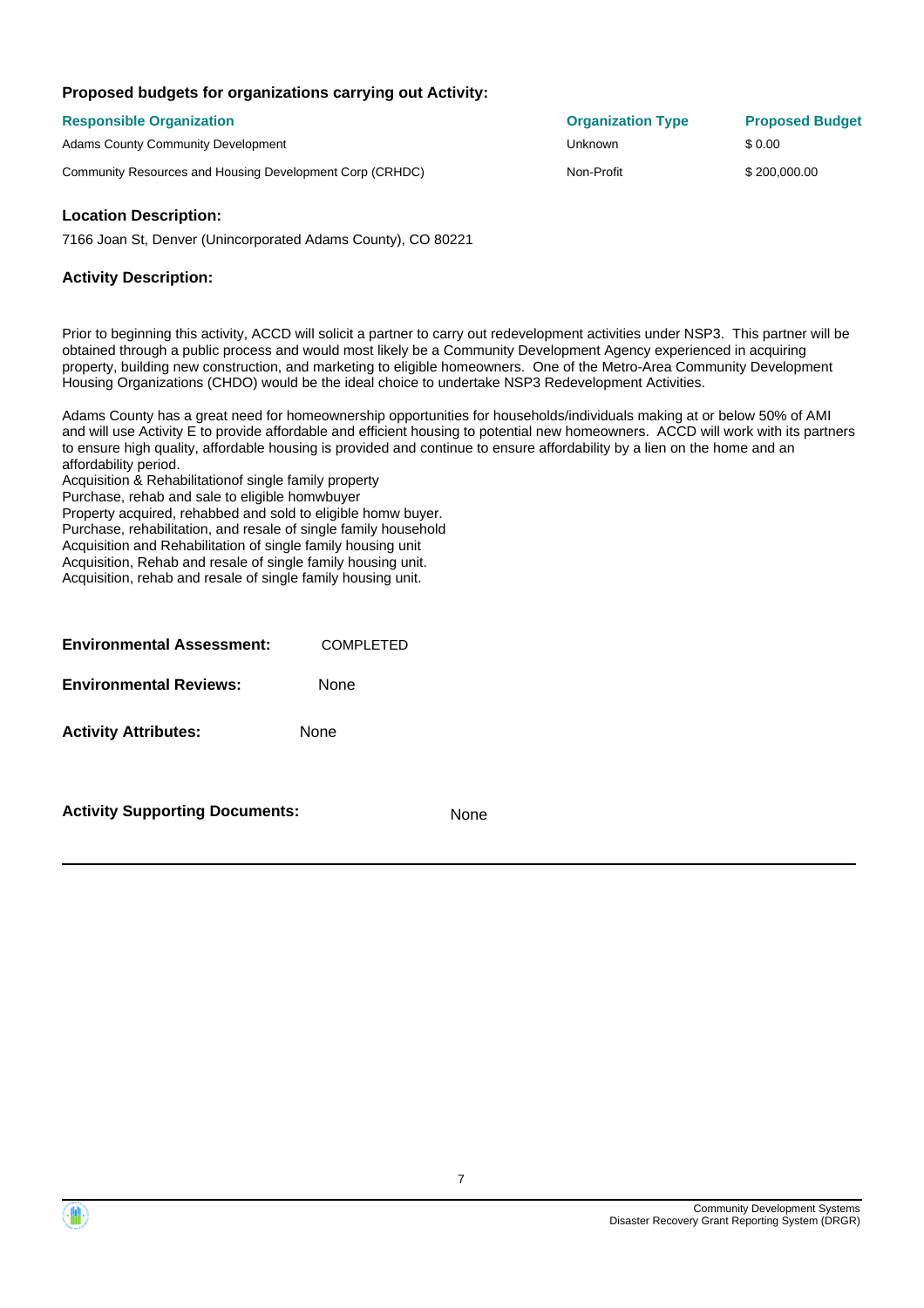**Activity Status:**

**Project Title:** Acquisition & Rehab

**Projected End Date:**

**Total Budget:** \$ 229,407.59

**Other Funds:** \$ 0.00 **Total Funds:** \$229,407.59

**Distressed Budget:** \$ 0.00

## **Grantee Activity Number: Activity Title: 1222 Elder St**

Rehabilitation/reconstruction of residential structures Completed

**Project Number:** NSP2011.001

## **Projected Start Date:**

11/14/2012 03/16/2014

### **Project Draw Block by HUD: Project Draw Block Date by HUD:**

Not Blocked

## Activity Draw Block by HUD: **Activity Draw Block Date by HUD:** Activity Draw Block Date by HUD:

Not Blocked

### **Block Drawdown By Grantee:** Not Blocked **Most Impacted and**

## **National Objective:**

LMMI: Low, Moderate and Middle Income National Objective for NSP Only

**# of Properties** 1

### **Benefit Report Type:**

| <b>Proposed Beneficiaries</b>       | <b>Total</b> | Low          | <b>Mod</b> | Low/Mod% |
|-------------------------------------|--------------|--------------|------------|----------|
| # Owner Households                  |              |              |            | 100.00   |
| # of Households                     |              |              |            | 100.00   |
| <b>Proposed Accomplishments</b>     |              | <b>Total</b> |            |          |
| # of Singlefamily Units             | 1            |              |            |          |
| # of Housing Units                  | 1            |              |            |          |
| #Sites re-used                      | 1            |              |            |          |
| #Low flow showerheads               |              | 2            |            |          |
| #Low flow toilets                   |              | 2            |            |          |
| #Dishwashers replaced               | 1            |              |            |          |
| #Refrigerators replaced             | 1            |              |            |          |
| #Light fixtures (outdoors) replaced |              | 2            |            |          |
| #Light Fixtures (indoors) replaced  |              | 9            |            |          |
| #Replaced hot water heaters         | 1            |              |            |          |
| #Replaced thermostats               | 1            |              |            |          |
| #Additional Attic/Roof Insulation   | 1            |              |            |          |
| #Energy Star Replacement Windows    |              | 3            |            |          |
|                                     |              |              |            |          |



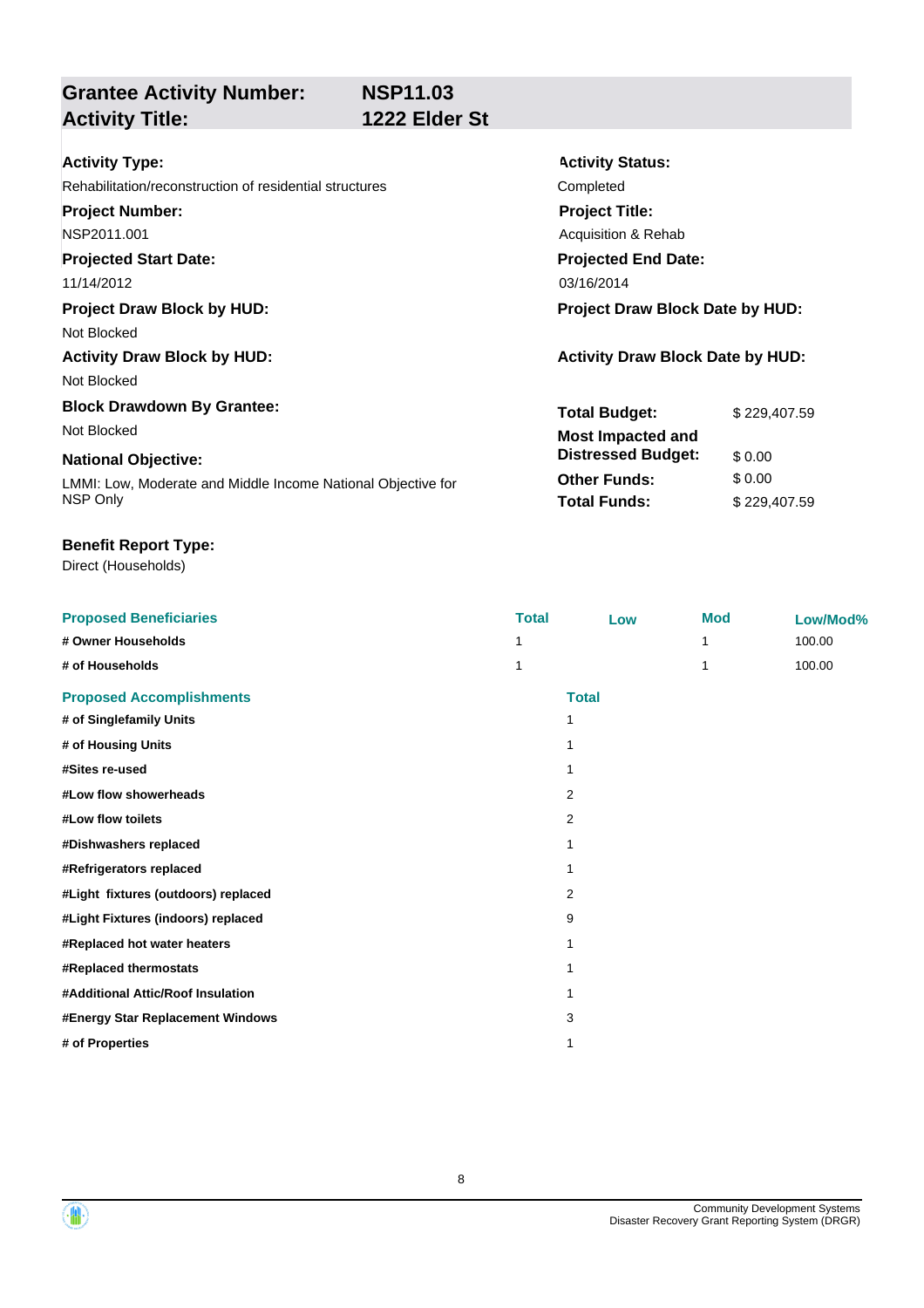| Proposed budgets for organizations carrying out Activity:    |                  |                          |                        |
|--------------------------------------------------------------|------------------|--------------------------|------------------------|
| <b>Responsible Organization</b>                              |                  | <b>Organization Type</b> | <b>Proposed Budget</b> |
| Adams County Community Development                           |                  | <b>Unknown</b>           | \$0.00                 |
| Community Resources and Housing Development Corp (CRHDC)     |                  | Non-Profit               | \$235,000.00           |
| <b>Location Description:</b>                                 |                  |                          |                        |
| 1222 Elder St, Denver (Unincorporated Adams County) CO 80221 |                  |                          |                        |
| <b>Activity Description:</b>                                 |                  |                          |                        |
| Acquisition & rehabilitation of single family property       |                  |                          |                        |
|                                                              |                  |                          |                        |
| <b>Environmental Assessment:</b>                             | <b>COMPLETED</b> |                          |                        |
| <b>Environmental Reviews:</b>                                | None             |                          |                        |
| <b>Activity Attributes:</b>                                  | None             |                          |                        |
| <b>Activity Supporting Documents:</b>                        | None             |                          |                        |
|                                                              |                  |                          |                        |

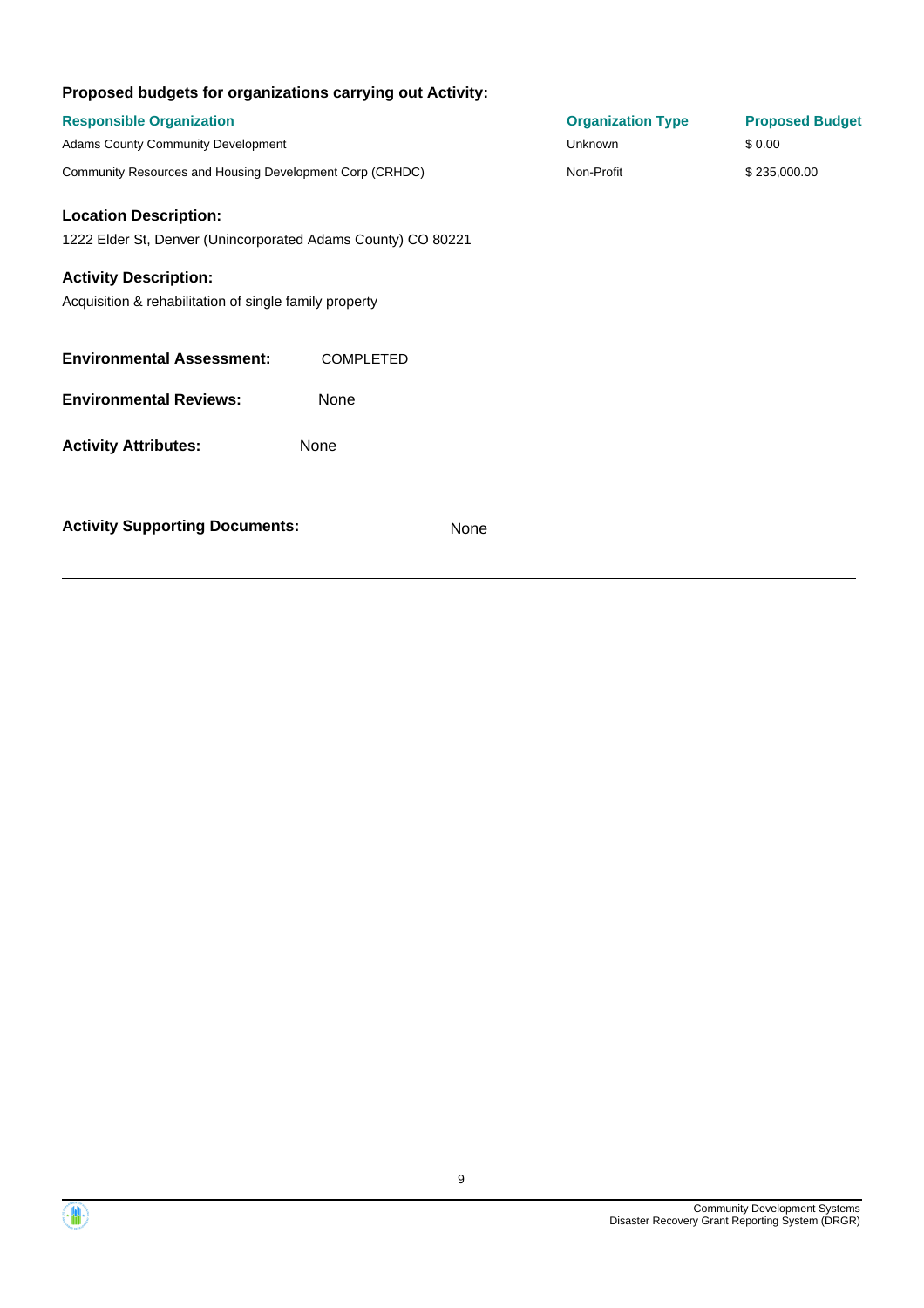## **Grantee Activity Number: Activity Title: 7867 Downing St**

| <b>Activity Type:</b>                                         | <b>Activity Status:</b>                 |              |  |
|---------------------------------------------------------------|-----------------------------------------|--------------|--|
| Rehabilitation/reconstruction of residential structures       | Completed                               |              |  |
| <b>Project Number:</b>                                        | <b>Project Title:</b>                   |              |  |
| NSP2011.001                                                   | Acquisition & Rehab                     |              |  |
| <b>Projected Start Date:</b>                                  | <b>Projected End Date:</b>              |              |  |
| 11/14/2012                                                    | 03/16/2014                              |              |  |
| <b>Project Draw Block by HUD:</b>                             | <b>Project Draw Block Date by HUD:</b>  |              |  |
| Not Blocked                                                   |                                         |              |  |
| <b>Activity Draw Block by HUD:</b>                            | <b>Activity Draw Block Date by HUD:</b> |              |  |
| Not Blocked                                                   |                                         |              |  |
| <b>Block Drawdown By Grantee:</b>                             | <b>Total Budget:</b>                    | \$214,173.59 |  |
| Not Blocked                                                   | <b>Most Impacted and</b>                |              |  |
| <b>National Objective:</b>                                    | <b>Distressed Budget:</b>               | \$0.00       |  |
| LH25: Funds targeted for housing for households whose incomes | <b>Other Funds:</b>                     | \$0.00       |  |
| are at or under 50% Area Median Income.                       | <b>Total Funds:</b>                     | \$214,173.59 |  |

### **Benefit Report Type:**

Direct (Households)

| <b>Proposed Beneficiaries</b>     | <b>Total</b> | Low          | <b>Mod</b> | Low/Mod% |
|-----------------------------------|--------------|--------------|------------|----------|
| # Owner Households                |              | 1            |            | 100.00   |
| # of Households                   |              | 1            |            | 100.00   |
| <b>Proposed Accomplishments</b>   |              | <b>Total</b> |            |          |
| # of Singlefamily Units           |              |              |            |          |
| # of Housing Units                |              |              |            |          |
| #Sites re-used                    |              |              |            |          |
| #Dishwashers replaced             |              |              |            |          |
| #Refrigerators replaced           |              |              |            |          |
| #Replaced thermostats             |              |              |            |          |
| #Additional Attic/Roof Insulation |              |              |            |          |
| # of Properties                   |              |              |            |          |

### **Proposed budgets for organizations carrying out Activity:**

### **Responsible Organization Organization Type Proposed Budget**

| Community Resources and Housing Development Corp (CRHDC)<br>Non-Profit | \$214,173.59 |  |
|------------------------------------------------------------------------|--------------|--|



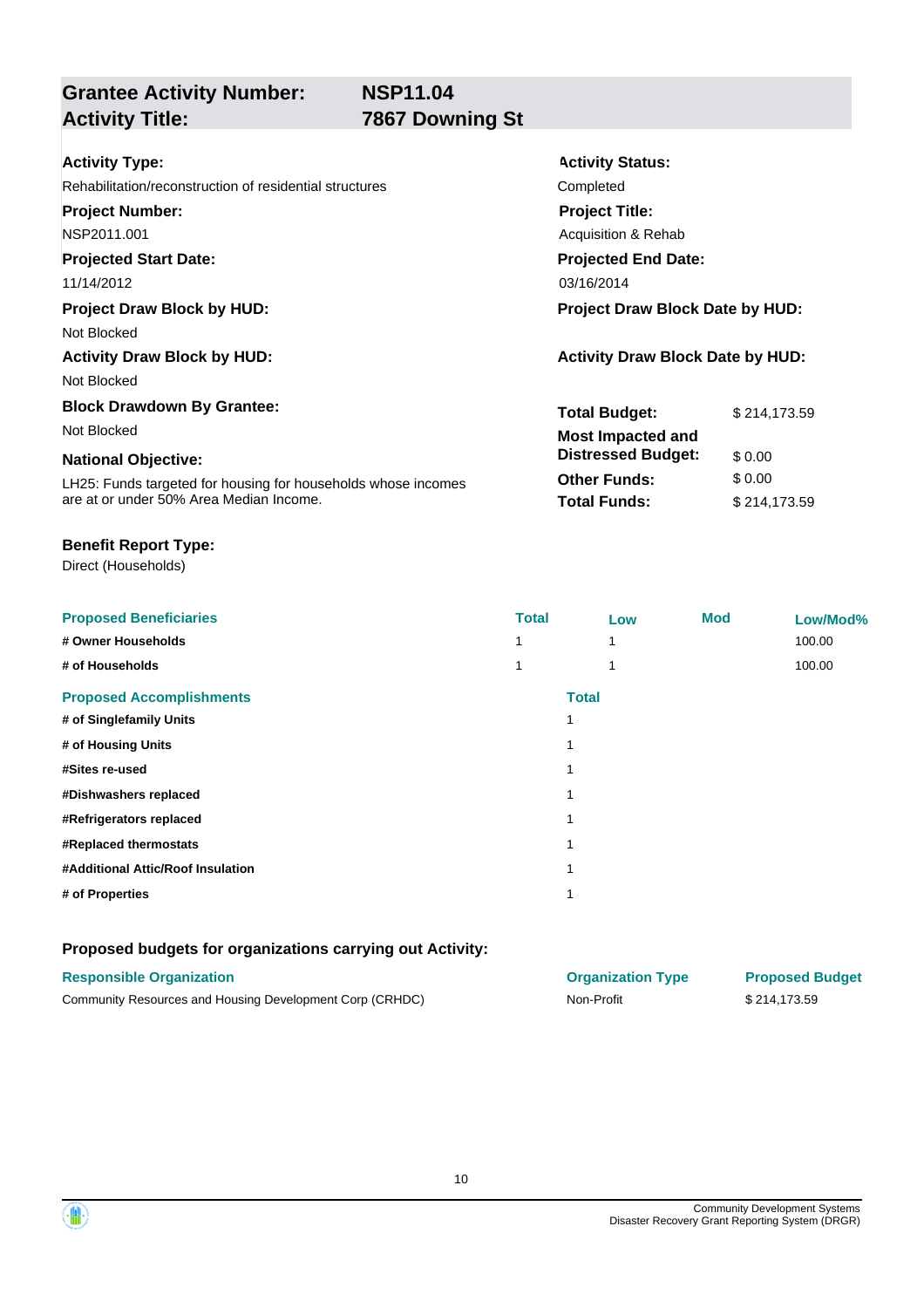### **Location Description:**

7867 Downing St

### **Activity Description:**

Acquisition and rehabilitation of single family property

| <b>Environmental Assessment:</b> | COMPLETED   |
|----------------------------------|-------------|
| <b>Environmental Reviews:</b>    | None        |
| <b>Activity Attributes:</b>      | <b>None</b> |
|                                  |             |

**Activity Supporting Documents:** None



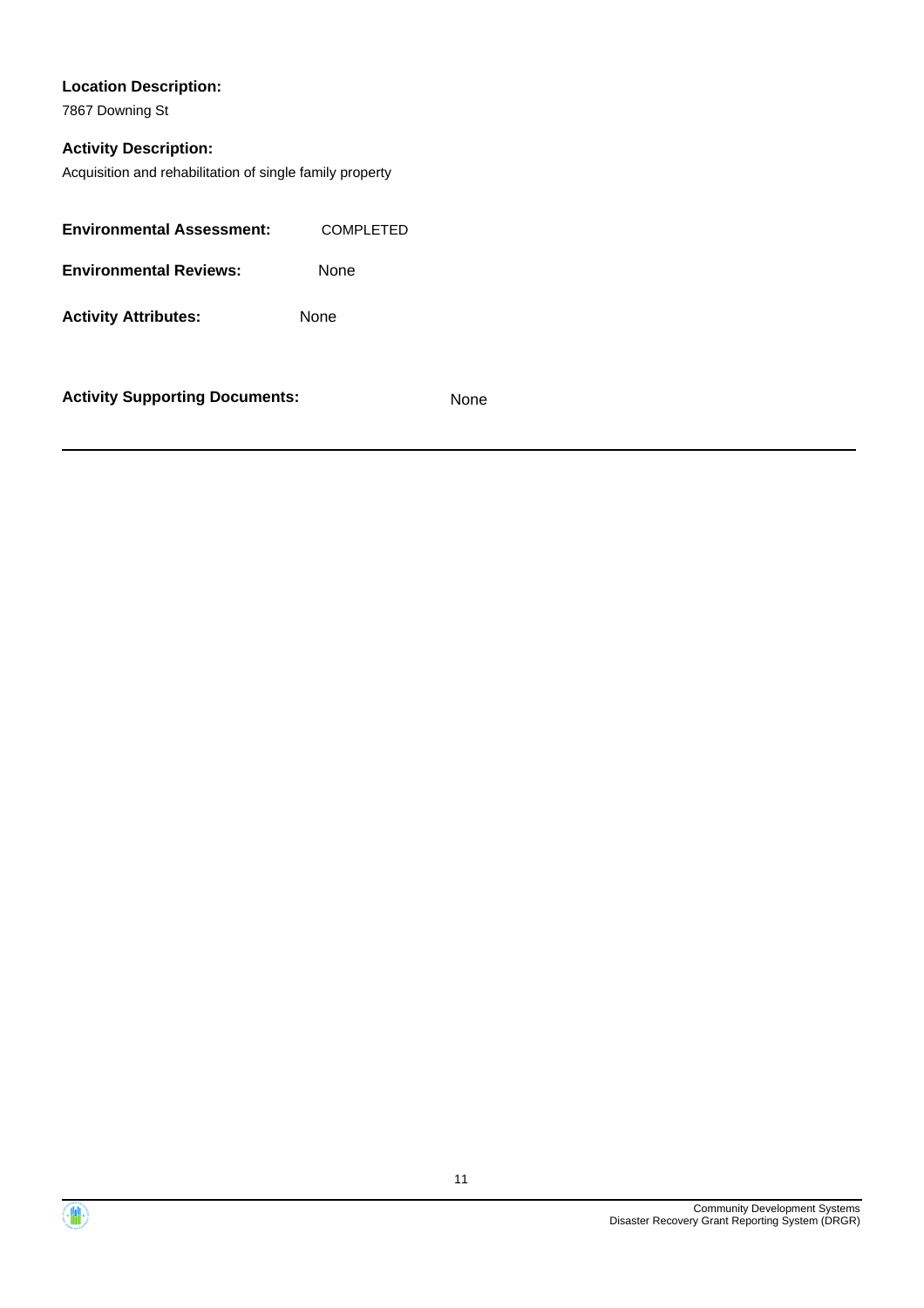**Grantee Activity Number:**

## **2480 Valley View**

| <b>Activity Type:</b>                                        | <b>Activity Status:</b>                 |              |  |
|--------------------------------------------------------------|-----------------------------------------|--------------|--|
| Rehabilitation/reconstruction of residential structures      | Completed                               |              |  |
| <b>Project Number:</b>                                       | <b>Project Title:</b>                   |              |  |
| NSP2011.001                                                  | Acquisition & Rehab                     |              |  |
| <b>Projected Start Date:</b>                                 | <b>Projected End Date:</b>              |              |  |
| 11/20/2012                                                   | 03/15/2014                              |              |  |
| <b>Project Draw Block by HUD:</b>                            | <b>Project Draw Block Date by HUD:</b>  |              |  |
| Not Blocked                                                  |                                         |              |  |
| <b>Activity Draw Block by HUD:</b>                           | <b>Activity Draw Block Date by HUD:</b> |              |  |
| Not Blocked                                                  |                                         |              |  |
| <b>Block Drawdown By Grantee:</b>                            | <b>Total Budget:</b>                    | \$183,441.80 |  |
| Not Blocked                                                  | <b>Most Impacted and</b>                |              |  |
| <b>National Objective:</b>                                   | <b>Distressed Budget:</b>               | \$0.00       |  |
| LMMI: Low, Moderate and Middle Income National Objective for | <b>Other Funds:</b>                     | \$0.00       |  |
| NSP Only                                                     | <b>Total Funds:</b>                     | \$183,441.80 |  |
|                                                              |                                         |              |  |

### **Benefit Report Type:**

| <b>Proposed Beneficiaries</b>       | <b>Total</b> | Low          | <b>Mod</b> | Low/Mod% |
|-------------------------------------|--------------|--------------|------------|----------|
| # Owner Households                  |              |              |            | 100.00   |
| # of Households                     |              |              |            | 100.00   |
| <b>Proposed Accomplishments</b>     |              | <b>Total</b> |            |          |
| # of Singlefamily Units             |              | 1            |            |          |
| # of Housing Units                  |              | 1            |            |          |
| #Sites re-used                      |              |              |            |          |
| #Low flow showerheads               | 1            |              |            |          |
| #Low flow toilets                   |              | 2            |            |          |
| #Dishwashers replaced               |              |              |            |          |
| #Refrigerators replaced             |              | 1            |            |          |
| #Light fixtures (outdoors) replaced |              | 2            |            |          |
| #Light Fixtures (indoors) replaced  |              | 3            |            |          |
| #Replaced hot water heaters         | 1            |              |            |          |
| #Replaced thermostats               | 1            |              |            |          |
| #Efficient AC added/replaced        |              |              |            |          |
| # of Properties                     |              | 1            |            |          |

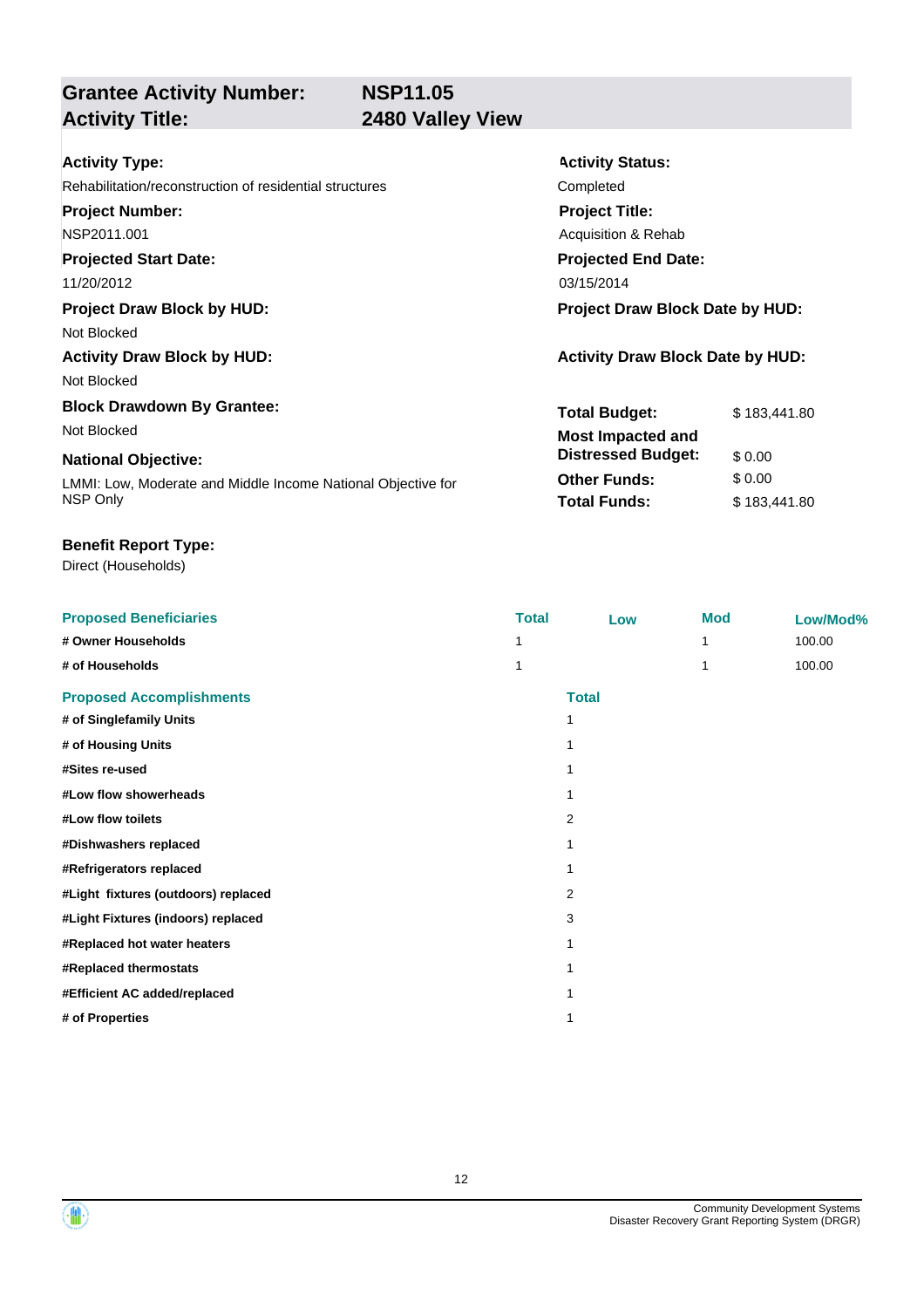| <b>Responsible Organization</b><br>Adams County Community Development                                                    |                                                                        | <b>Organization Type</b><br><b>Unknown</b> | <b>Proposed Budget</b><br>\$0.00 |
|--------------------------------------------------------------------------------------------------------------------------|------------------------------------------------------------------------|--------------------------------------------|----------------------------------|
| Community Resources and Housing Development Corp (CRHDC)                                                                 |                                                                        | Non-Profit                                 | \$188,000.00                     |
| <b>Location Description:</b><br><b>Activity Description:</b><br>Acquisition and Rehabilitation of single family property | 2480 Valley View Drive, Denver (Unincorporated Adams County), CO 80260 |                                            |                                  |
| <b>Environmental Assessment:</b>                                                                                         | <b>COMPLETED</b>                                                       |                                            |                                  |
| <b>Environmental Reviews:</b>                                                                                            | None                                                                   |                                            |                                  |
| <b>Activity Attributes:</b>                                                                                              | None                                                                   |                                            |                                  |
| <b>Activity Supporting Documents:</b>                                                                                    | None                                                                   |                                            |                                  |

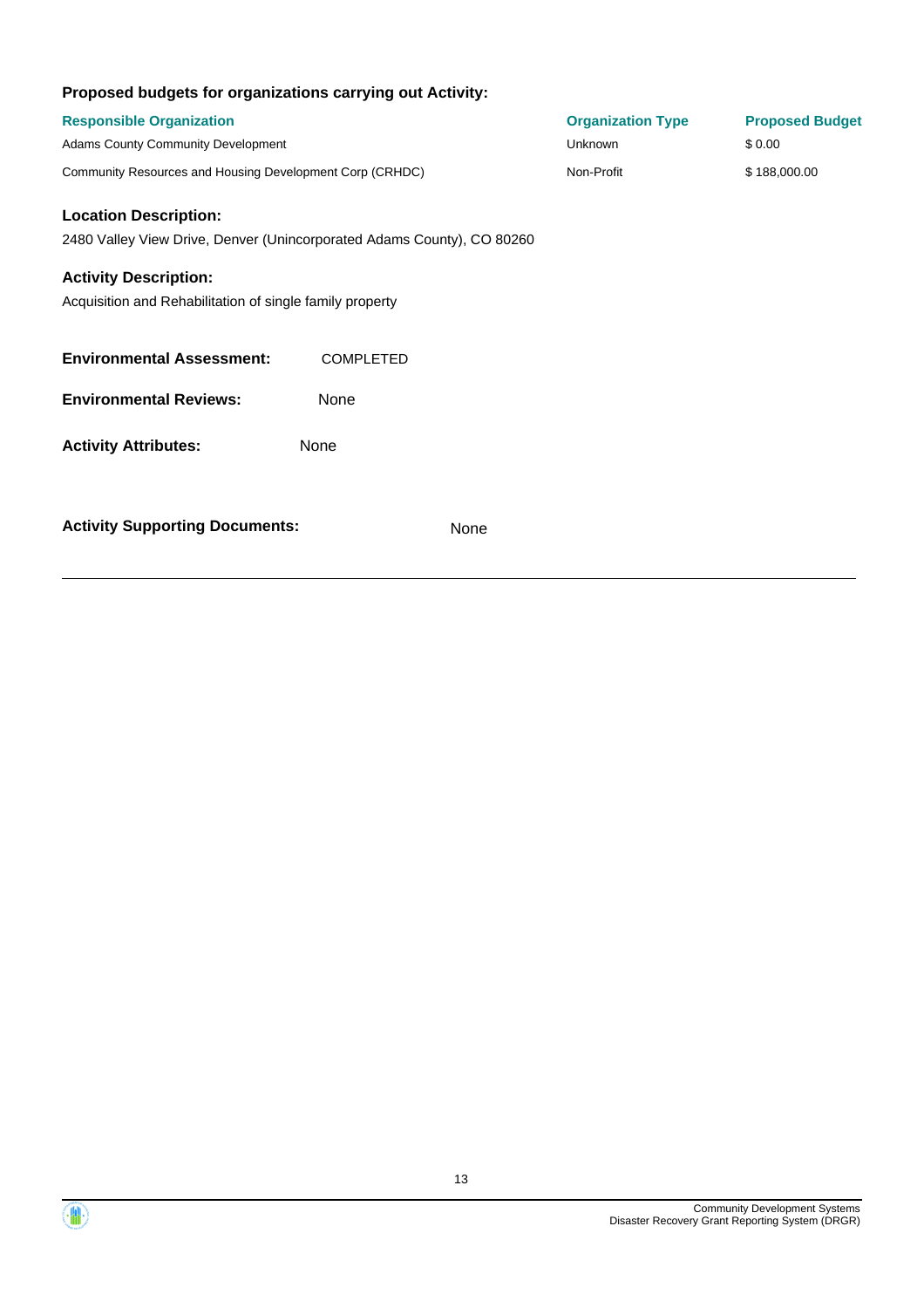**Activity Status:**

**Project Title:** Acquisition & Rehab

**Projected End Date:**

**Total Budget:** \$ 225,711.86

**Other Funds:** \$ 0.00 **Total Funds:** \$ 225,711.86

**Distressed Budget:** \$ 0.00

## **Activity Title: 461 Cortez St**

| <b>Activity Type:</b> |  |
|-----------------------|--|

Rehabilitation/reconstruction of residential structures Completed

**Grantee Activity Number:**

**Project Number:**

NSP2011.001

### **Projected Start Date:**

11/14/2012 03/16/2014

### **Project Draw Block by HUD: Project Draw Block Date by HUD:**

Not Blocked

### **Activity Draw Block by HUD: Activity Draw Block Date by HUD:**

Not Blocked

### **Block Drawdown By Grantee:**

Not Blocked **Most Impacted and** 

### **National Objective:**

LH25: Funds targeted for housing for households whose incomes are at or under 50% Area Median Income.

### **Benefit Report Type:**

| <b>Proposed Beneficiaries</b>       | <b>Total</b> | Low          | <b>Mod</b> | Low/Mod% |
|-------------------------------------|--------------|--------------|------------|----------|
| # Owner Households                  |              |              |            | 100.00   |
| # of Households                     |              |              |            | 100.00   |
| <b>Proposed Accomplishments</b>     |              | <b>Total</b> |            |          |
| # of Singlefamily Units             |              | 1            |            |          |
| # of Housing Units                  |              |              |            |          |
| #Sites re-used                      |              |              |            |          |
| #Low flow showerheads               |              |              |            |          |
| #Low flow toilets                   |              |              |            |          |
| #Dishwashers replaced               |              |              |            |          |
| #Refrigerators replaced             |              |              |            |          |
| #Light fixtures (outdoors) replaced |              | 2            |            |          |
| #Light Fixtures (indoors) replaced  |              | 7            |            |          |
| #Replaced hot water heaters         |              |              |            |          |
| #Replaced thermostats               |              |              |            |          |
| #High efficiency heating plants     |              |              |            |          |
| #Additional Attic/Roof Insulation   |              |              |            |          |
| # of Properties                     |              |              |            |          |



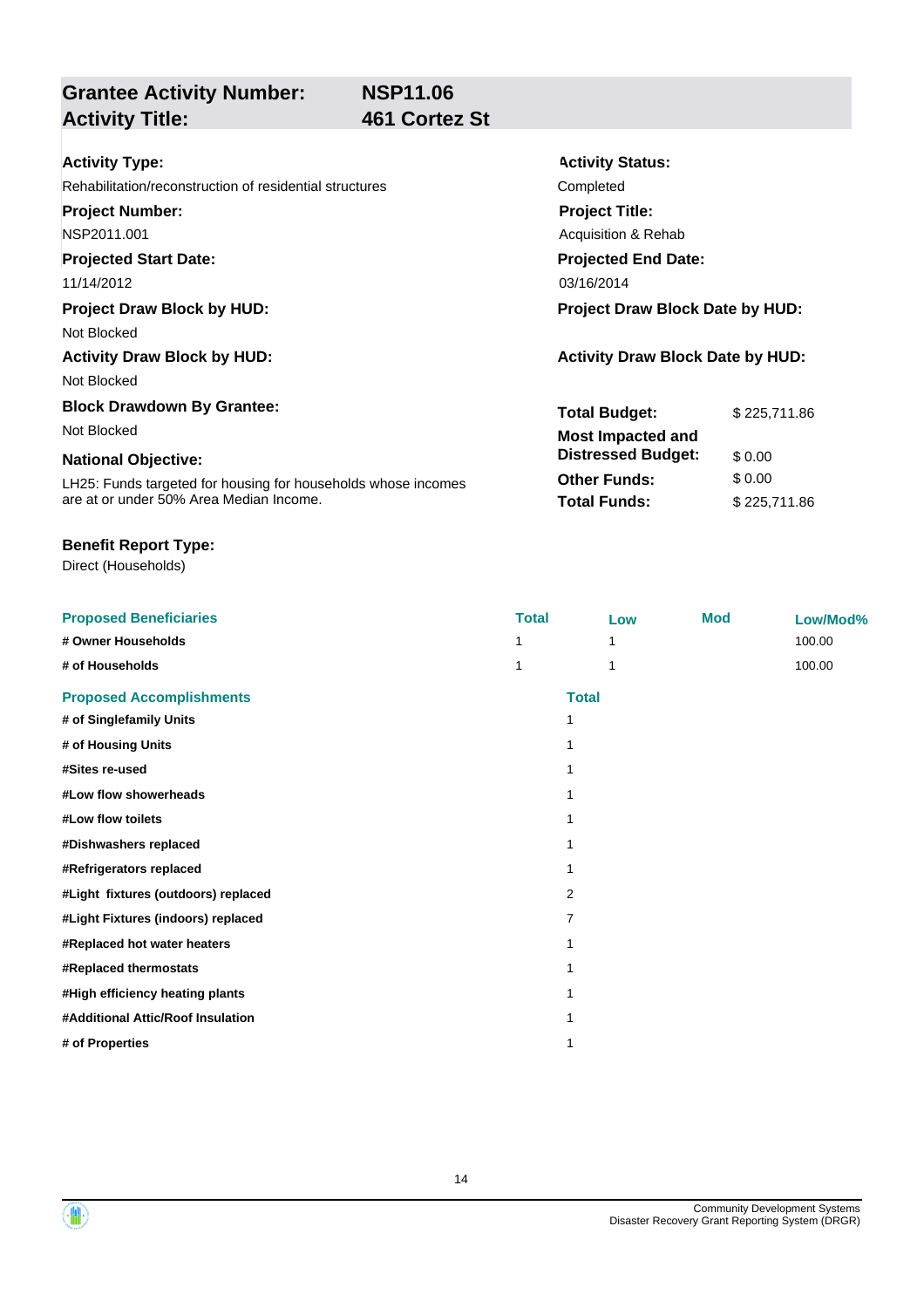| Proposed budgets for organizations carrying out Activity:                                    |                  |      |                          |                        |
|----------------------------------------------------------------------------------------------|------------------|------|--------------------------|------------------------|
| <b>Responsible Organization</b>                                                              |                  |      | <b>Organization Type</b> | <b>Proposed Budget</b> |
| Community Resources and Housing Development Corp (CRHDC)                                     |                  |      | Non-Profit               | \$225,711.86           |
| <b>Location Description:</b>                                                                 |                  |      |                          |                        |
| 461 Cortez St                                                                                |                  |      |                          |                        |
| <b>Activity Description:</b><br>Acquisition and rehabilitation of single family housing unit |                  |      |                          |                        |
| <b>Environmental Assessment:</b>                                                             | <b>COMPLETED</b> |      |                          |                        |
| <b>Environmental Reviews:</b>                                                                | None             |      |                          |                        |
| <b>Activity Attributes:</b>                                                                  | None             |      |                          |                        |
| <b>Activity Supporting Documents:</b>                                                        |                  | None |                          |                        |

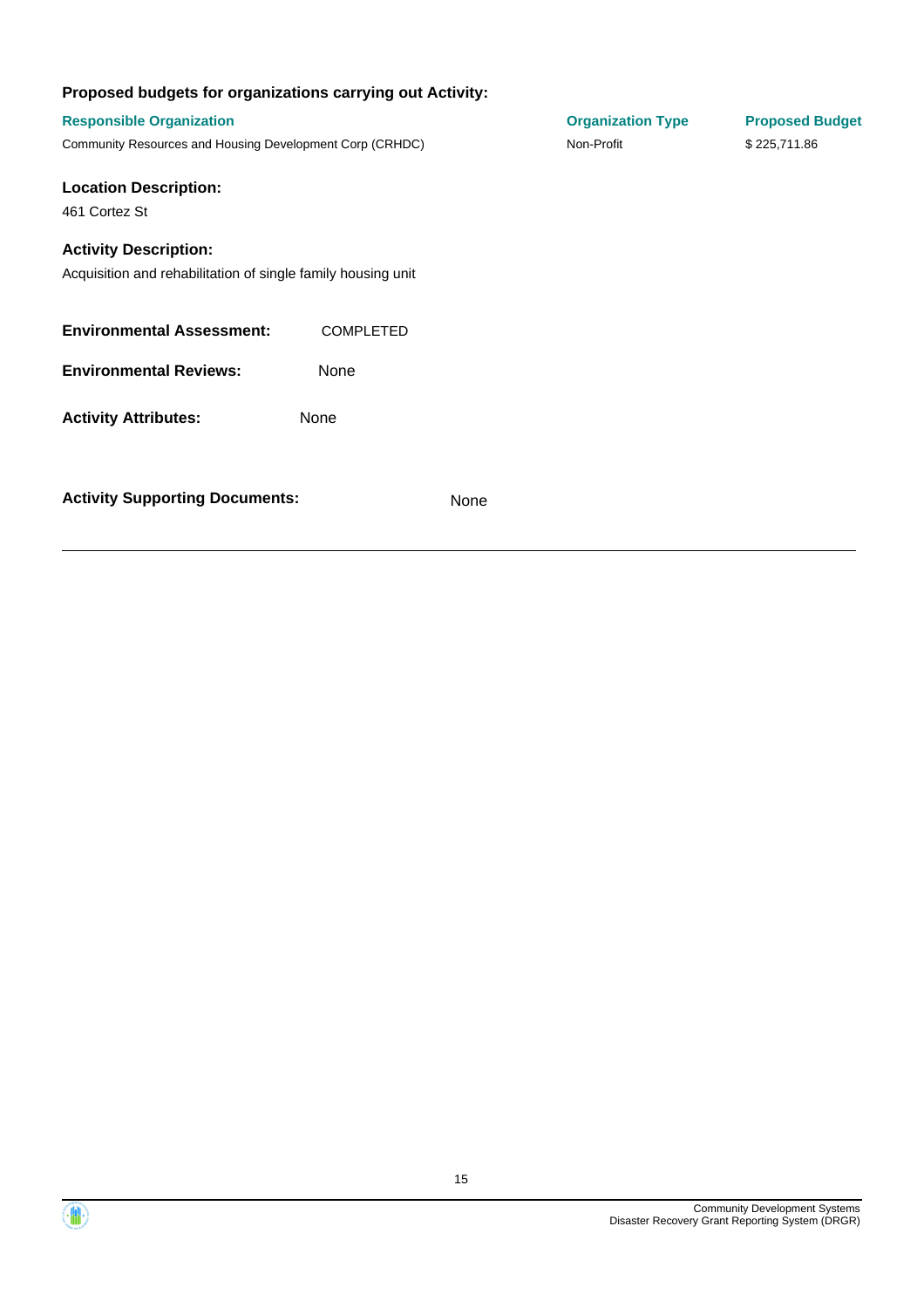## **Grantee Activity Number: Activity Title: 6091 Monaco St**

**Activity Status:**

**Project Title:** Acquisition & Rehab

**Projected End Date:**

**Total Budget:** \$ 177,615.91

**Other Funds:** \$ 0.00 **Total Funds:** \$ 177,615.91

**Distressed Budget:** \$ 0.00

| Activity Type: |  |
|----------------|--|
|----------------|--|

Rehabilitation/reconstruction of residential structures Completed

**Project Number:**

NSP2011.001

### **Projected Start Date:**

11/14/2012 03/16/2014

### **Project Draw Block by HUD: Project Draw Block Date by HUD:**

Not Blocked

### **Activity Draw Block by HUD: Activity Draw Block Date by HUD:**

Not Blocked

### **Block Drawdown By Grantee:**

Not Blocked **Most Impacted and** 

### **National Objective:**

LH25: Funds targeted for housing for households whose incomes are at or under 50% Area Median Income.

### **Benefit Report Type:**

| <b>Proposed Beneficiaries</b>       | <b>Total</b> | Low          | <b>Mod</b> | Low/Mod% |
|-------------------------------------|--------------|--------------|------------|----------|
| # Owner Households                  |              |              |            | 100.00   |
| # of Households                     |              |              |            | 100.00   |
| <b>Proposed Accomplishments</b>     |              | <b>Total</b> |            |          |
| # of Singlefamily Units             |              | 1            |            |          |
| # of Housing Units                  |              |              |            |          |
| #Sites re-used                      |              |              |            |          |
| #Low flow showerheads               |              |              |            |          |
| #Low flow toilets                   |              | 1            |            |          |
| #Dishwashers replaced               |              |              |            |          |
| #Refrigerators replaced             |              |              |            |          |
| #Light fixtures (outdoors) replaced |              | 2            |            |          |
| #Light Fixtures (indoors) replaced  |              | 8            |            |          |
| #Replaced hot water heaters         |              |              |            |          |
| #Replaced thermostats               |              | 1            |            |          |
| #Additional Attic/Roof Insulation   |              |              |            |          |
| #Energy Star Replacement Windows    |              | 15           |            |          |
| # of Properties                     |              | 1            |            |          |

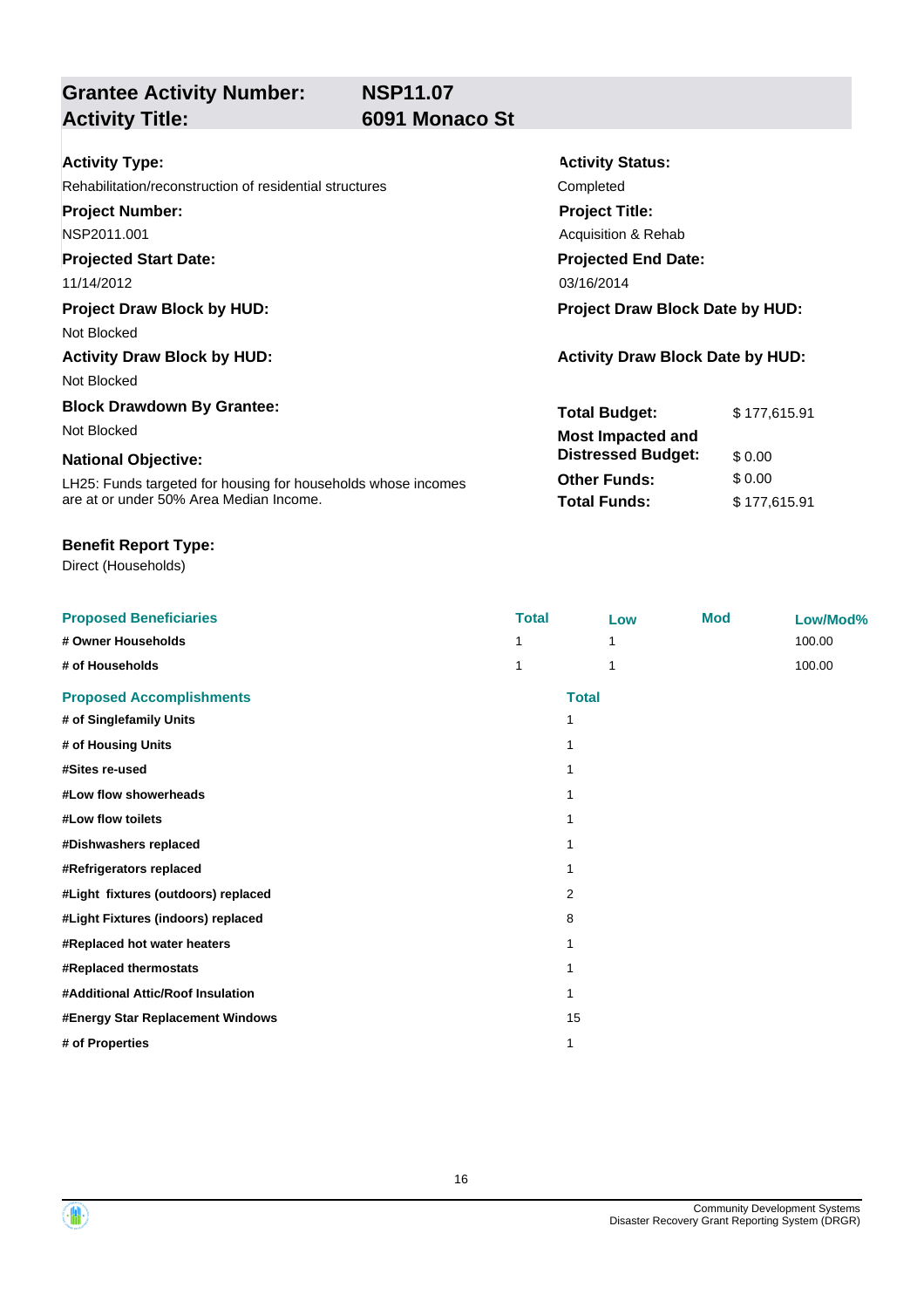| Proposed budgets for organizations carrying out Activity:                                |                  |                          |                        |
|------------------------------------------------------------------------------------------|------------------|--------------------------|------------------------|
| <b>Responsible Organization</b>                                                          |                  | <b>Organization Type</b> | <b>Proposed Budget</b> |
| Adams County Community Development                                                       |                  | <b>Unknown</b>           | \$0.00                 |
| Community Resources and Housing Development Corp (CRHDC)                                 |                  | Non-Profit               | \$184,992.52           |
| <b>Location Description:</b>                                                             |                  |                          |                        |
| 6091 Monaco St                                                                           |                  |                          |                        |
| <b>Activity Description:</b><br>Acquisition and rehabilitation of single family property |                  |                          |                        |
| <b>Environmental Assessment:</b>                                                         | <b>COMPLETED</b> |                          |                        |
| <b>Environmental Reviews:</b>                                                            | None             |                          |                        |
| <b>Activity Attributes:</b>                                                              | None             |                          |                        |
| <b>Activity Supporting Documents:</b>                                                    | None             |                          |                        |

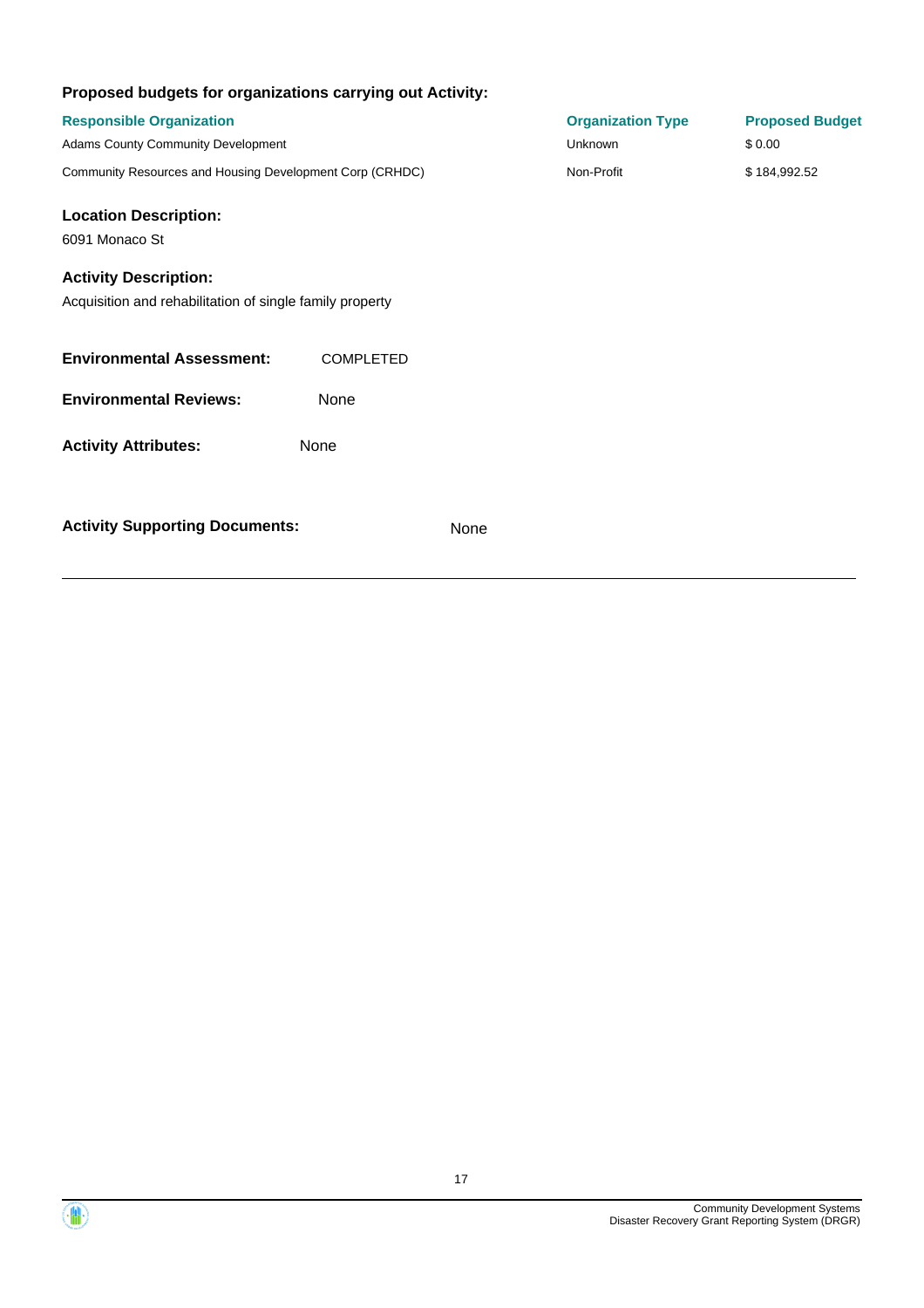## **Grantee Activity Number: Activity Title: 8199 Welby Dr #1104**

| <b>Activity Type:</b>                                         | <b>Activity Status:</b>                 |              |  |
|---------------------------------------------------------------|-----------------------------------------|--------------|--|
| Rehabilitation/reconstruction of residential structures       | Completed                               |              |  |
| <b>Project Number:</b>                                        | <b>Project Title:</b>                   |              |  |
| NSP2011.001                                                   | Acquisition & Rehab                     |              |  |
| <b>Projected Start Date:</b>                                  | <b>Projected End Date:</b>              |              |  |
| 11/14/2012                                                    | 03/16/2014                              |              |  |
| <b>Project Draw Block by HUD:</b>                             | <b>Project Draw Block Date by HUD:</b>  |              |  |
| Not Blocked                                                   |                                         |              |  |
| <b>Activity Draw Block by HUD:</b>                            | <b>Activity Draw Block Date by HUD:</b> |              |  |
| Not Blocked                                                   |                                         |              |  |
| <b>Block Drawdown By Grantee:</b>                             | <b>Total Budget:</b>                    | \$129,095.18 |  |
| Not Blocked                                                   | <b>Most Impacted and</b>                |              |  |
| <b>National Objective:</b>                                    | <b>Distressed Budget:</b>               | \$0.00       |  |
| LH25: Funds targeted for housing for households whose incomes | <b>Other Funds:</b>                     | \$0.00       |  |
| are at or under 50% Area Median Income.                       | <b>Total Funds:</b>                     | \$129,095.18 |  |

### **Benefit Report Type:**

Direct (Households)

| <b>Proposed Beneficiaries</b>       | <b>Total</b> | Low          | <b>Mod</b> | Low/Mod% |
|-------------------------------------|--------------|--------------|------------|----------|
| # Owner Households                  |              | 1            |            | 100.00   |
| # of Households                     |              |              |            | 100.00   |
| <b>Proposed Accomplishments</b>     |              | <b>Total</b> |            |          |
| # of Singlefamily Units             |              |              |            |          |
| # of Housing Units                  |              |              |            |          |
| #Sites re-used                      |              |              |            |          |
| #Dishwashers replaced               |              |              |            |          |
| #Refrigerators replaced             |              |              |            |          |
| #Light fixtures (outdoors) replaced |              | 2            |            |          |
| #Light Fixtures (indoors) replaced  |              | 10           |            |          |
| #Replaced hot water heaters         |              |              |            |          |
| #Additional Attic/Roof Insulation   |              |              |            |          |
| # of Properties                     |              |              |            |          |

### **Proposed budgets for organizations carrying out Activity:**

### **Responsible Organization COVID-10 COVID-10 Organization Type Proposed Budget**

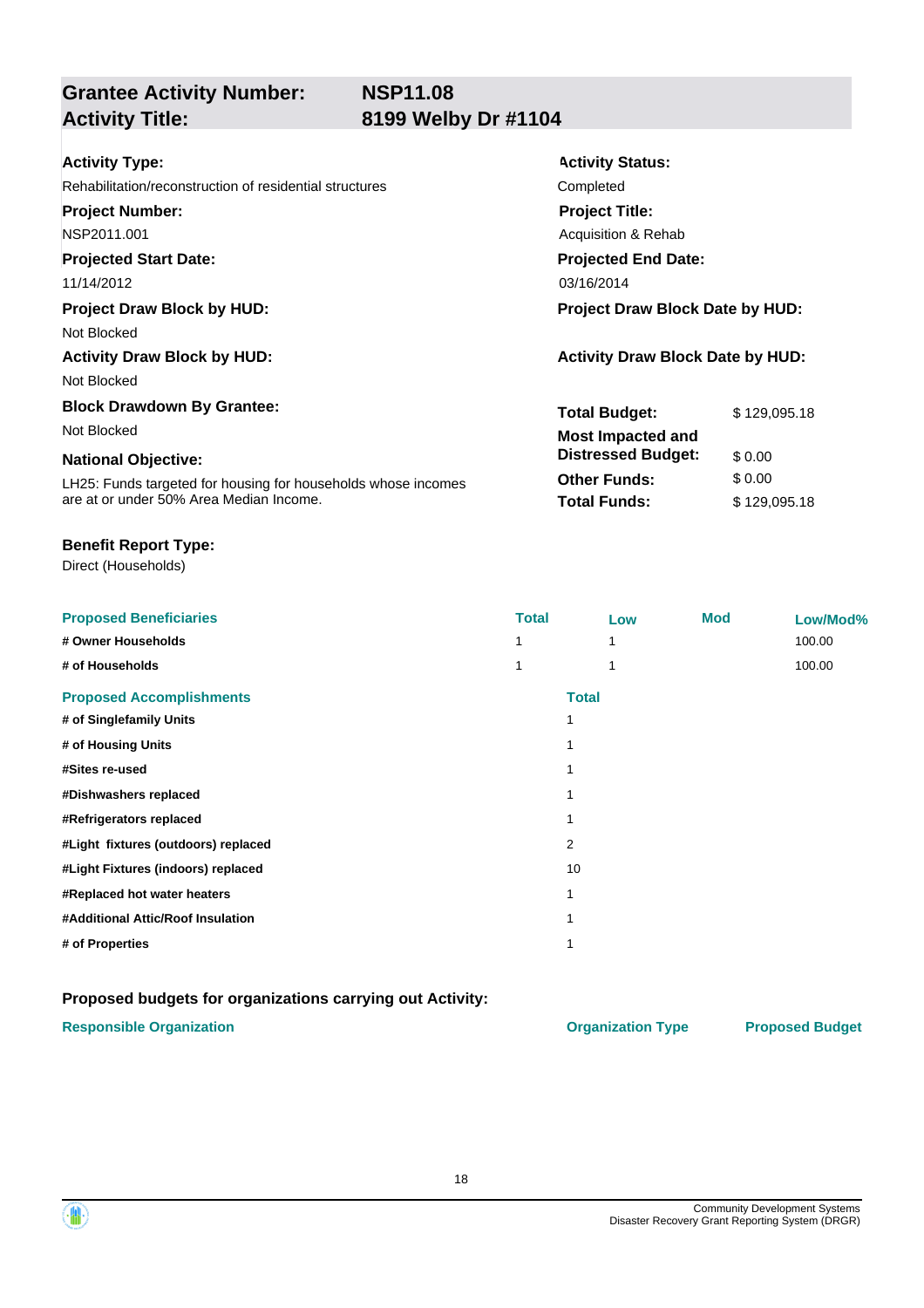| Adams County Community Development                                                                         |                  |      | Unknown    | \$0.00       |
|------------------------------------------------------------------------------------------------------------|------------------|------|------------|--------------|
| Community Resources and Housing Development Corp (CRHDC)                                                   |                  |      | Non-Profit | \$135,000.00 |
| <b>Location Description:</b><br>8199 Welby Road Unit #1104, Denver (Unincorportaed Adams County), CO 80229 |                  |      |            |              |
| <b>Activity Description:</b>                                                                               |                  |      |            |              |
| Acquire, rehab and resale of eligible property                                                             |                  |      |            |              |
| <b>Environmental Assessment:</b>                                                                           | <b>COMPLETED</b> |      |            |              |
| <b>Environmental Reviews:</b>                                                                              | None             |      |            |              |
| <b>Activity Attributes:</b>                                                                                | None             |      |            |              |
| <b>Activity Supporting Documents:</b>                                                                      |                  | None |            |              |

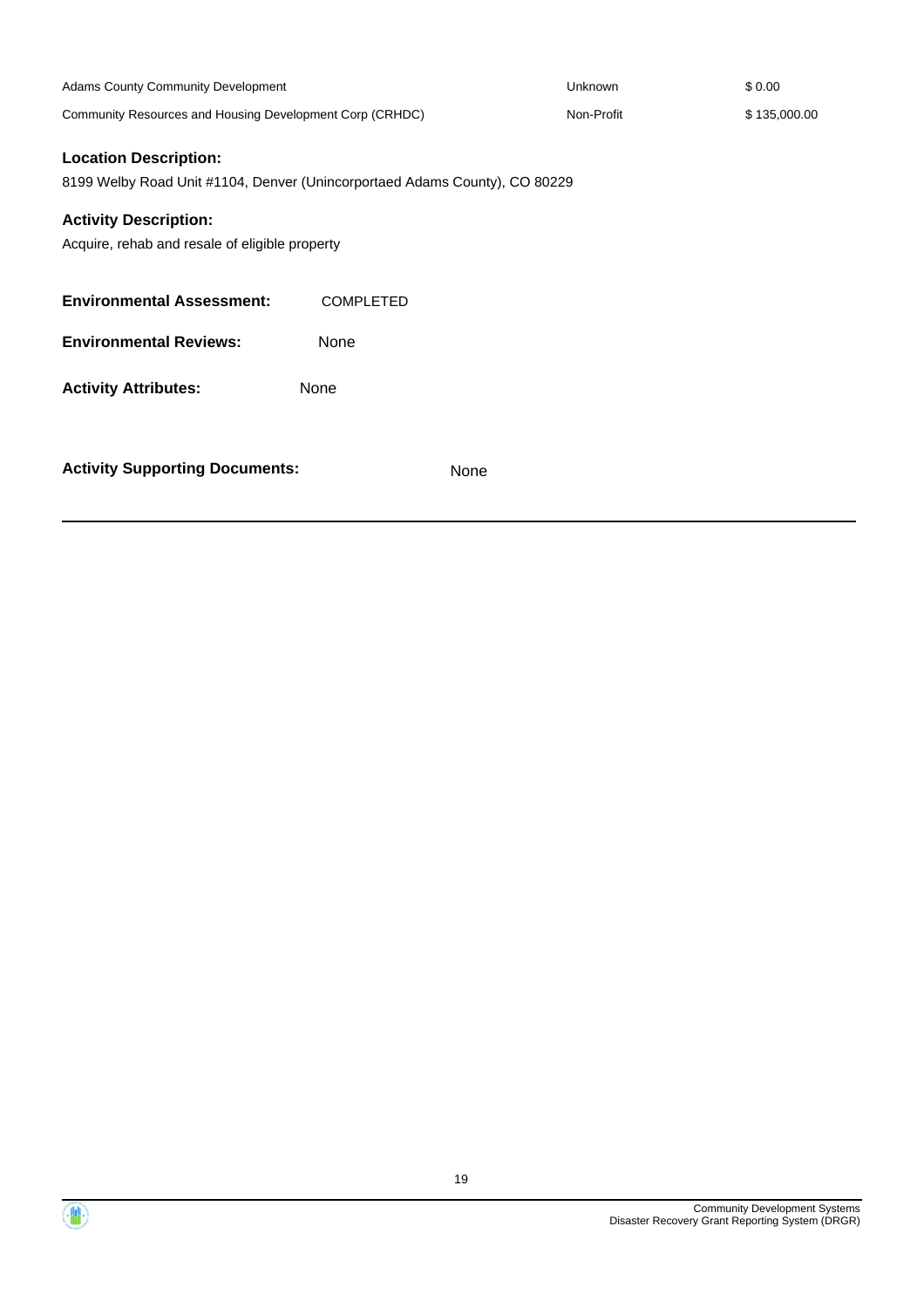# **Grantee Activity Number:**

## **Activity Title: 8199 Welby Rd #2904**

| <b>Activity Type:</b>                                        | <b>Activity Status:</b>                 |  |  |
|--------------------------------------------------------------|-----------------------------------------|--|--|
| Rehabilitation/reconstruction of residential structures      | Completed                               |  |  |
| <b>Project Number:</b>                                       | <b>Project Title:</b>                   |  |  |
| NSP2011.001                                                  | Acquisition & Rehab                     |  |  |
| <b>Projected Start Date:</b>                                 | <b>Projected End Date:</b>              |  |  |
| 11/14/2012                                                   | 03/16/2014                              |  |  |
| <b>Project Draw Block by HUD:</b>                            | <b>Project Draw Block Date by HUD:</b>  |  |  |
| Not Blocked                                                  |                                         |  |  |
| <b>Activity Draw Block by HUD:</b>                           | <b>Activity Draw Block Date by HUD:</b> |  |  |
| Not Blocked                                                  |                                         |  |  |
| <b>Block Drawdown By Grantee:</b>                            | <b>Total Budget:</b><br>\$166,117.23    |  |  |
| Not Blocked                                                  | <b>Most Impacted and</b>                |  |  |
| <b>National Objective:</b>                                   | <b>Distressed Budget:</b><br>\$0.00     |  |  |
| LMMI: Low, Moderate and Middle Income National Objective for | <b>Other Funds:</b><br>\$0.00           |  |  |
| NSP Only                                                     | <b>Total Funds:</b><br>\$166,117.23     |  |  |

### **Benefit Report Type:**

| <b>Proposed Beneficiaries</b>      | <b>Total</b> | Low          | <b>Mod</b> | Low/Mod% |
|------------------------------------|--------------|--------------|------------|----------|
| # Owner Households                 |              |              |            | 100.00   |
| # of Households                    |              |              |            | 100.00   |
| <b>Proposed Accomplishments</b>    |              | <b>Total</b> |            |          |
| # of Singlefamily Units            | 1            |              |            |          |
| # of Housing Units                 |              |              |            |          |
| #Sites re-used                     |              |              |            |          |
| #Low flow showerheads              |              | 2            |            |          |
| #Refrigerators replaced            |              |              |            |          |
| #Light Fixtures (indoors) replaced |              | 2            |            |          |
| #Replaced hot water heaters        |              |              |            |          |
| #High efficiency heating plants    |              |              |            |          |
| #Additional Attic/Roof Insulation  |              |              |            |          |
| #Energy Star Replacement Windows   |              |              |            |          |
| # of Properties                    |              |              |            |          |



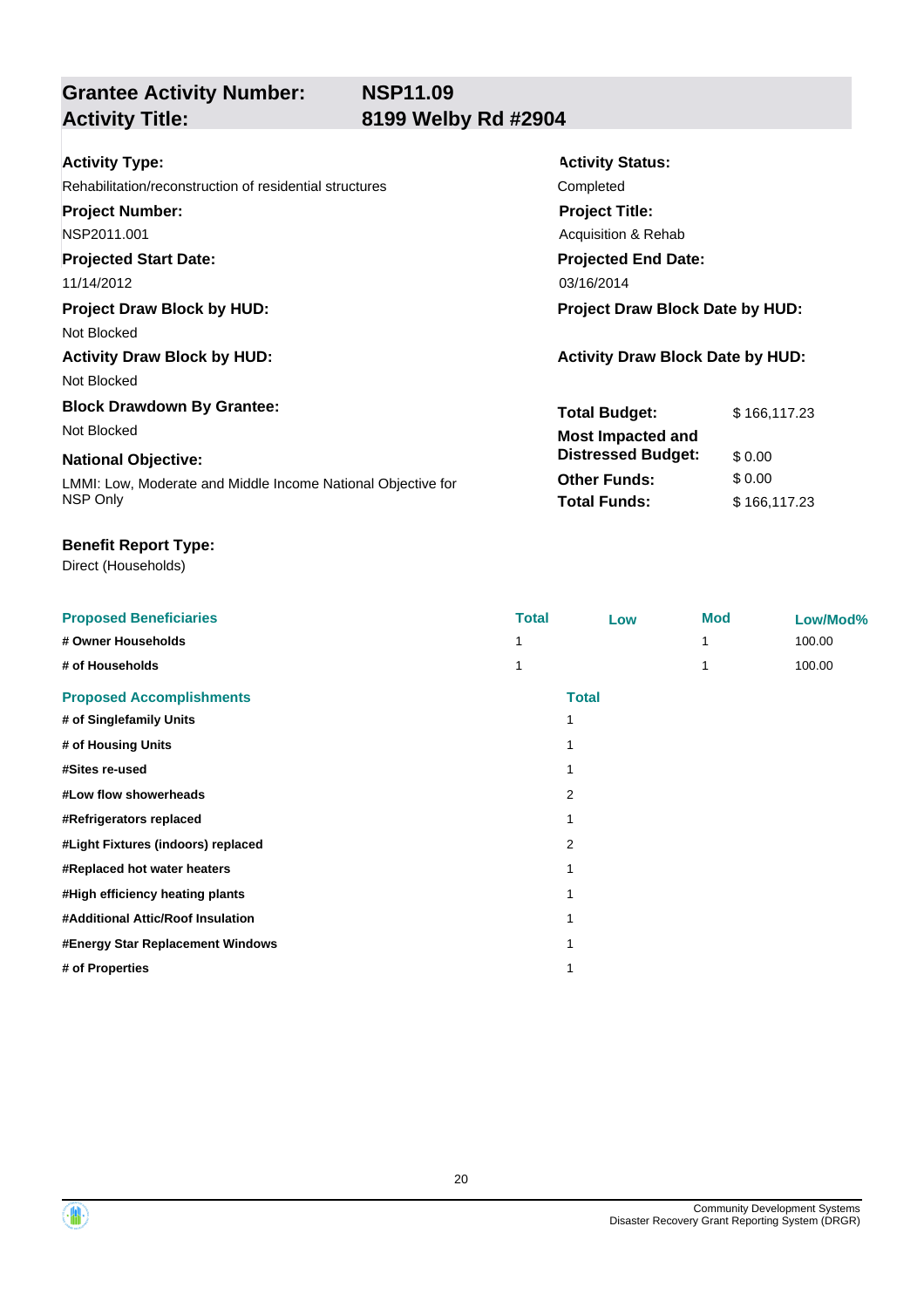| Proposed budgets for organizations carrying out Activity:                                    |                  |                          |                        |
|----------------------------------------------------------------------------------------------|------------------|--------------------------|------------------------|
| <b>Responsible Organization</b>                                                              |                  | <b>Organization Type</b> | <b>Proposed Budget</b> |
| Adams County Community Development                                                           |                  | <b>Unknown</b>           | \$0.00                 |
| Community Resources and Housing Development Corp (CRHDC)                                     |                  | Non-Profit               | \$172,897.03           |
| <b>Location Description:</b>                                                                 |                  |                          |                        |
| 8199 Welby Rd. #2904                                                                         |                  |                          |                        |
| <b>Activity Description:</b><br>Acquisition and rehabilitation of single family housing unit |                  |                          |                        |
| <b>Environmental Assessment:</b>                                                             | <b>COMPLETED</b> |                          |                        |
| <b>Environmental Reviews:</b>                                                                | None             |                          |                        |
| <b>Activity Attributes:</b>                                                                  | None             |                          |                        |
| <b>Activity Supporting Documents:</b>                                                        |                  | None                     |                        |

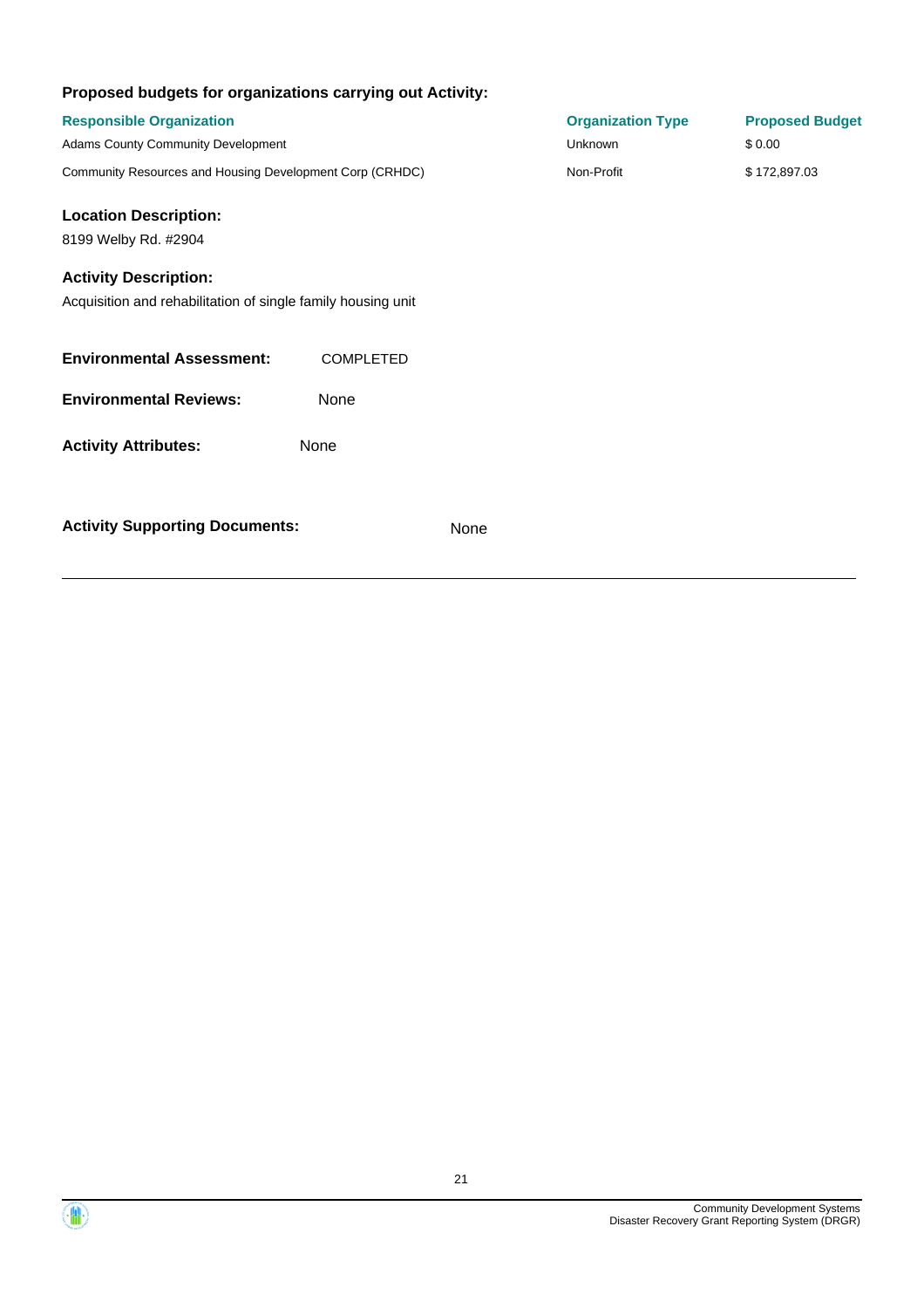**Grantee Activity Number: Activity Title: 8352 Tejon St**

**Activity Status:**

**Project Title:** Acquisition & Rehab

**Projected End Date:**

**Total Budget:** \$ 288,274.35

**Other Funds:** \$ 0.00 **Total Funds:** \$288,274.35

**Distressed Budget:** \$ 0.00

| <b>Activity Type:</b> |  |
|-----------------------|--|
|-----------------------|--|

Rehabilitation/reconstruction of residential structures Completed

**Project Number:**

NSP2011.001

**Projected Start Date:**

12/18/2013 03/16/2014

**Project Draw Block by HUD: Project Draw Block Date by HUD:**

Not Blocked

**Activity Draw Block by HUD: Activity Draw Block Date by HUD:**

Not Blocked

**Block Drawdown By Grantee:** Not Blocked **Most Impacted and** 

### **National Objective:**

LMMI: Low, Moderate and Middle Income National Objective for NSP Only

### **Benefit Report Type:**

| <b>Proposed Beneficiaries</b>       | <b>Total</b> | Low          | <b>Mod</b> | Low/Mod% |
|-------------------------------------|--------------|--------------|------------|----------|
| # Owner Households                  |              |              | 1          | 100.00   |
| # of Households                     |              |              | 1          | 100.00   |
| <b>Proposed Accomplishments</b>     |              | <b>Total</b> |            |          |
| # of Singlefamily Units             | 1            |              |            |          |
| # of Housing Units                  |              |              |            |          |
| #Sites re-used                      |              |              |            |          |
| #Low flow showerheads               |              |              |            |          |
| #Low flow toilets                   |              |              |            |          |
| #Dishwashers replaced               |              |              |            |          |
| #Refrigerators replaced             |              |              |            |          |
| #Light fixtures (outdoors) replaced | 2            |              |            |          |
| #Light Fixtures (indoors) replaced  | 3            |              |            |          |
| #Replaced hot water heaters         |              |              |            |          |
| #Replaced thermostats               |              |              |            |          |
| #High efficiency heating plants     |              |              |            |          |
| #Additional Attic/Roof Insulation   |              |              |            |          |
| #Energy Star Replacement Windows    | 6            |              |            |          |
| # of Properties                     |              |              |            |          |

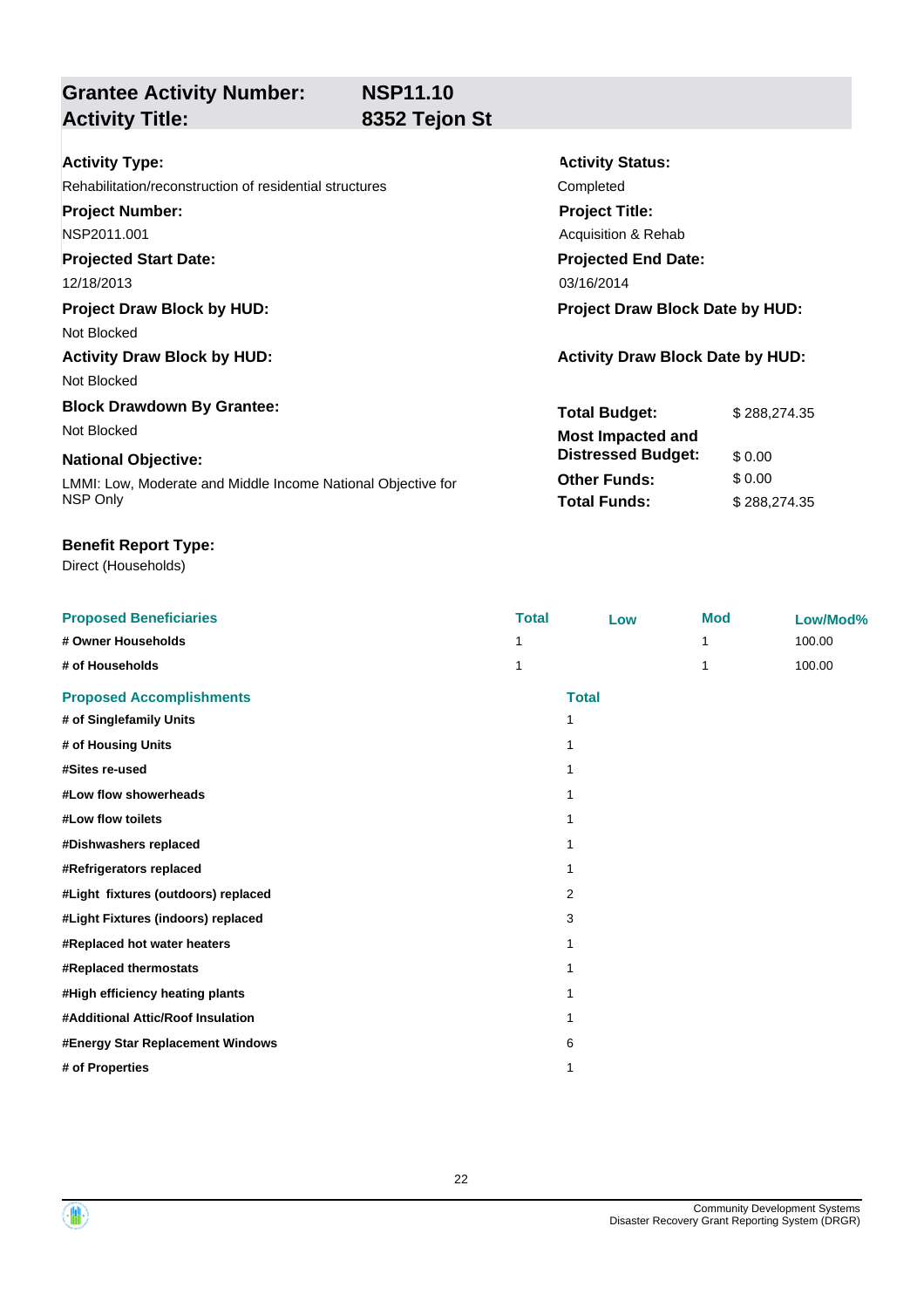| Proposed budgets for organizations carrying out Activity:                                    |                  |      |                          |                        |
|----------------------------------------------------------------------------------------------|------------------|------|--------------------------|------------------------|
| <b>Responsible Organization</b>                                                              |                  |      | <b>Organization Type</b> | <b>Proposed Budget</b> |
| Community Resources and Housing Development Corp (CRHDC)                                     |                  |      | Non-Profit               | \$288,274.35           |
| <b>Location Description:</b><br>8352 Tejon St                                                |                  |      |                          |                        |
| <b>Activity Description:</b><br>Acquisition and rehabilitation of single family housing unit |                  |      |                          |                        |
| <b>Environmental Assessment:</b>                                                             | <b>COMPLETED</b> |      |                          |                        |
| <b>Environmental Reviews:</b>                                                                | None             |      |                          |                        |
| <b>Activity Attributes:</b>                                                                  | None             |      |                          |                        |
| <b>Activity Supporting Documents:</b>                                                        |                  | None |                          |                        |

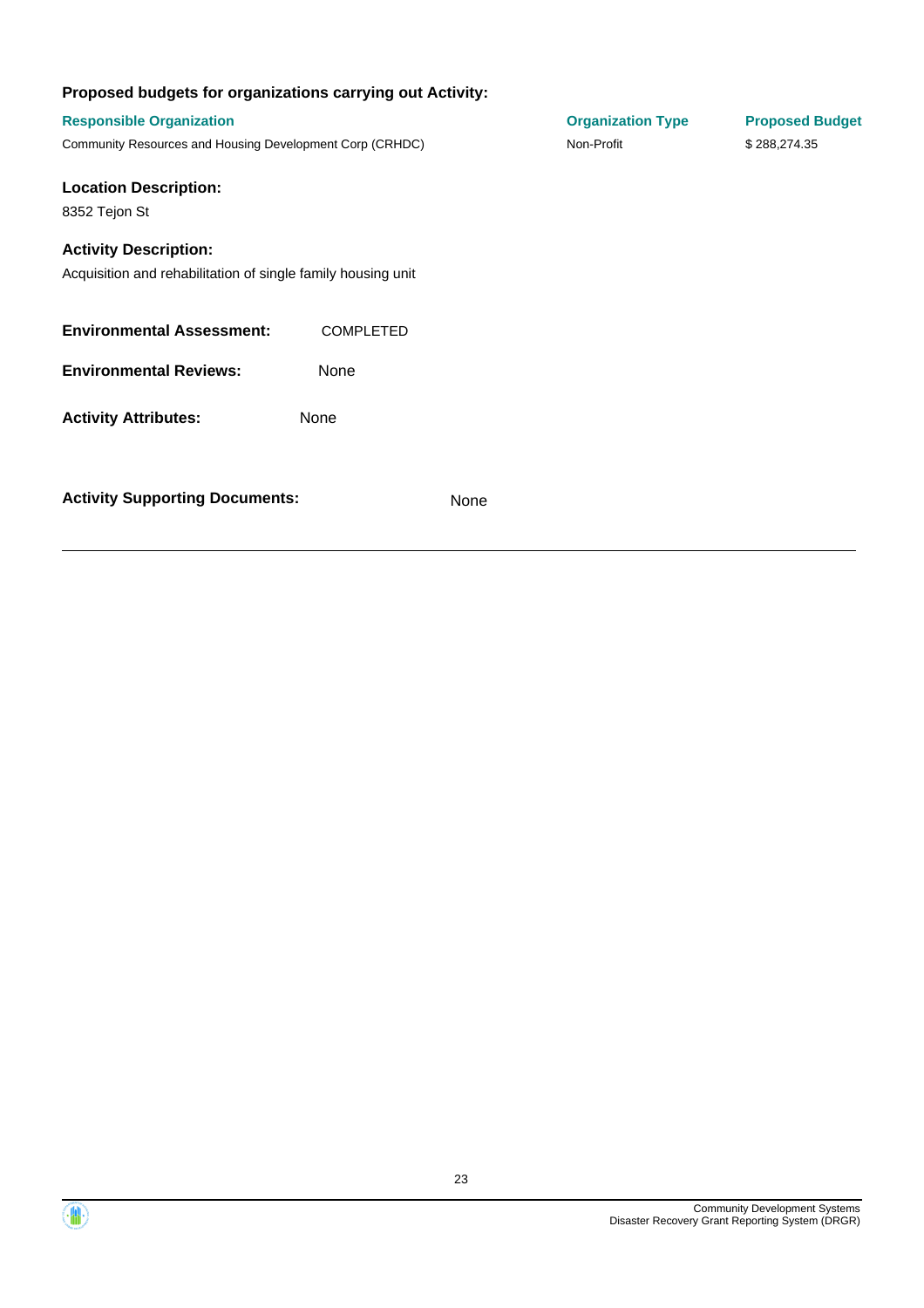## **Grantee Activity Number: Activity Title: 8621 Emerson Ct**

**Activity Status:**

**Project Title:** Acquisition & Rehab

**Projected End Date:**

**Total Budget:** \$ 220,000.00

**Other Funds:** \$ 0.00 **Total Funds:** \$220,000.00

**Distressed Budget:** \$ 0.00

| Activity Type: |  |
|----------------|--|
|----------------|--|

Rehabilitation/reconstruction of residential structures Completed

**Project Number:**

NSP2011.001

### **Projected Start Date:**

03/17/2014 02/28/2015

### **Project Draw Block by HUD: Project Draw Block Date by HUD:**

Not Blocked

## Activity Draw Block by HUD: **Activity Draw Block Date by HUD:** Activity Draw Block Date by HUD:

Not Blocked

### **Block Drawdown By Grantee:** Not Blocked **Most Impacted and**

### **National Objective:**

LMMI: Low, Moderate and Middle Income National Objective for NSP Only

### **Benefit Report Type:**

| <b>Proposed Beneficiaries</b>       | <b>Total</b> | Low          | <b>Mod</b> | Low/Mod% |
|-------------------------------------|--------------|--------------|------------|----------|
| # Owner Households                  |              |              |            | 100.00   |
| # of Households                     |              |              |            | 100.00   |
| <b>Proposed Accomplishments</b>     |              | <b>Total</b> |            |          |
| # of Singlefamily Units             |              |              |            |          |
| # of Housing Units                  |              |              |            |          |
| #Sites re-used                      |              |              |            |          |
| #Refrigerators replaced             |              |              |            |          |
| #Light fixtures (outdoors) replaced |              |              |            |          |
| #Light Fixtures (indoors) replaced  | 3            |              |            |          |
| #Replaced hot water heaters         |              |              |            |          |
| #Replaced thermostats               |              |              |            |          |
| #High efficiency heating plants     |              |              |            |          |
| #Additional Attic/Roof Insulation   |              |              |            |          |
| # of Properties                     |              |              |            |          |

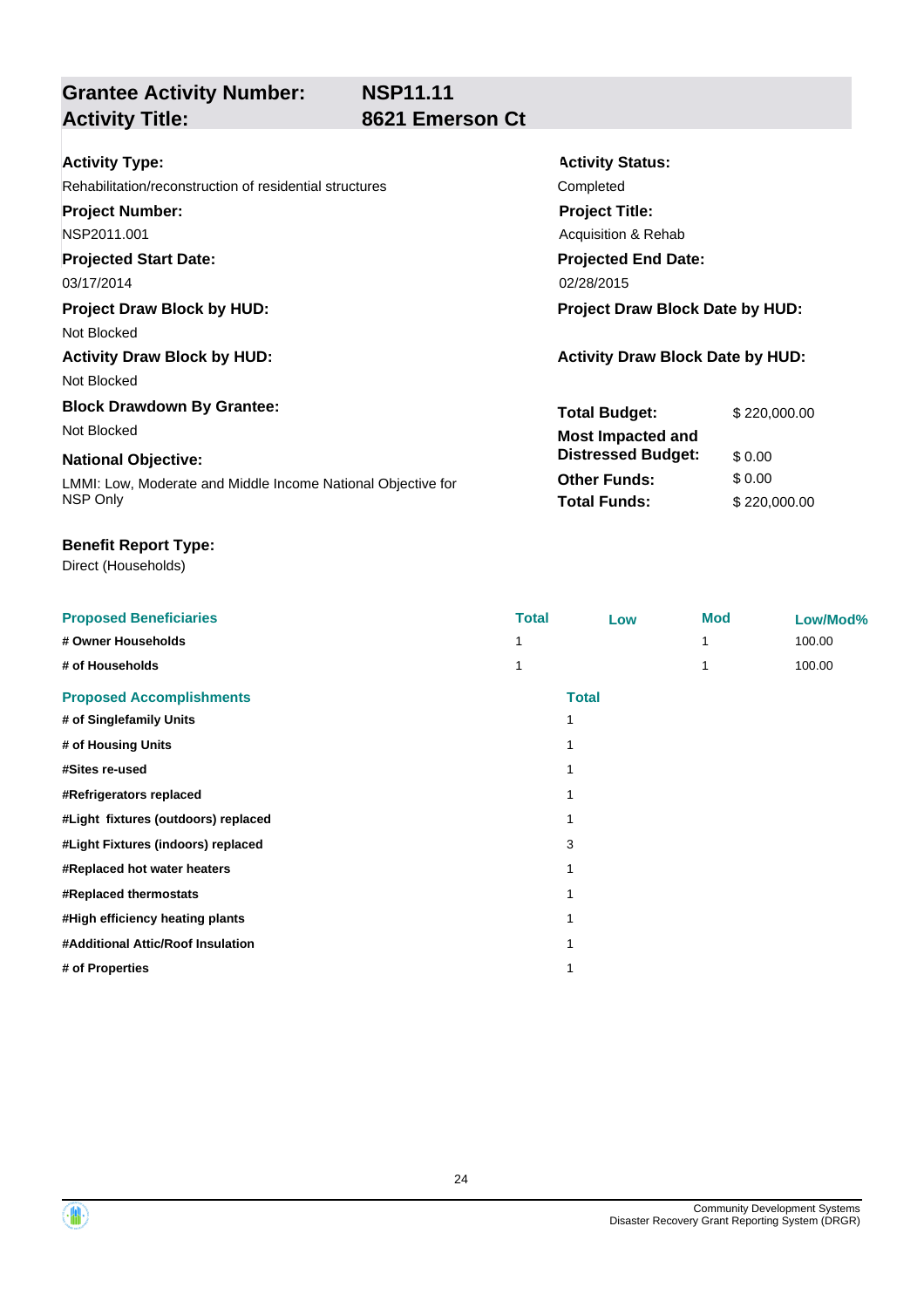| Proposed budgets for organizations carrying out Activity:                                                                                          |                  |                                            |                                  |
|----------------------------------------------------------------------------------------------------------------------------------------------------|------------------|--------------------------------------------|----------------------------------|
| <b>Responsible Organization</b><br>Adams County Community Development                                                                              |                  | <b>Organization Type</b><br><b>Unknown</b> | <b>Proposed Budget</b><br>\$0.00 |
| Community Resources and Housing Development Corp (CRHDC)                                                                                           |                  | Non-Profit                                 | \$200,000.00                     |
| <b>Location Description:</b><br>8621 Emerson Court<br><b>Activity Description:</b><br>Acquisition and rehabilitation of single family housing unit |                  |                                            |                                  |
| <b>Environmental Assessment:</b>                                                                                                                   | <b>COMPLETED</b> |                                            |                                  |
| <b>Environmental Reviews:</b>                                                                                                                      | None             |                                            |                                  |
| <b>Activity Attributes:</b>                                                                                                                        | None             |                                            |                                  |
| <b>Activity Supporting Documents:</b>                                                                                                              |                  | None                                       |                                  |

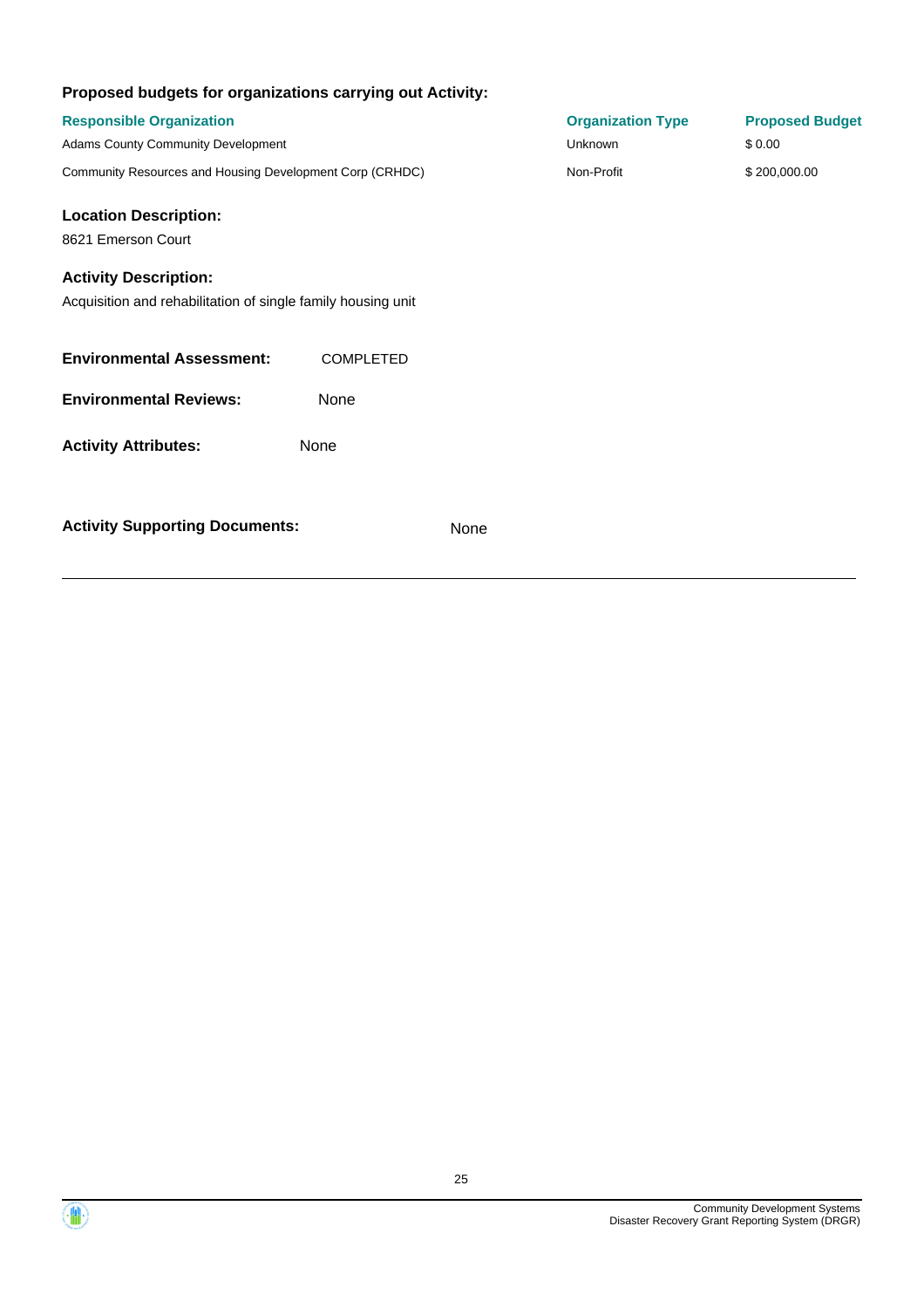## **Grantee Activity Number: Activity Title: 10343 Sundown Lane**

**Activity Status:**

**Project Title:** Acquisition & Rehab

**Projected End Date:**

**Total Budget:** \$ 133,568.85

**Other Funds:** \$ 0.00 **Total Funds:** \$ 133,568.85

**Distressed Budget:** \$ 0.00

## Rehabilitation/reconstruction of residential structures Completed

**Project Number:**

## NSP2011.001

**Projected Start Date:**

### 05/07/2014 11/07/2014

### **Project Draw Block by HUD: Project Draw Block Date by HUD:**

Not Blocked

## Activity Draw Block by HUD: **Activity Draw Block Date by HUD:** Activity Draw Block Date by HUD:

Not Blocked

## **Block Drawdown By Grantee:**

Not Blocked **Most Impacted and** 

### **National Objective:**

LMMI: Low, Moderate and Middle Income National Objective for NSP Only

### **Benefit Report Type:**

| <b>Proposed Beneficiaries</b>       | <b>Total</b> | Low          | <b>Mod</b> | Low/Mod% |
|-------------------------------------|--------------|--------------|------------|----------|
| # Owner Households                  |              |              | 1          | 100.00   |
| # of Households                     | 1            |              | 1          | 100.00   |
| <b>Proposed Accomplishments</b>     |              | <b>Total</b> |            |          |
| # of Singlefamily Units             | 1            |              |            |          |
| # of Housing Units                  |              |              |            |          |
| #Sites re-used                      | 1            |              |            |          |
| #Low flow showerheads               |              | 2            |            |          |
| #Low flow toilets                   |              | 2            |            |          |
| #Dishwashers replaced               |              |              |            |          |
| #Refrigerators replaced             |              |              |            |          |
| #Light fixtures (outdoors) replaced |              | 2            |            |          |
| #Light Fixtures (indoors) replaced  |              | 2            |            |          |
| #Replaced thermostats               | 1            |              |            |          |
| #High efficiency heating plants     |              |              |            |          |
| #Additional Attic/Roof Insulation   | 1            |              |            |          |
| #Energy Star Replacement Windows    |              | 5            |            |          |
| # of Properties                     | 1            |              |            |          |



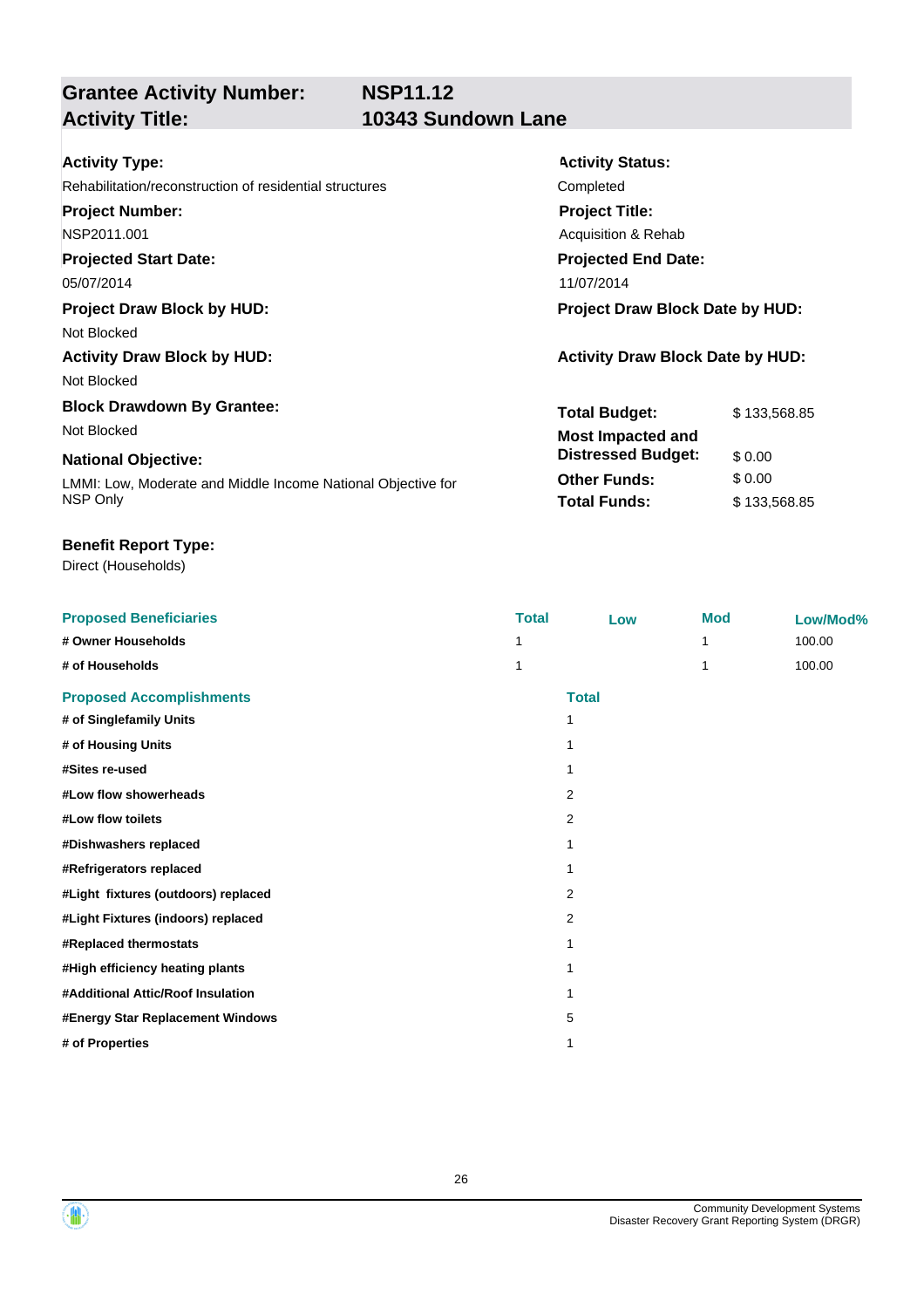| Proposed budgets for organizations carrying out Activity:              |                  |                          |                        |
|------------------------------------------------------------------------|------------------|--------------------------|------------------------|
| <b>Responsible Organization</b>                                        |                  | <b>Organization Type</b> | <b>Proposed Budget</b> |
| <b>Adams County Community Development</b>                              |                  | Unknown                  | \$0.00                 |
| Community Resources and Housing Development Corp (CRHDC)               |                  | Non-Profit               | \$141,361.59           |
| <b>Location Description:</b>                                           |                  |                          |                        |
| 10343 Sundown Lane #13 Thornton, CO 80229                              |                  |                          |                        |
| <b>Activity Description:</b>                                           |                  |                          |                        |
| Acquisition and Rehabilitation of eligible single family housing unit. |                  |                          |                        |
| <b>Environmental Assessment:</b>                                       | <b>COMPLETED</b> |                          |                        |
| <b>Environmental Reviews:</b>                                          | None             |                          |                        |
| <b>Activity Attributes:</b>                                            | None             |                          |                        |
| <b>Activity Supporting Documents:</b>                                  | None             |                          |                        |

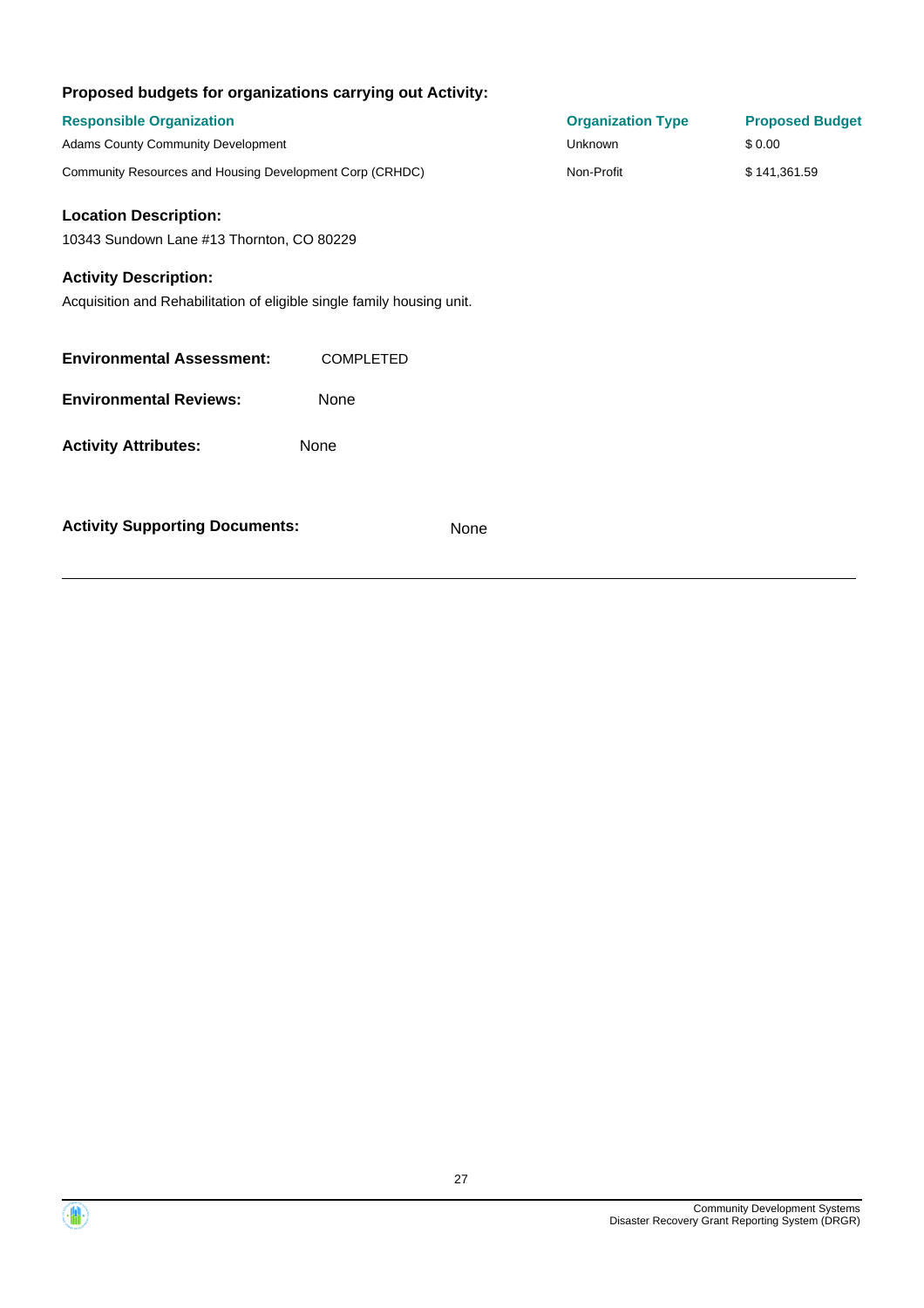**Grantee Activity Number:**

## **Activity Title: 2553 Meadowbrook Dr**

| <b>Project Draw Block Date by HUD:</b>  |
|-----------------------------------------|
|                                         |
| <b>Activity Draw Block Date by HUD:</b> |
|                                         |
| \$199,740.79                            |
|                                         |
|                                         |
|                                         |
| \$199,740.79                            |
|                                         |

### **Benefit Report Type:**

| <b>Proposed Beneficiaries</b>      | <b>Total</b> | Low          | <b>Mod</b> | Low/Mod% |
|------------------------------------|--------------|--------------|------------|----------|
| # Owner Households                 |              |              |            | 100.00   |
| # of Households                    |              |              |            | 100.00   |
| <b>Proposed Accomplishments</b>    |              | <b>Total</b> |            |          |
| # of Singlefamily Units            | 1            |              |            |          |
| # of Housing Units                 |              |              |            |          |
| #Sites re-used                     | 1            |              |            |          |
| #Low flow showerheads              | 1            |              |            |          |
| #Low flow toilets                  | 2            |              |            |          |
| #Light Fixtures (indoors) replaced | 5            |              |            |          |
| #Replaced hot water heaters        | 1            |              |            |          |
| #Replaced thermostats              | 1            |              |            |          |
| #High efficiency heating plants    | 1            |              |            |          |
| #Additional Attic/Roof Insulation  | 1            |              |            |          |
| #Energy Star Replacement Windows   | 11           |              |            |          |
| # of Properties                    | 1            |              |            |          |



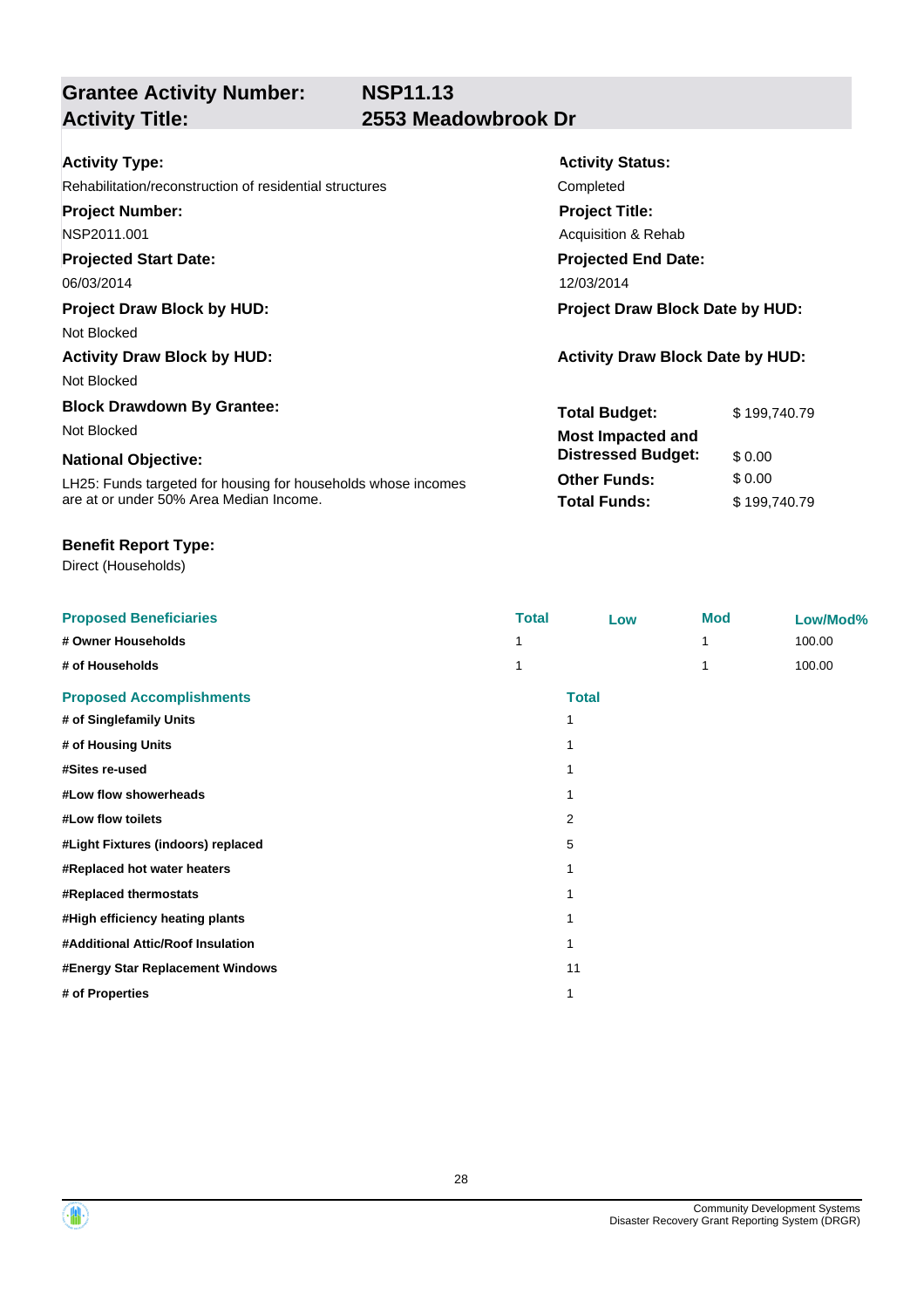| Proposed budgets for organizations carrying out Activity:    |                  |      |                          |                        |
|--------------------------------------------------------------|------------------|------|--------------------------|------------------------|
| <b>Responsible Organization</b>                              |                  |      | <b>Organization Type</b> | <b>Proposed Budget</b> |
| <b>Adams County Community Development</b>                    |                  |      | <b>Unknown</b>           | \$0.00                 |
| Community Resources and Housing Development Corp (CRHDC)     |                  |      | Non-Profit               | \$199,740.79           |
| <b>Location Description:</b>                                 |                  |      |                          |                        |
| 2553 Meadowbrook Drive, Denver, CO 80221                     |                  |      |                          |                        |
| <b>Activity Description:</b><br>Aquisition, rehab and resale |                  |      |                          |                        |
| <b>Environmental Assessment:</b>                             | <b>COMPLETED</b> |      |                          |                        |
| <b>Environmental Reviews:</b>                                | None             |      |                          |                        |
| <b>Activity Attributes:</b>                                  | None             |      |                          |                        |
| <b>Activity Supporting Documents:</b>                        |                  | None |                          |                        |

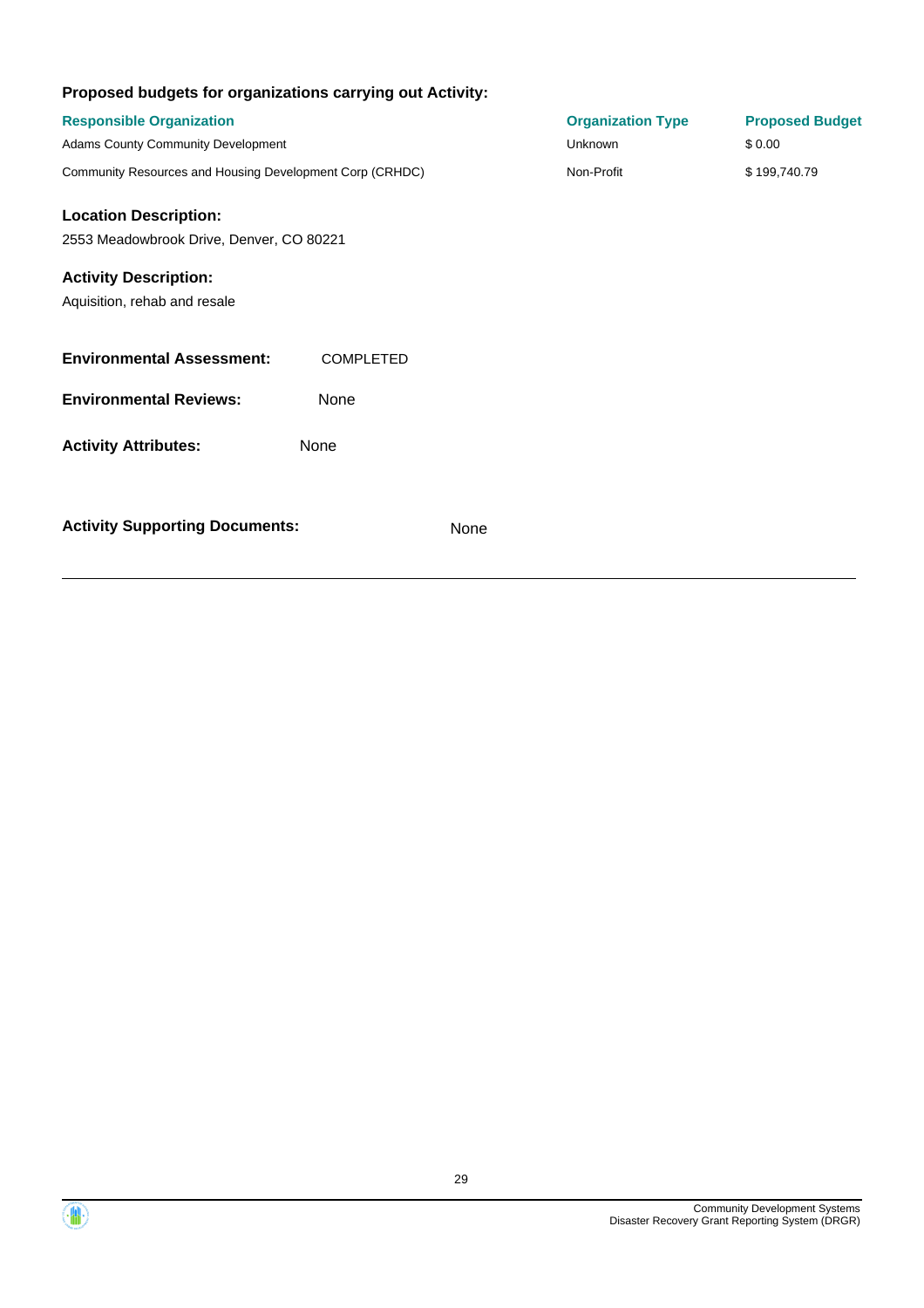### **Grantee Activity Number: Activity Title: 7865 York St #3**

|  | . <del>.</del>        |  |
|--|-----------------------|--|
|  | <b>7865 York St #</b> |  |

**Activity Status:**

**Project Title:** Acquisition & Rehab

**Projected End Date:**

**Total Budget:** \$143,198.60

**Other Funds:** \$ 0.00 **Total Funds:** \$ 143,198.60

**Distressed Budget:** \$ 0.00

| Activity Type: |  |
|----------------|--|
|----------------|--|

### Rehabilitation/reconstruction of residential structures Completed

**Project Number:**

NSP2011.001

### **Projected Start Date:**

07/17/2014 01/17/2015

### **Project Draw Block by HUD: Project Draw Block Date by HUD:**

Not Blocked

### Activity Draw Block by HUD: **Activity Draw Block Date by HUD:** Activity Draw Block Date by HUD:

Not Blocked

### **Block Drawdown By Grantee:**

Not Blocked **Most Impacted and** 

### **National Objective:**

LH25: Funds targeted for housing for households whose incomes are at or under 50% Area Median Income.

**# of Properties** 1

### **Benefit Report Type:**

Direct (Households)

**Proposed Beneficiaries Total Low Mod Low/Mod% # Owner Households** 1 1 1 1 100.00 **# of Households** 1 1 100.00 **Proposed Accomplishments Total # of Singlefamily Units** 1 **# of Housing Units** 1 **#Sites re-used** 1 **#Low flow showerheads** 1 **#Low flow toilets** 1 **#Dishwashers replaced** 1 **#Refrigerators replaced** 1 **#Light fixtures (outdoors) replaced** 1 **#Light Fixtures (indoors) replaced** 7 **#Replaced hot water heaters** 1 **#High efficiency heating plants** 1 **#Additional Attic/Roof Insulation** 1 **#Energy Star Replacement Windows** 6



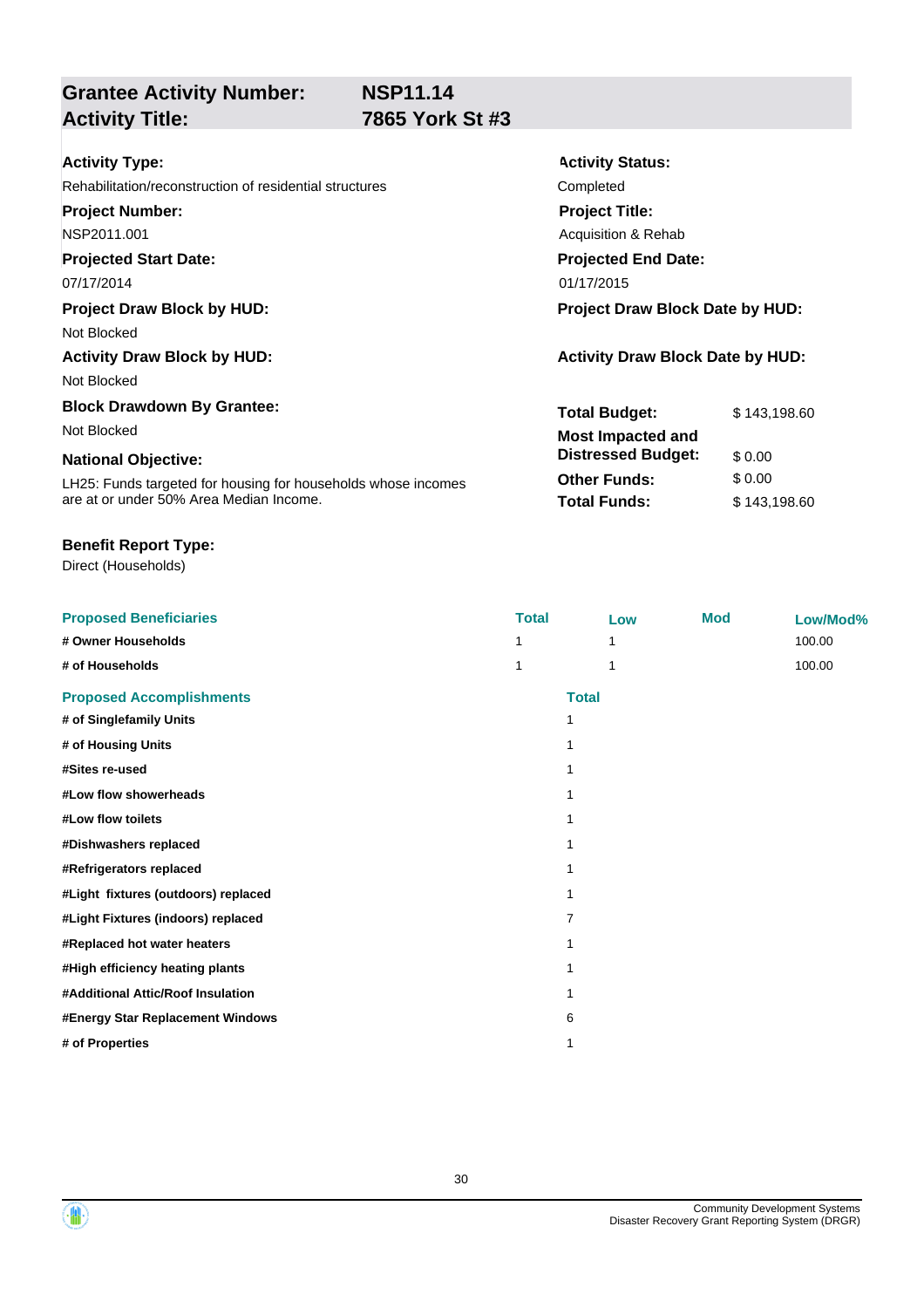| Proposed budgets for organizations carrying out Activity: |                  |      |                          |                        |
|-----------------------------------------------------------|------------------|------|--------------------------|------------------------|
| <b>Responsible Organization</b>                           |                  |      | <b>Organization Type</b> | <b>Proposed Budget</b> |
| Community Resources and Housing Development Corp (CRHDC)  |                  |      | Non-Profit               | \$143,198.60           |
| <b>Location Description:</b>                              |                  |      |                          |                        |
| 7865 York Street #3, Thornton, CO 80229                   |                  |      |                          |                        |
| <b>Activity Description:</b>                              |                  |      |                          |                        |
| Aquisition, rehab and resale                              |                  |      |                          |                        |
| <b>Environmental Assessment:</b>                          | <b>COMPLETED</b> |      |                          |                        |
| <b>Environmental Reviews:</b>                             | None             |      |                          |                        |
| <b>Activity Attributes:</b>                               | None             |      |                          |                        |
|                                                           |                  |      |                          |                        |
| <b>Activity Supporting Documents:</b>                     |                  | None |                          |                        |

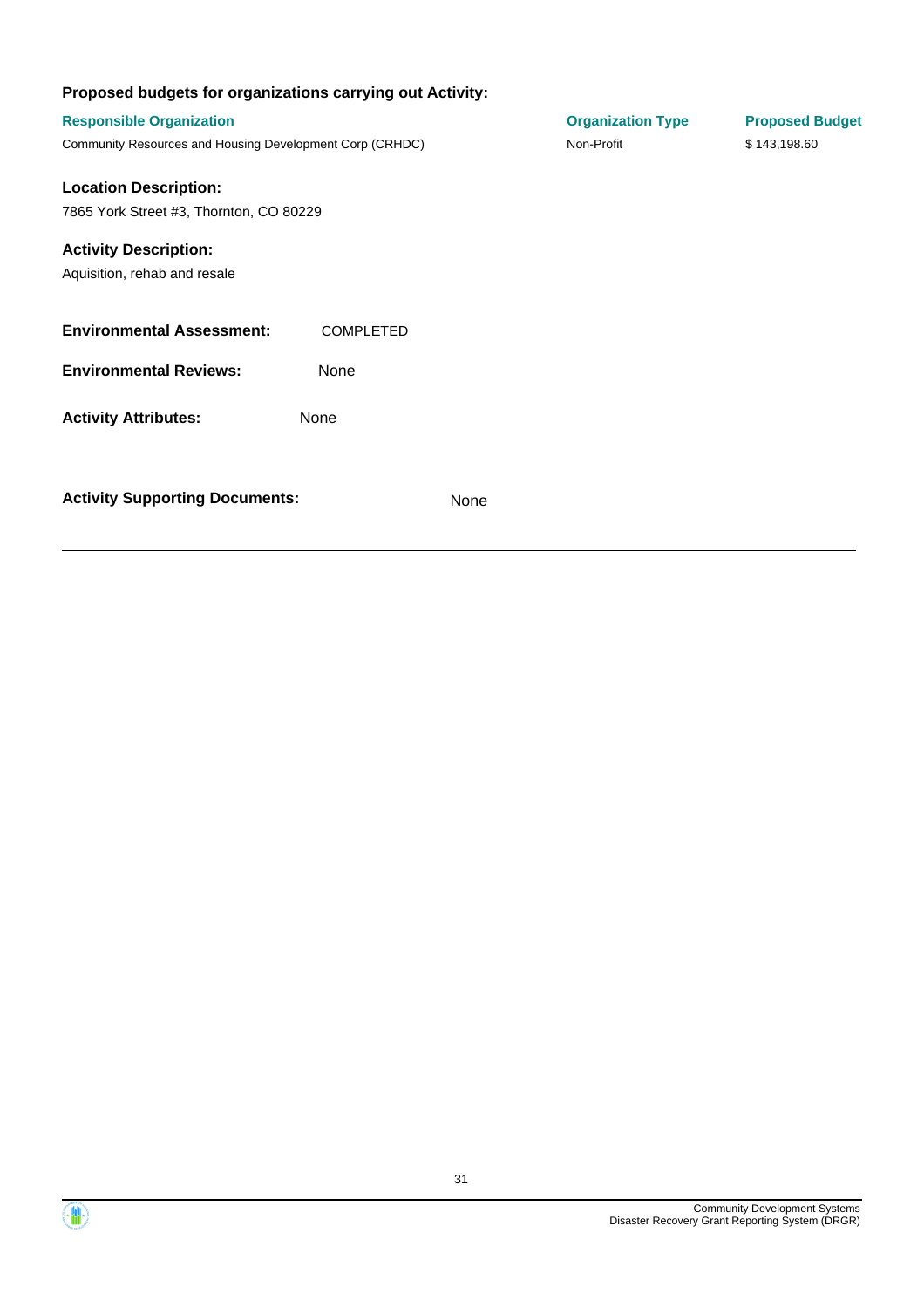**Grantee Activity Number: Activity Title: 1208 W. 88th Ave**

**Activity Status:**

**Project Title:** Acquisition & Rehab

**Projected End Date:**

**Total Budget:** \$ 156,482.02

**Other Funds:** \$ 0.00 **Total Funds:** \$ 156,482.02

**Distressed Budget:** \$ 0.00

| <b>Activity Type:</b> |  |
|-----------------------|--|
|-----------------------|--|

## Rehabilitation/reconstruction of residential structures Completed

**Project Number:**

NSP2011.001

### **Projected Start Date:**

09/05/2014 03/05/2015

### **Project Draw Block by HUD: Project Draw Block Date by HUD:**

Not Blocked

## **Activity Draw Block by HUD: Activity Draw Block Date by HUD:**

Not Blocked

## **Block Drawdown By Grantee:**

Not Blocked **Most Impacted and** 

### **National Objective:**

LMMI: Low, Moderate and Middle Income National Objective for NSP Only

### **Benefit Report Type:**

| <b>Proposed Beneficiaries</b>      | <b>Total</b>   | Low          | <b>Mod</b> | Low/Mod% |
|------------------------------------|----------------|--------------|------------|----------|
| # Renter Households                |                |              |            | 0.0      |
| # Owner Households                 | 1              |              |            | 100.00   |
| # of Households                    |                |              |            | 100.00   |
| <b>Proposed Accomplishments</b>    |                | <b>Total</b> |            |          |
| # of Singlefamily Units            | 1              |              |            |          |
| # of Multifamily Units             | 1              |              |            |          |
| # of Housing Units                 | $\overline{2}$ |              |            |          |
| #Sites re-used                     | 1              |              |            |          |
| #Low flow showerheads              | 2              |              |            |          |
| #Low flow toilets                  | 3              |              |            |          |
| #Dishwashers replaced              | 1              |              |            |          |
| #Refrigerators replaced            | 1              |              |            |          |
| #Light Fixtures (indoors) replaced | 10             |              |            |          |
| #High efficiency heating plants    | 1              |              |            |          |
| #Additional Attic/Roof Insulation  | 1              |              |            |          |
| #Energy Star Replacement Windows   | 6              |              |            |          |
| # of Properties                    | 1              |              |            |          |

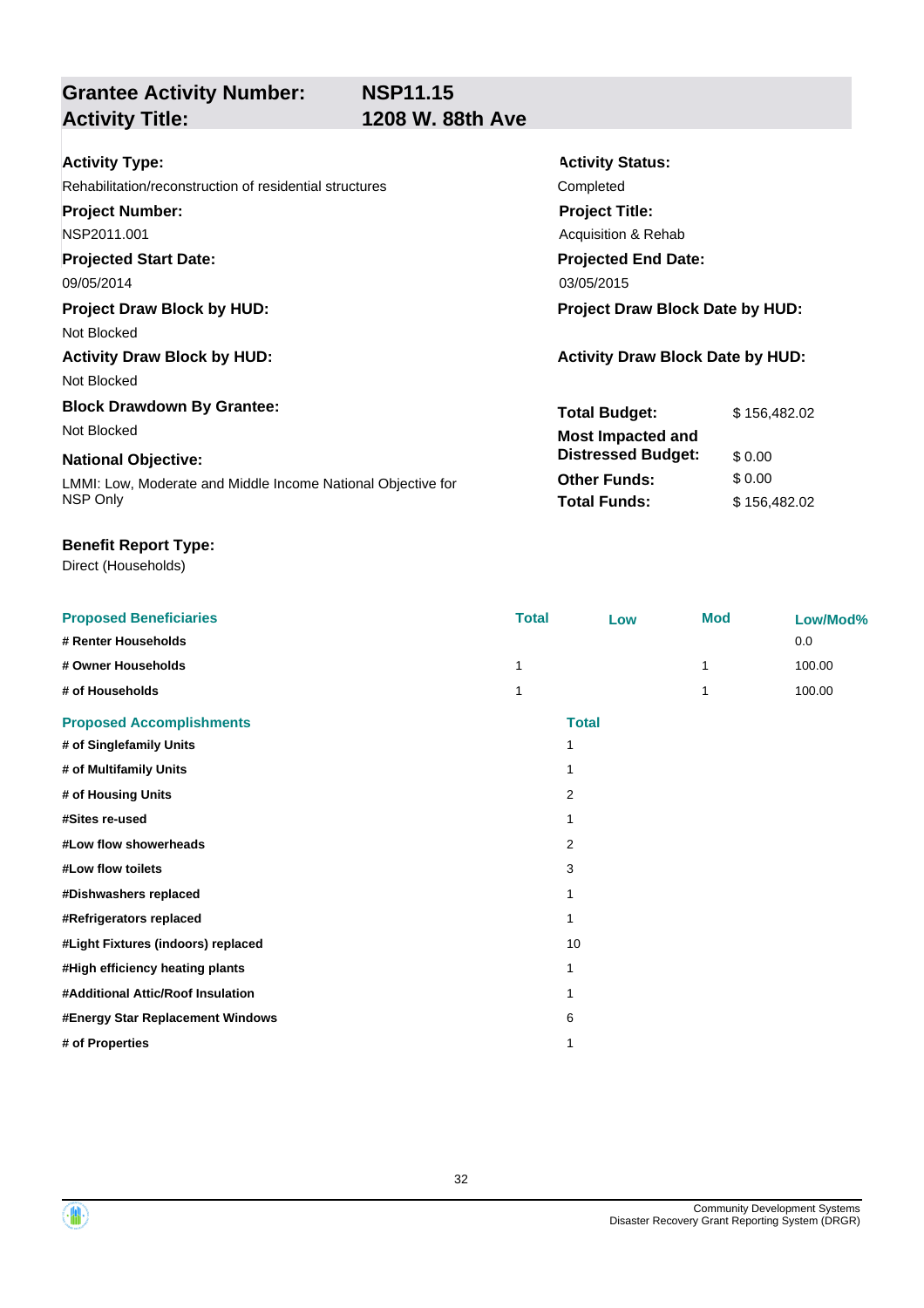| Proposed budgets for organizations carrying out Activity:     |                  |                          |                        |
|---------------------------------------------------------------|------------------|--------------------------|------------------------|
| <b>Responsible Organization</b>                               |                  | <b>Organization Type</b> | <b>Proposed Budget</b> |
| <b>Adams County Community Development</b>                     |                  | Unknown                  | \$0.00                 |
| Community Resources and Housing Development Corp (CRHDC)      |                  | Non-Profit               | \$160,000.00           |
| <b>Location Description:</b>                                  |                  |                          |                        |
| 1208 W. 88th Ave. Thornton, CO 80260                          |                  |                          |                        |
| <b>Activity Description:</b><br>Acquisition and rehab, resell |                  |                          |                        |
| <b>Environmental Assessment:</b>                              | <b>COMPLETED</b> |                          |                        |
| <b>Environmental Reviews:</b>                                 | None             |                          |                        |
| <b>Activity Attributes:</b>                                   | None             |                          |                        |
| <b>Activity Supporting Documents:</b>                         | None             |                          |                        |

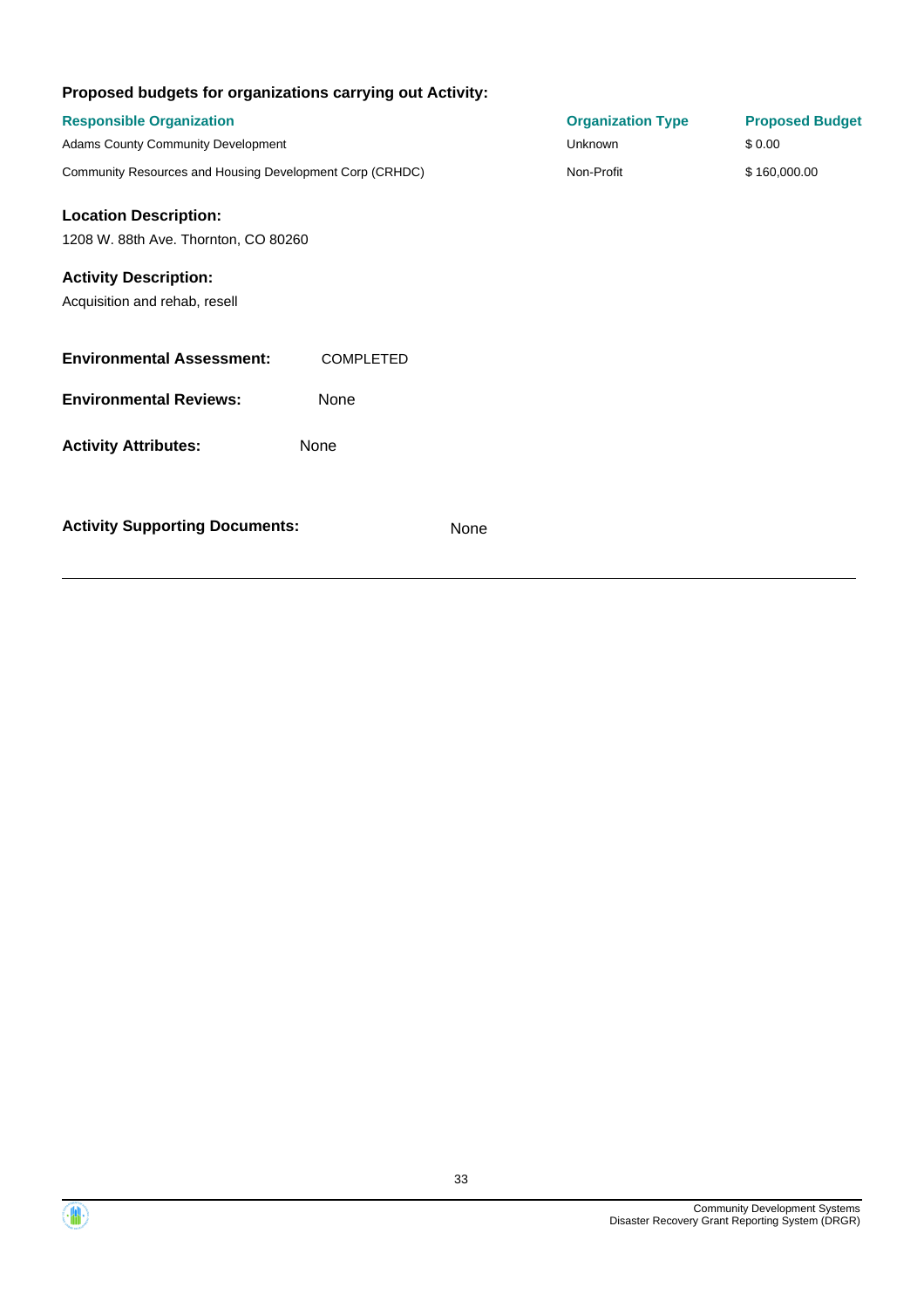## **Grantee Activity Number: Activity Title: 8261 Delaware St**

**Activity Status:**

**Project Title:** Acquisition & Rehab

**Projected End Date:**

**Total Budget:** \$ 178,764.24

**Other Funds:** \$ 0.00 **Total Funds:** \$178,764.24

**Distressed Budget:** \$ 0.00

| <b>Activity S</b> |
|-------------------|
| Completed         |
| <b>Project T</b>  |
| Acquisition       |
|                   |

### **Projected Start Date:**

09/05/2014 03/05/2015

### **Project Draw Block by HUD: Project Draw Block Date by HUD:**

Not Blocked

## Activity Draw Block by HUD: **Activity Draw Block Date by HUD:** Activity Draw Block Date by HUD:

Not Blocked

## **Block Drawdown By Grantee:**

Not Blocked **Most Impacted and** 

### **National Objective:**

LMMI: Low, Moderate and Middle Income National Objective for NSP Only

### **Benefit Report Type:**

| <b>Proposed Beneficiaries</b>       | <b>Total</b> | Low          | <b>Mod</b> | Low/Mod% |
|-------------------------------------|--------------|--------------|------------|----------|
| # Owner Households                  |              |              |            | 100.00   |
| # of Households                     | 1            |              |            | 100.00   |
| <b>Proposed Accomplishments</b>     |              | <b>Total</b> |            |          |
| # of Singlefamily Units             |              |              |            |          |
| # of Housing Units                  |              |              |            |          |
| #Sites re-used                      |              |              |            |          |
| #Low flow showerheads               |              |              |            |          |
| #Low flow toilets                   |              |              |            |          |
| #Dishwashers replaced               |              |              |            |          |
| #Refrigerators replaced             |              |              |            |          |
| #Light fixtures (outdoors) replaced |              | 2            |            |          |
| #Light Fixtures (indoors) replaced  |              | 5            |            |          |
| #Additional Attic/Roof Insulation   |              |              |            |          |
| #Energy Star Replacement Windows    |              | 5            |            |          |
| # of Properties                     |              |              |            |          |



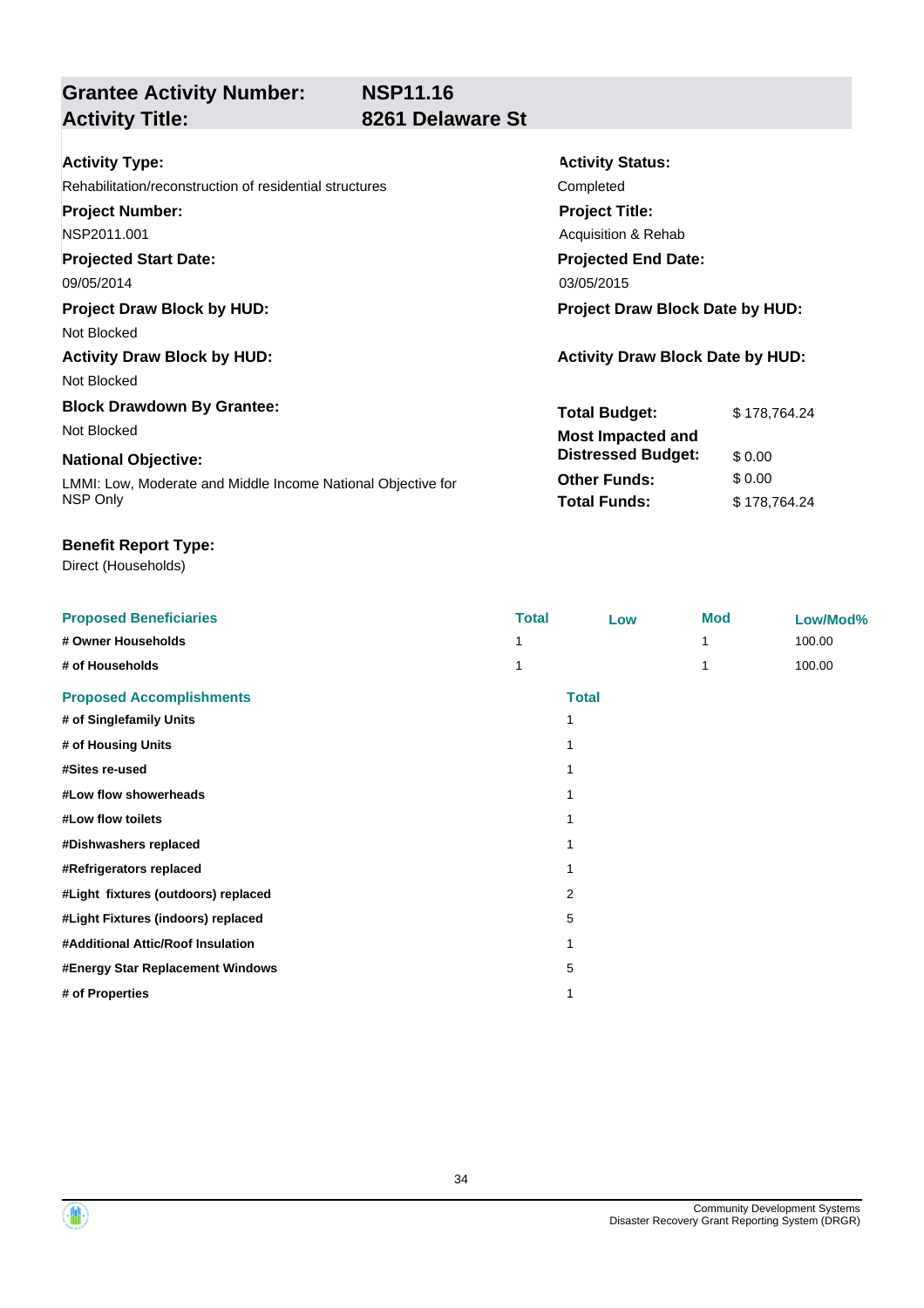| Proposed budgets for organizations carrying out Activity:     |                  |      |                          |                        |
|---------------------------------------------------------------|------------------|------|--------------------------|------------------------|
| <b>Responsible Organization</b>                               |                  |      | <b>Organization Type</b> | <b>Proposed Budget</b> |
| Adams County Community Development                            |                  |      | Unknown                  | \$0.00                 |
| Community Resources and Housing Development Corp (CRHDC)      |                  |      | Non-Profit               | \$190,000.00           |
| <b>Location Description:</b>                                  |                  |      |                          |                        |
| 8261 Delaware St., Denver, CO 80221                           |                  |      |                          |                        |
| <b>Activity Description:</b><br>Acquisition, rehab and resell |                  |      |                          |                        |
| <b>Environmental Assessment:</b>                              | <b>COMPLETED</b> |      |                          |                        |
| <b>Environmental Reviews:</b>                                 | None             |      |                          |                        |
| <b>Activity Attributes:</b>                                   | None             |      |                          |                        |
| <b>Activity Supporting Documents:</b>                         |                  | None |                          |                        |

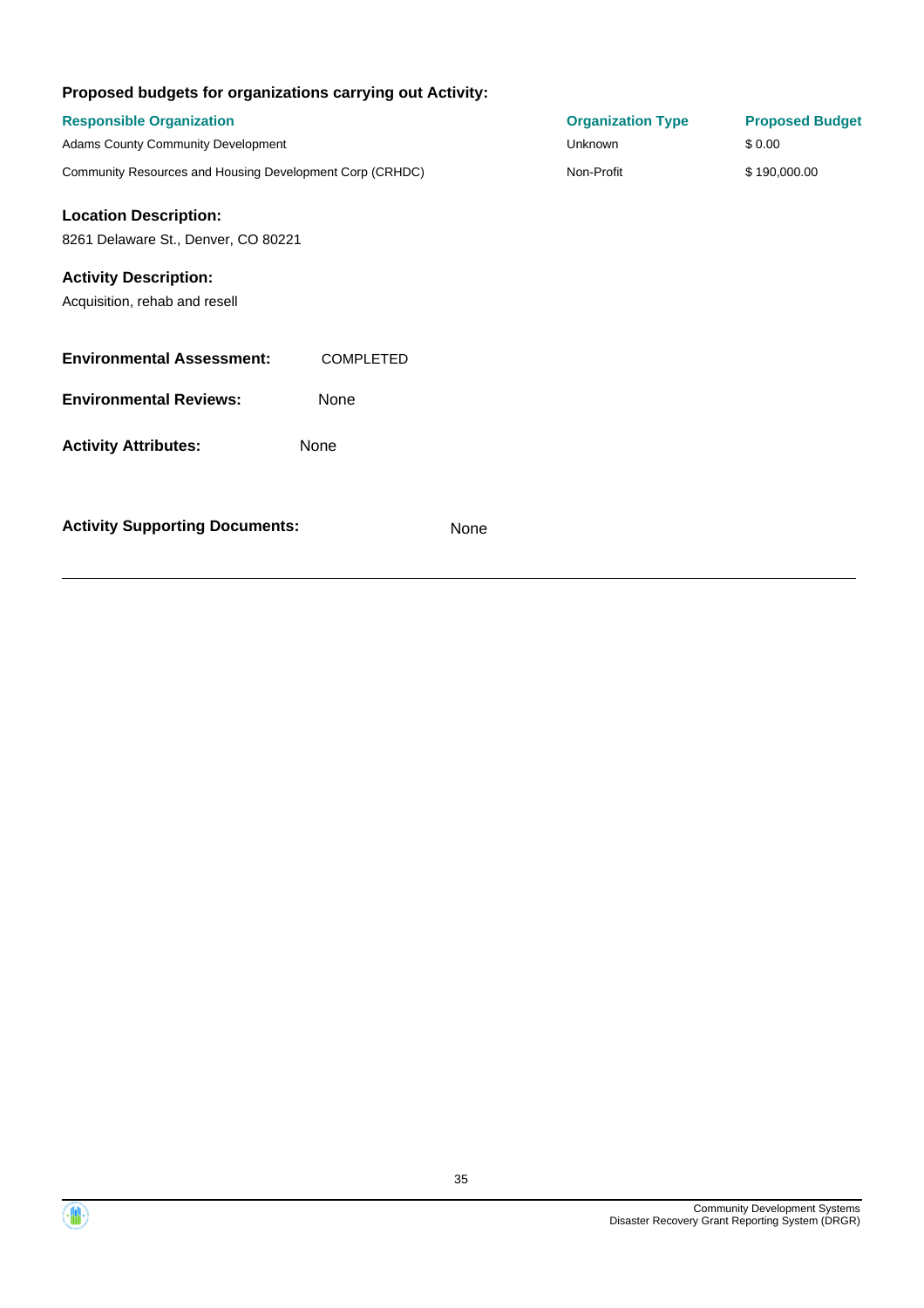**NSP3 11.18**

**Grantee Activity Number: Activity Title: 5410 Beach Ct**

**Activity Status:**

**Project Title:** Acquisition & Rehab

**Projected End Date:**

**Total Budget:** \$ 306,354.38

**Other Funds:** \$ 0.00 **Total Funds:** \$306,354.38

**Distressed Budget:** \$ 0.00

| <b>Activity Type:</b> |  |
|-----------------------|--|
|-----------------------|--|

Rehabilitation/reconstruction of residential structures Completed

**Project Number:**

NSP2011.001

**Projected Start Date:**

10/26/2015 11/01/2016

**Project Draw Block by HUD: Project Draw Block Date by HUD:**

Not Blocked

Activity Draw Block by HUD: **Activity Draw Block Date by HUD:** Activity Draw Block Date by HUD:

Not Blocked

**Block Drawdown By Grantee:** Not Blocked **Most Impacted and** 

### **National Objective:**

LMMI: Low, Moderate and Middle Income National Objective for NSP Only

### **Benefit Report Type:**

Direct (Households)

**Proposed Beneficiaries Total Low Mod Low/Mod% # Renter Households** 2 0.00 **# of Households** 2 0.00 **Proposed Accomplishments Total # of Multifamily Units** 1 **# of Housing Units** 1 **# ELI Households (0-30% AMI)** 2 **#Sites re-used #Units exceeding Energy Star #Units with bus/rail access #Low flow showerheads #Low flow toilets #Dishwashers replaced #Refrigerators replaced #Light fixtures (outdoors) replaced #Light Fixtures (indoors) replaced** 8 **#Replaced hot water heaters #Replaced thermostats** 2 **#Efficient AC added/replaced**



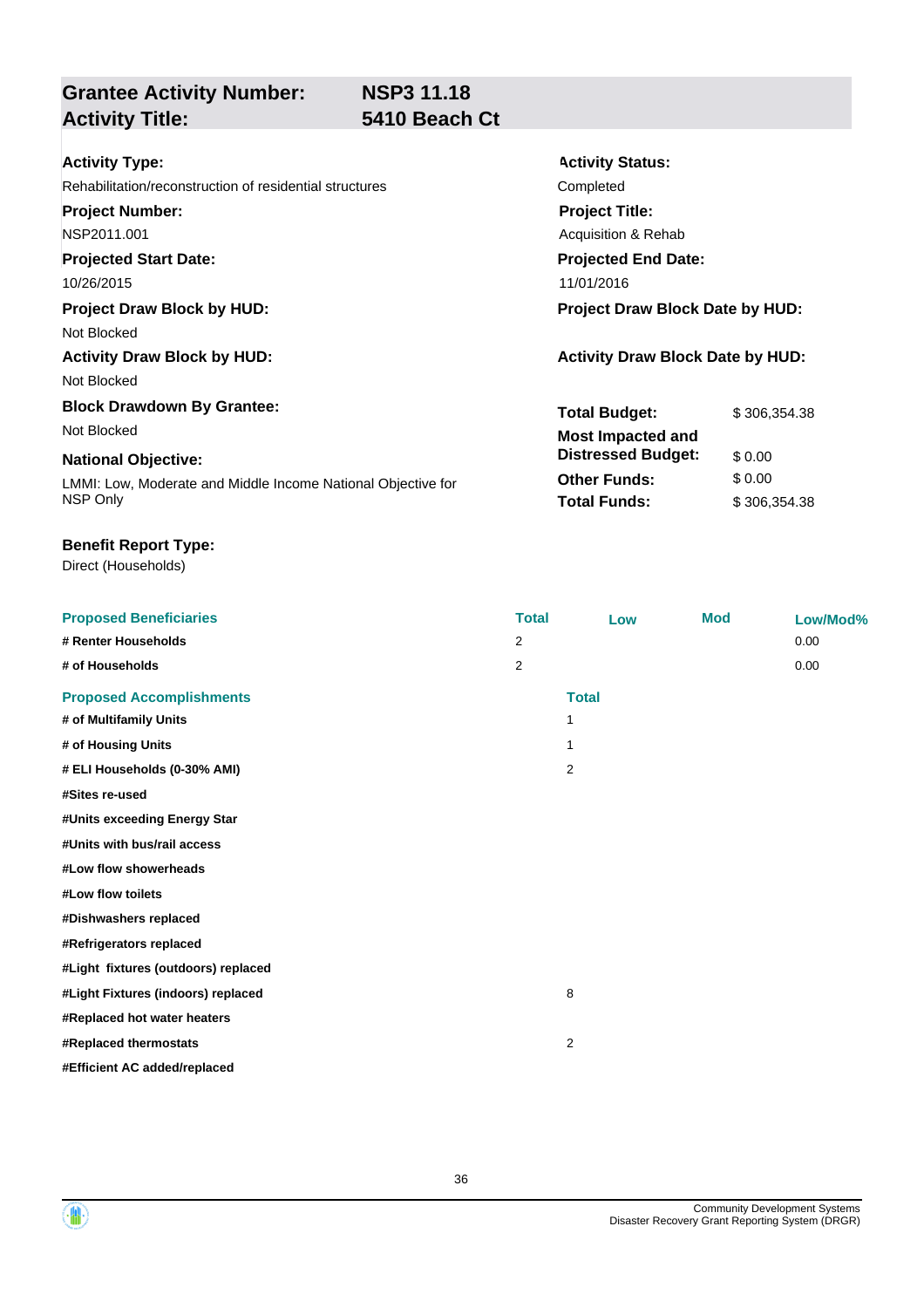| #Additional Attic/Roof Insulation |    |
|-----------------------------------|----|
| #Energy Star Replacement Windows  | 14 |
| # of Properties                   |    |

### **Proposed budgets for organizations carrying out Activity:**

| <b>Responsible Organization</b>                          | <b>Organization Type</b> | <b>Proposed Budget</b> |
|----------------------------------------------------------|--------------------------|------------------------|
| <b>Adams County Community Development</b>                | Unknown                  | \$ 0.00                |
| Community Resources and Housing Development Corp (CRHDC) | Non-Profit               | \$306.354.38           |

### **Location Description:**

5410 Beach Ct, Denver Colorado 80221

### **Activity Description:**

Acquisition and rehabilitation of a duplex from Access Housing to provide afffordable rental housing. Access Housing was financially unable to maintain property.

| <b>Activity Supporting Documents:</b> |                  | None |  |
|---------------------------------------|------------------|------|--|
| <b>Activity Attributes:</b>           | None             |      |  |
| <b>Environmental Reviews:</b>         | None             |      |  |
| <b>Environmental Assessment:</b>      | <b>COMPLETED</b> |      |  |



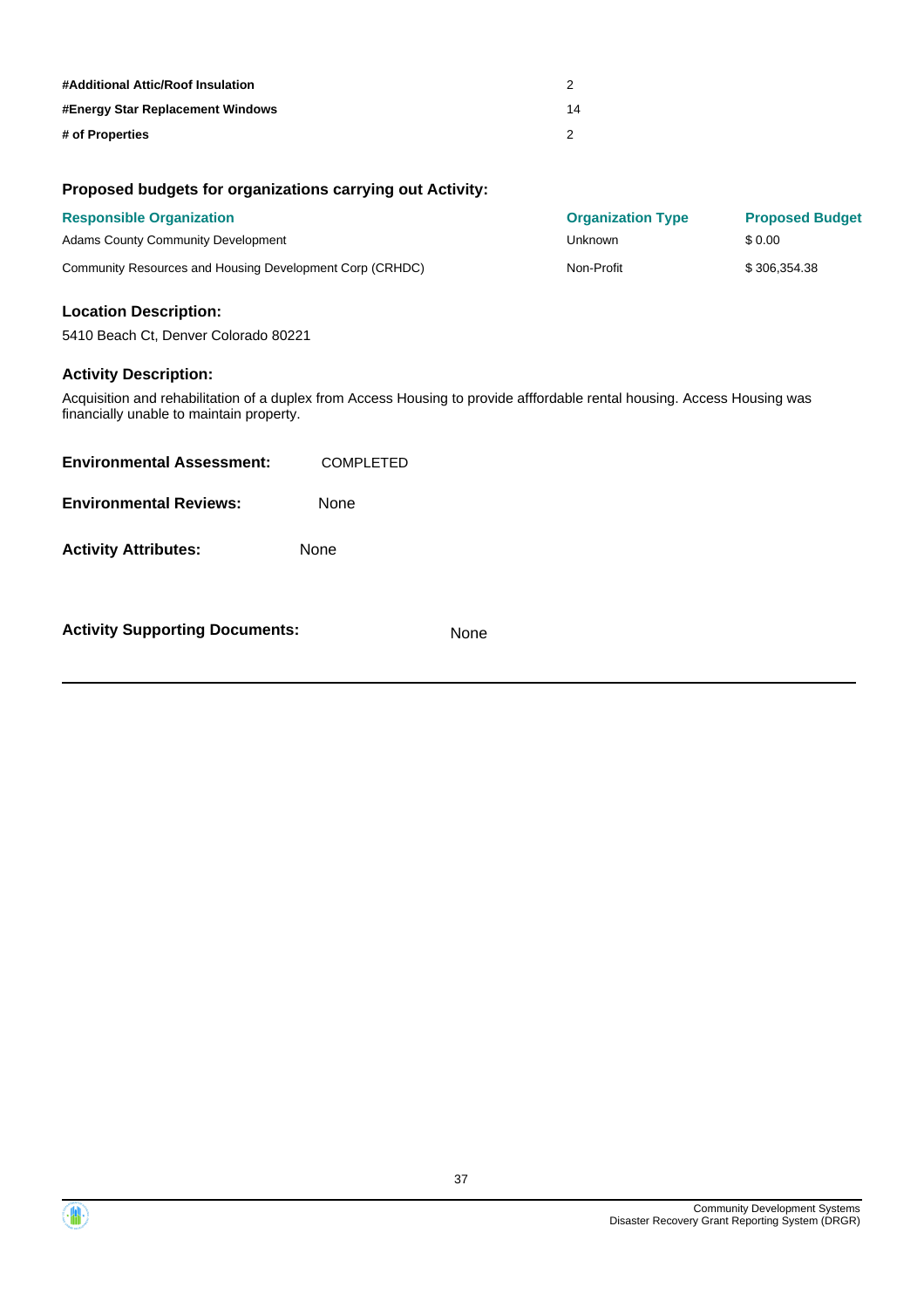**NSP3.11.17**

**Grantee Activity Number: Activity Title: 2941 W. 81st Ave. Unit A,**

| <b>Activity Type:</b>                                        | <b>Activity Status:</b>                 |  |  |
|--------------------------------------------------------------|-----------------------------------------|--|--|
| Rehabilitation/reconstruction of residential structures      | Completed                               |  |  |
| <b>Project Number:</b>                                       | <b>Project Title:</b>                   |  |  |
| NSP2011.001                                                  | Acquisition & Rehab                     |  |  |
| <b>Projected Start Date:</b>                                 | <b>Projected End Date:</b>              |  |  |
| 05/18/2015                                                   | 06/15/2016                              |  |  |
| <b>Project Draw Block by HUD:</b>                            | <b>Project Draw Block Date by HUD:</b>  |  |  |
| Not Blocked                                                  |                                         |  |  |
| <b>Activity Draw Block by HUD:</b>                           | <b>Activity Draw Block Date by HUD:</b> |  |  |
| Not Blocked                                                  |                                         |  |  |
| <b>Block Drawdown By Grantee:</b>                            | <b>Total Budget:</b><br>\$193,048.58    |  |  |
| Not Blocked                                                  | <b>Most Impacted and</b>                |  |  |
| <b>National Objective:</b>                                   | <b>Distressed Budget:</b><br>\$0.00     |  |  |
| LMMI: Low, Moderate and Middle Income National Objective for | <b>Other Funds:</b><br>\$0.00           |  |  |
| NSP Only                                                     | <b>Total Funds:</b><br>\$193,048.58     |  |  |

### **Benefit Report Type:**

Direct (Households)

| <b>Proposed Beneficiaries</b>      | <b>Total</b> | Low          | <b>Mod</b> | Low/Mod% |
|------------------------------------|--------------|--------------|------------|----------|
| # Owner Households                 |              |              |            | 0.00     |
| # of Households                    |              |              |            | 0.00     |
| <b>Proposed Accomplishments</b>    |              | <b>Total</b> |            |          |
| # of Singlefamily Units            |              |              |            |          |
| # of Housing Units                 |              |              |            |          |
| #Dishwashers replaced              |              |              |            |          |
| #Refrigerators replaced            |              |              |            |          |
| #Light Fixtures (indoors) replaced | 4            |              |            |          |
| #Replaced thermostats              |              |              |            |          |
| #High efficiency heating plants    |              |              |            |          |
| #Additional Attic/Roof Insulation  |              |              |            |          |
| #Energy Star Replacement Windows   | 6            |              |            |          |
| # of Properties                    |              |              |            |          |

### **Proposed budgets for organizations carrying out Activity:**

### **Responsible Organization COVID-10 COVID-10 Organization Type Proposed Budget**

38

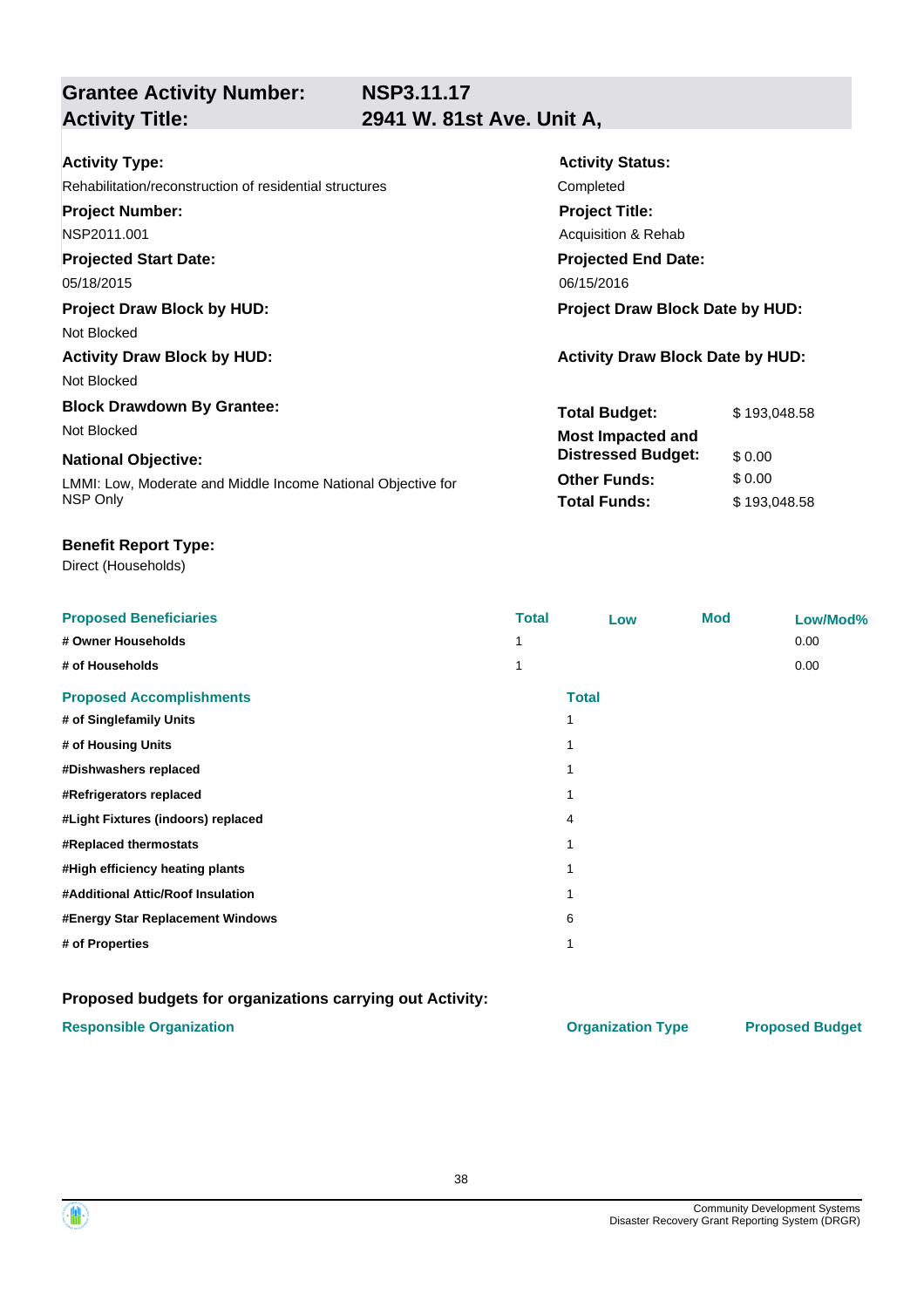| Adams County Community Development                                                                                |                  | Unknown    | \$0.00       |
|-------------------------------------------------------------------------------------------------------------------|------------------|------------|--------------|
| Community Resources and Housing Development Corp (CRHDC)                                                          |                  | Non-Profit | \$193,048.58 |
| <b>Location Description:</b><br>2941 W 81st Ave #A, Westminster Colorado townhome<br><b>Activity Description:</b> |                  |            |              |
| Acquisition and rehabilitation for sale of property to low income family.                                         |                  |            |              |
| <b>Environmental Assessment:</b>                                                                                  | <b>COMPLETED</b> |            |              |
| <b>Environmental Reviews:</b>                                                                                     | None             |            |              |
| <b>Activity Attributes:</b>                                                                                       | None             |            |              |
| <b>Activity Supporting Documents:</b>                                                                             | None             |            |              |

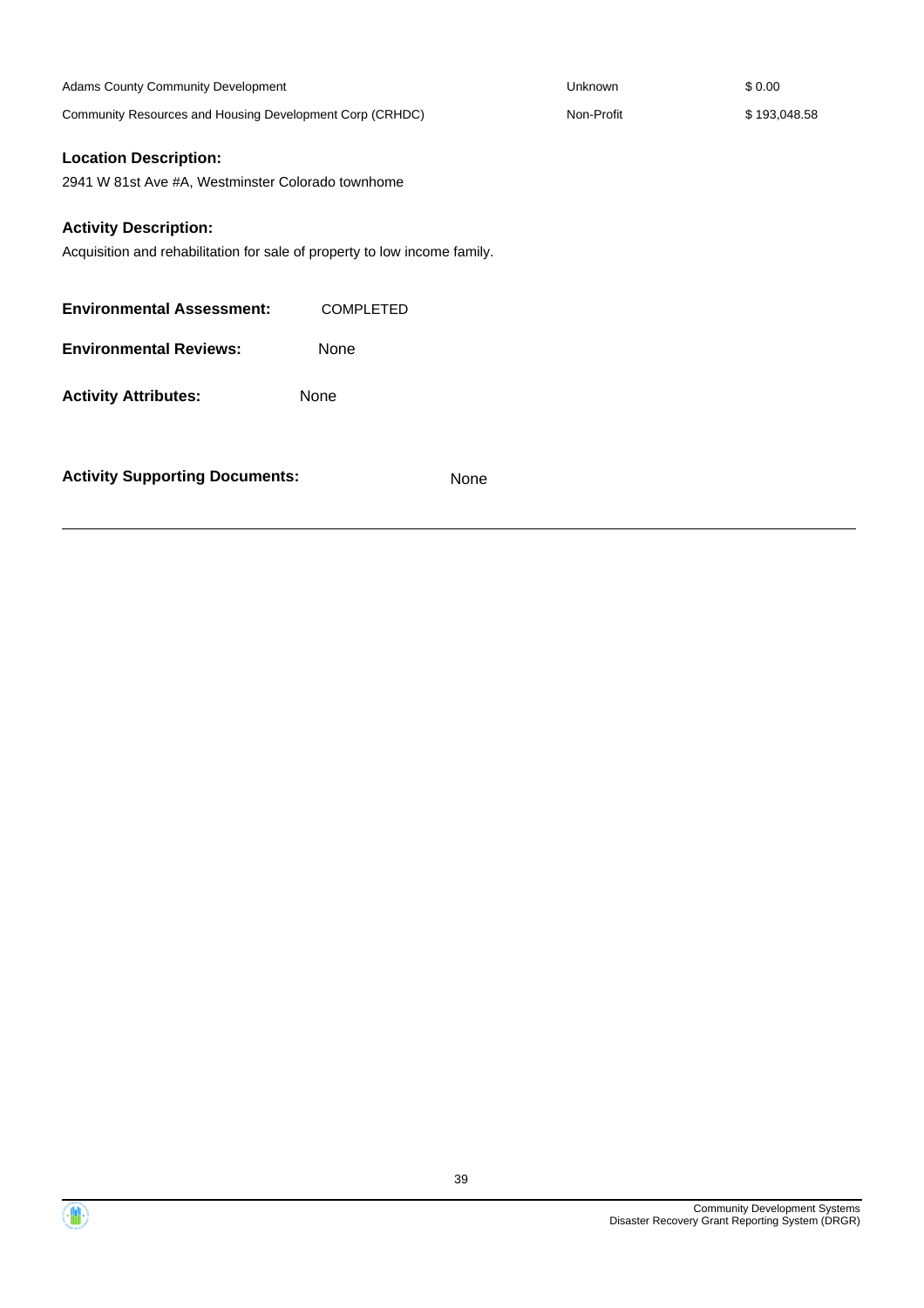**NSP3.11.19**

**Grantee Activity Number: Activity Title: 6411/13 E 78th Way**

| <b>Activity Type:</b>                                              | <b>Activity Status:</b>                 |              |
|--------------------------------------------------------------------|-----------------------------------------|--------------|
| Rehabilitation/reconstruction of residential structures            | Completed                               |              |
| <b>Project Number:</b>                                             | <b>Project Title:</b>                   |              |
| NSP2011.001                                                        | Acquisition & Rehab                     |              |
| <b>Projected Start Date:</b>                                       | <b>Projected End Date:</b>              |              |
| 12/15/2015                                                         | 04/15/2016                              |              |
| <b>Project Draw Block by HUD:</b>                                  | Project Draw Block Date by HUD:         |              |
| Not Blocked                                                        |                                         |              |
| <b>Activity Draw Block by HUD:</b>                                 | <b>Activity Draw Block Date by HUD:</b> |              |
| Not Blocked                                                        |                                         |              |
| <b>Block Drawdown By Grantee:</b>                                  | <b>Total Budget:</b>                    | \$193,278.61 |
| Not Blocked                                                        | <b>Most Impacted and</b>                |              |
| <b>National Objective:</b>                                         | <b>Distressed Budget:</b>               | \$0.00       |
| <u>LMML: Low Moderate and Middle Income National Objective for</u> | <b>Other Funds:</b>                     | \$0.00       |

LMMI: Low, Moderate and Middle Income National Objective for NSP Only

### **Benefit Report Type:**

Direct (Households)

**Proposed Beneficiaries Total Low Mod Low/Mod% # Renter Households** 2 2 100.00 **# of Households** 2 2 100.00 **Proposed Accomplishments Total # of Multifamily Units** 1 **# of Housing Units** 1 **# ELI Households (0-30% AMI)** 1 **#Units with bus/rail access** 2 **#Low flow toilets** 2 **#Light Fixtures (indoors) replaced** 10 **#Replaced hot water heaters** 1 **#Replaced thermostats** 2 **#High efficiency heating plants** 1 **#Additional Attic/Roof Insulation** 2 **#Energy Star Replacement Windows** 6 **# of Properties** 2

**Total Funds:** \$193,278.61

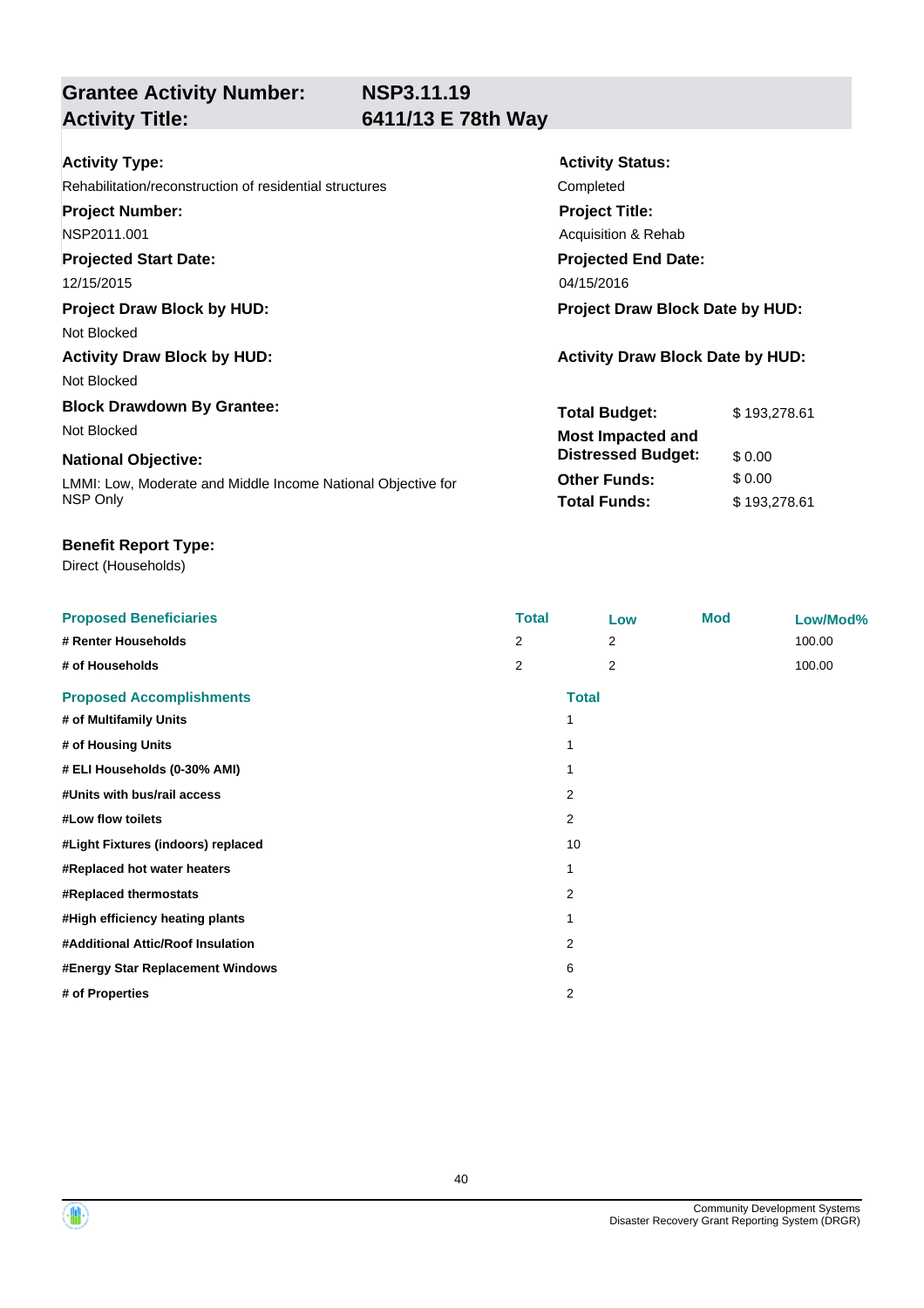### **Proposed budgets for organizations carrying out Activity:**

**Activity Supporting Documents:** None

| <b>Responsible Organization</b><br>Community Resources and Housing Development Corp (CRHDC) |                                                                                                                                | <b>Organization Type</b><br>Non-Profit | <b>Proposed Budget</b><br>\$193,278.61 |
|---------------------------------------------------------------------------------------------|--------------------------------------------------------------------------------------------------------------------------------|----------------------------------------|----------------------------------------|
| <b>Location Description:</b>                                                                |                                                                                                                                |                                        |                                        |
| 6411/13 E 78th Way, Commerce City, CO 80022                                                 |                                                                                                                                |                                        |                                        |
| <b>Activity Description:</b><br>was built in 1984.                                          | Acquisitiona and rehabilitation of a duplex from Access Housing who is presently financially unable to manage property. Duplex |                                        |                                        |
| <b>Environmental Assessment:</b>                                                            | <b>COMPLETED</b>                                                                                                               |                                        |                                        |
| <b>Environmental Reviews:</b>                                                               | None                                                                                                                           |                                        |                                        |
| <b>Activity Attributes:</b>                                                                 | None                                                                                                                           |                                        |                                        |
|                                                                                             |                                                                                                                                |                                        |                                        |



(他)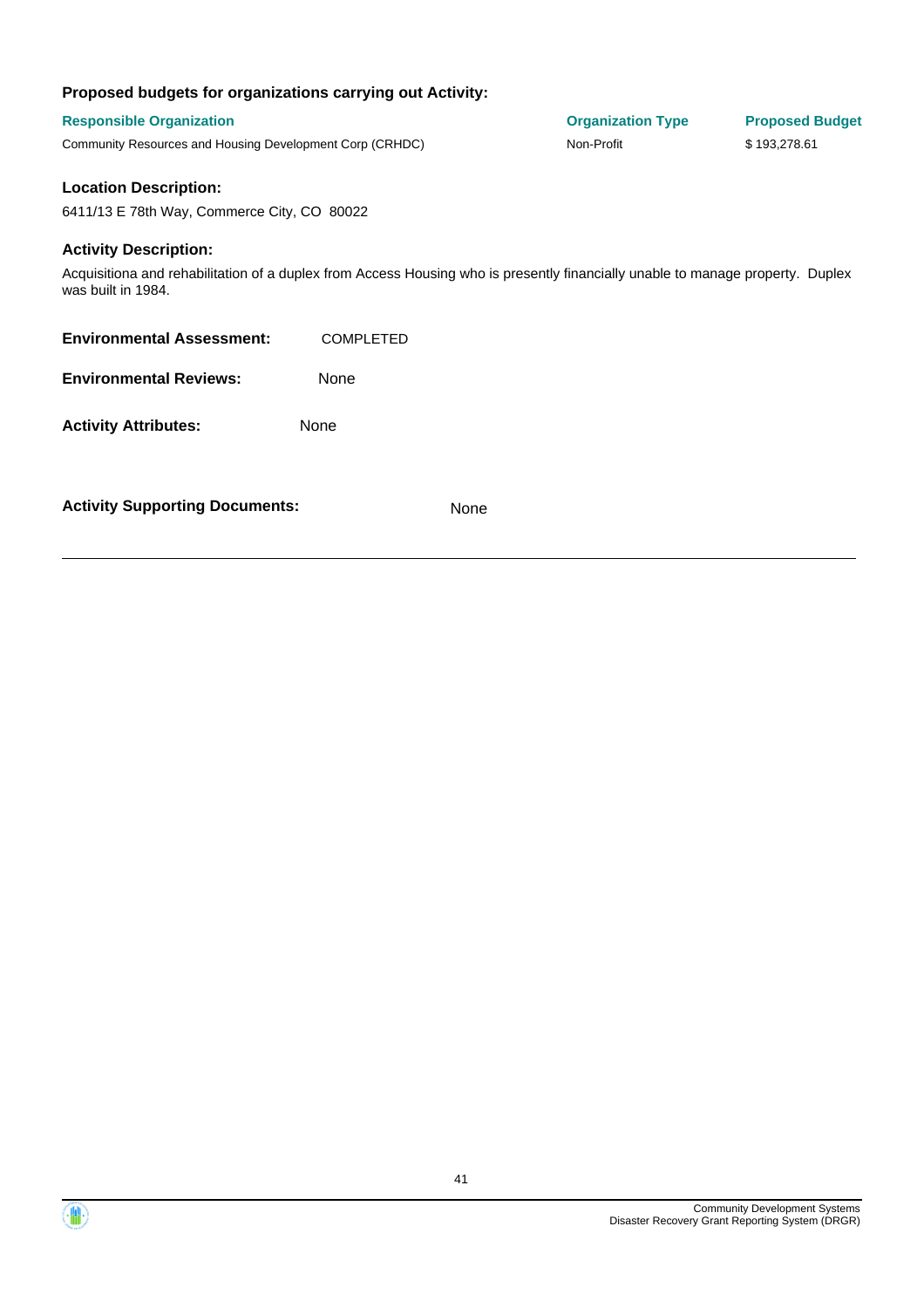**NSP3.11.20**

**Grantee Activity Number:**

Direct (Households)

## **Activity Title: 6441 E 78th Way**

| <b>Activity Type:</b>                                        | <b>Activity Status:</b>                 |              |  |
|--------------------------------------------------------------|-----------------------------------------|--------------|--|
| Rehabilitation/reconstruction of residential structures      | Completed                               |              |  |
| <b>Project Number:</b>                                       | <b>Project Title:</b>                   |              |  |
| NSP2011.001                                                  | Acquisition & Rehab                     |              |  |
| <b>Projected Start Date:</b>                                 | <b>Projected End Date:</b>              |              |  |
| 12/21/2015                                                   | 01/21/2016                              |              |  |
| <b>Project Draw Block by HUD:</b>                            | Project Draw Block Date by HUD:         |              |  |
| Not Blocked                                                  |                                         |              |  |
| <b>Activity Draw Block by HUD:</b>                           | <b>Activity Draw Block Date by HUD:</b> |              |  |
| Not Blocked                                                  |                                         |              |  |
| <b>Block Drawdown By Grantee:</b>                            | <b>Total Budget:</b>                    | \$182,619.80 |  |
| Not Blocked                                                  | <b>Most Impacted and</b>                |              |  |
| <b>National Objective:</b>                                   | <b>Distressed Budget:</b>               | \$0.00       |  |
| LMMI: Low, Moderate and Middle Income National Objective for | <b>Other Funds:</b>                     | \$0.00       |  |
| NSP Only                                                     | <b>Total Funds:</b>                     | \$182,619.80 |  |

| <b>Proposed Beneficiaries</b>      | <b>Total</b>   |                | Low          | <b>Mod</b> | Low/Mod% |
|------------------------------------|----------------|----------------|--------------|------------|----------|
| # Renter Households                | 2              |                | 2            |            | 100.00   |
| # of Households                    | $\overline{2}$ |                | 2            |            | 100.00   |
| <b>Proposed Accomplishments</b>    |                |                | <b>Total</b> |            |          |
| # of Multifamily Units             |                | 1              |              |            |          |
| # of Housing Units                 |                | 1              |              |            |          |
| # ELI Households (0-30% AMI)       |                |                |              |            |          |
| #Units with bus/rail access        |                | $\overline{2}$ |              |            |          |
| #Low flow toilets                  |                | 2              |              |            |          |
| #Light Fixtures (indoors) replaced |                | 10             |              |            |          |
| #Replaced hot water heaters        |                | 1              |              |            |          |
| #Replaced thermostats              |                | 2              |              |            |          |
| #High efficiency heating plants    |                | $\overline{2}$ |              |            |          |
| #Additional Attic/Roof Insulation  |                | $\overline{2}$ |              |            |          |
| #Energy Star Replacement Windows   |                | 6              |              |            |          |
| # of Properties                    |                | 2              |              |            |          |



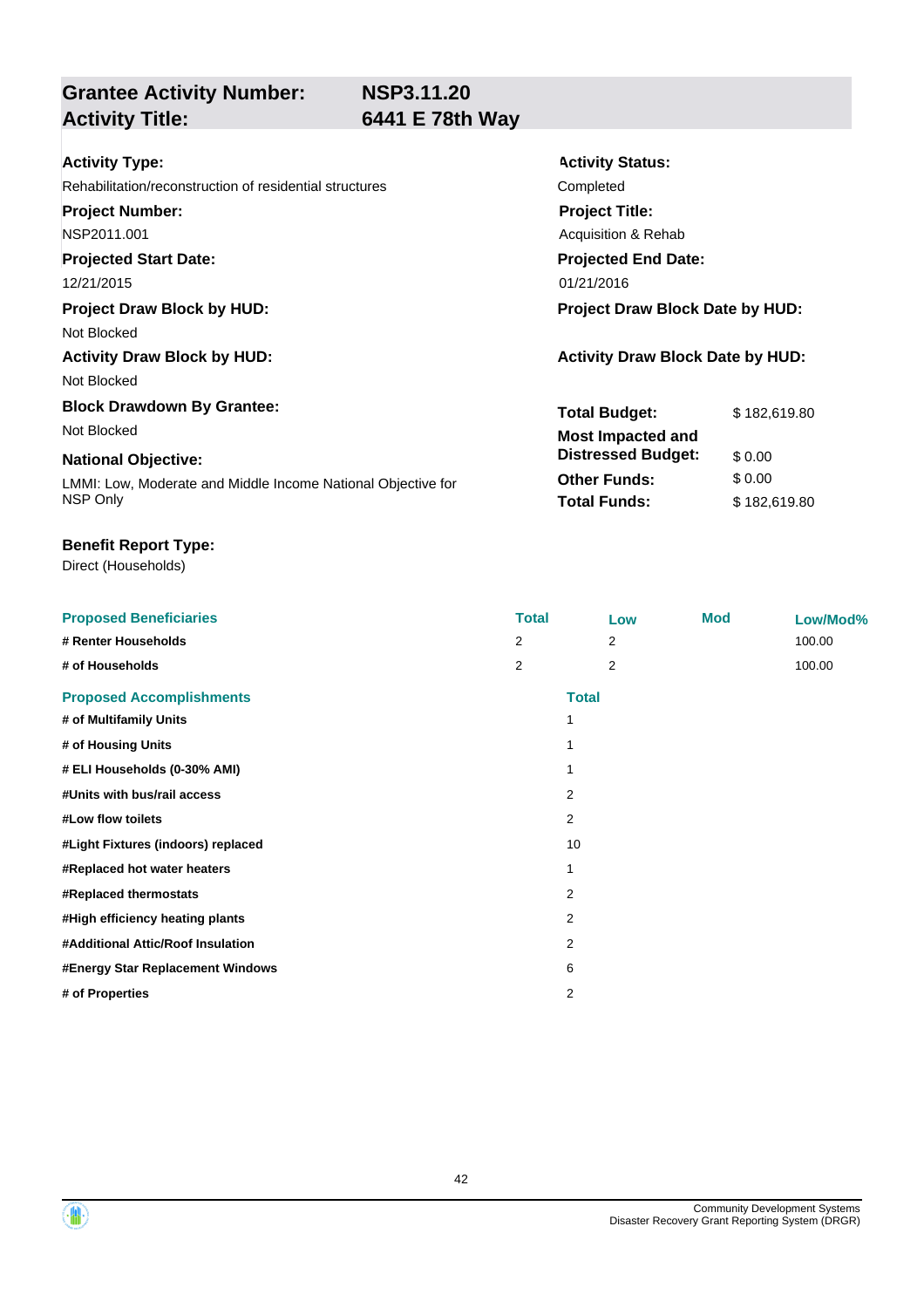|  | Proposed budgets for organizations carrying out Activity: |  |
|--|-----------------------------------------------------------|--|
|  |                                                           |  |

| <b>Responsible Organization</b><br><b>Adams County Community Development</b>                                                   |                            | <b>Organization Type</b><br><b>Unknown</b> | <b>Proposed Budget</b><br>\$0.00 |
|--------------------------------------------------------------------------------------------------------------------------------|----------------------------|--------------------------------------------|----------------------------------|
| Community Resources and Housing Development Corp (CRHDC)                                                                       |                            | Non-Profit                                 | \$182,619.80                     |
| <b>Location Description:</b><br>6441 E. 78th Way, Commerce City, CO 80022                                                      |                            |                                            |                                  |
| <b>Activity Description:</b><br>Acquisition and rehabilitation of a multifamily duplex (2 units) for affordable rental housing |                            |                                            |                                  |
| <b>Environmental Assessment:</b>                                                                                               | <b>COMPLETED</b>           |                                            |                                  |
| <b>Environmental Reviews:</b>                                                                                                  | None                       |                                            |                                  |
| <b>Activity Attributes:</b>                                                                                                    | None                       |                                            |                                  |
| <b>Activity Supporting Documents:</b>                                                                                          | None                       |                                            |                                  |
| Project #/                                                                                                                     | <b>NSP2011.002 / Admin</b> |                                            |                                  |



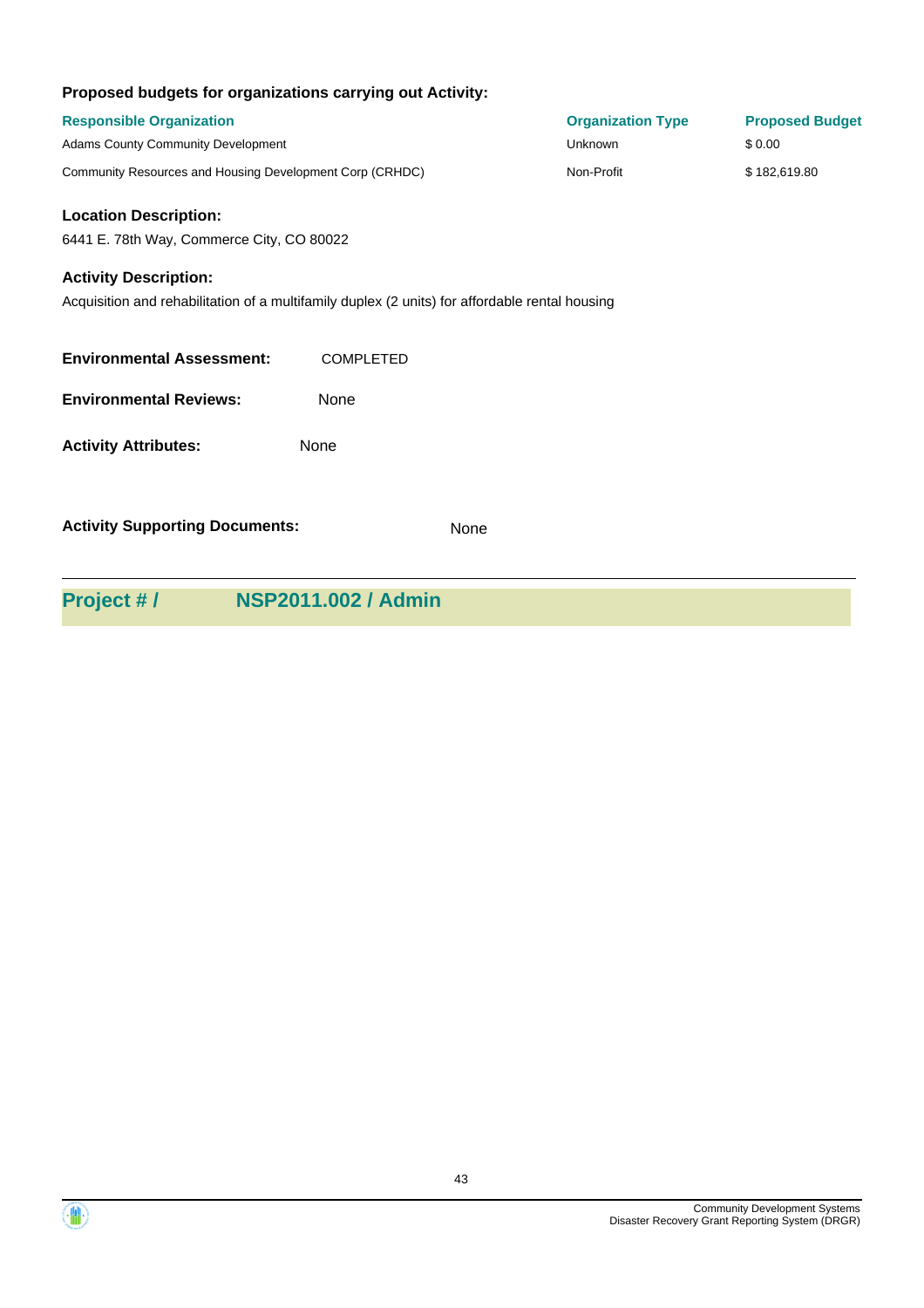**Grantee Activity Number: Activity Title: Administration**

# **NSP11.Admin**

| <b>Activity Type:</b>                                       | <b>Activity Status:</b>                 |              |  |
|-------------------------------------------------------------|-----------------------------------------|--------------|--|
| Administration                                              | Under Way                               |              |  |
| <b>Project Number:</b>                                      | <b>Project Title:</b>                   |              |  |
| NSP2011.002                                                 | Admin                                   |              |  |
| <b>Projected Start Date:</b>                                | <b>Projected End Date:</b>              |              |  |
| 02/28/2011                                                  | 12/30/2021                              |              |  |
| <b>Project Draw Block by HUD:</b>                           | Project Draw Block Date by HUD:         |              |  |
| Not Blocked                                                 |                                         |              |  |
| <b>Activity Draw Block by HUD:</b>                          | <b>Activity Draw Block Date by HUD:</b> |              |  |
| Not Blocked                                                 |                                         |              |  |
| <b>Block Drawdown By Grantee:</b>                           | <b>Total Budget:</b>                    | \$174,732.00 |  |
| Not Blocked                                                 | <b>Most Impacted and</b>                |              |  |
| <b>National Objective:</b>                                  | <b>Distressed Budget:</b>               | \$0.00       |  |
| Not Applicable (for Planning/Administration or Unprogrammed | <b>Other Funds:</b>                     | \$0.00       |  |
| Funds only)                                                 | <b>Total Funds:</b>                     | \$174,732.00 |  |

### **Benefit Report Type:**

NA

### **Proposed budgets for organizations carrying out Activity:**

| <b>Responsible Organization</b>                                                |               |      | <b>Organization Type</b> | <b>Proposed Budget</b> |
|--------------------------------------------------------------------------------|---------------|------|--------------------------|------------------------|
| Adams County Community Development                                             |               |      | Unknown                  | \$174,732.00           |
| <b>Location Description:</b>                                                   |               |      |                          |                        |
| Activity carried out related to NSP3 activities described in this action plan. |               |      |                          |                        |
| <b>Activity Description:</b>                                                   |               |      |                          |                        |
| Administration of NSP3 Activities                                              |               |      |                          |                        |
|                                                                                |               |      |                          |                        |
| <b>Environmental Assessment:</b>                                               | <b>EXEMPT</b> |      |                          |                        |
| <b>Environmental Reviews:</b>                                                  | <b>None</b>   |      |                          |                        |
| <b>Activity Attributes:</b>                                                    | None          |      |                          |                        |
|                                                                                |               |      |                          |                        |
|                                                                                |               |      |                          |                        |
| <b>Activity Supporting Documents:</b>                                          |               | None |                          |                        |
|                                                                                |               |      |                          |                        |

44



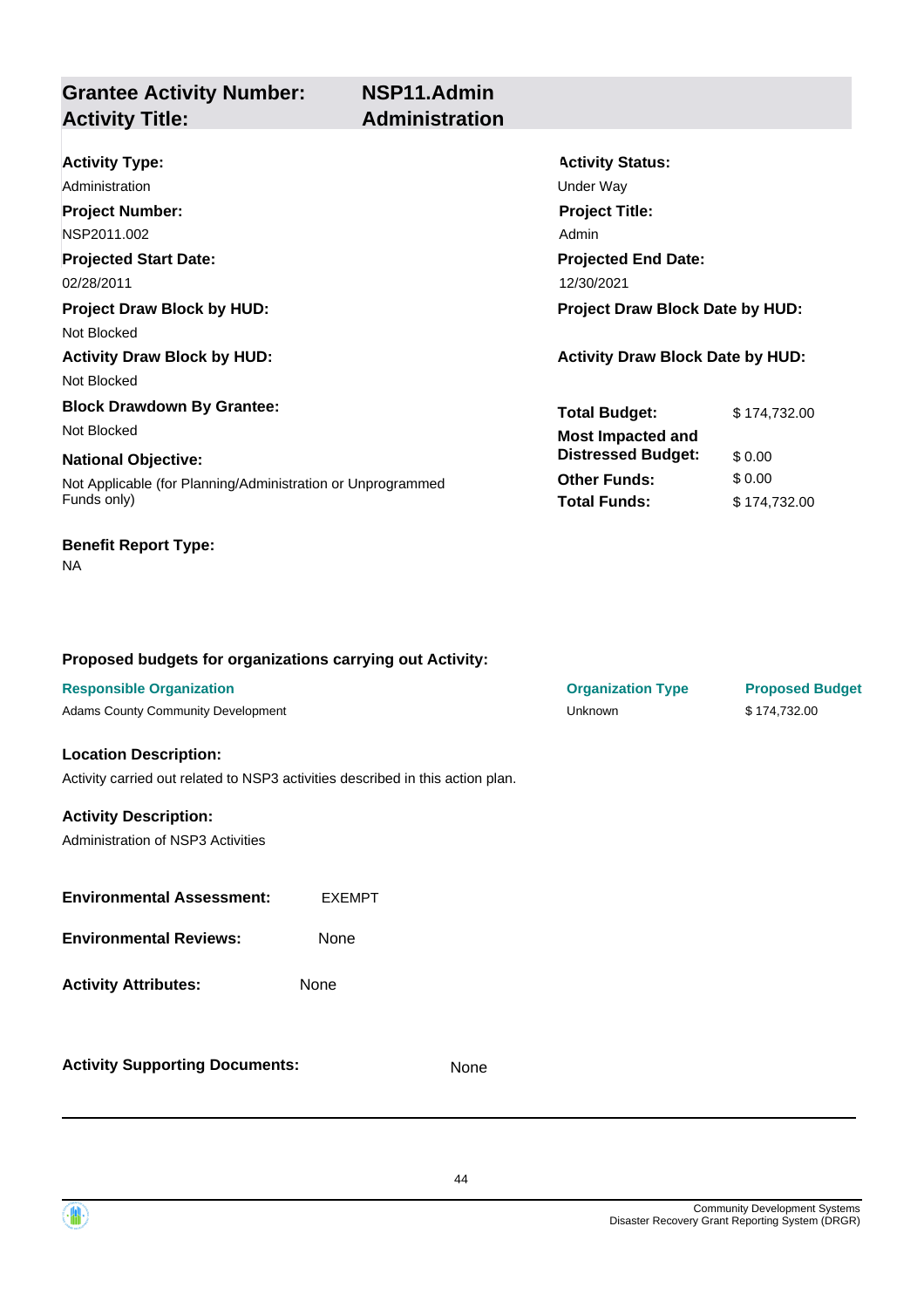## **Action Plan Comments:**

JUDY Changes acknowledged

JUDY Rejected due to citizen participation process not complete.

Rejected due to citizen participation process not complete; initial version of Action Plan re-entered by grantee; changes will be captures in next Action Plan submission. No changes in this version. Burke,

## **Action Plan History**

| <b>Version</b>        | <b>Date</b> |
|-----------------------|-------------|
| B-11-UN-08-0001 AP#28 | 01/28/2021  |
| B-11-UN-08-0001 AP#27 | 08/26/2019  |
| B-11-UN-08-0001 AP#26 | 01/28/2019  |
| B-11-UN-08-0001 AP#25 | 05/09/2018  |
| B-11-UN-08-0001 AP#24 | 04/24/2018  |
| B-11-UN-08-0001 AP#23 | 01/30/2018  |
| B-11-UN-08-0001 AP#22 | 09/28/2017  |
| B-11-UN-08-0001 AP#21 | 07/11/2017  |
| B-11-UN-08-0001 AP#20 | 01/17/2017  |
| B-11-UN-08-0001 AP#19 | 07/28/2016  |
| B-11-UN-08-0001 AP#18 | 07/11/2016  |
| B-11-UN-08-0001 AP#17 | 05/04/2016  |
| B-11-UN-08-0001 AP#16 | 04/11/2016  |
| B-11-UN-08-0001 AP#15 | 01/28/2016  |
|                       |             |